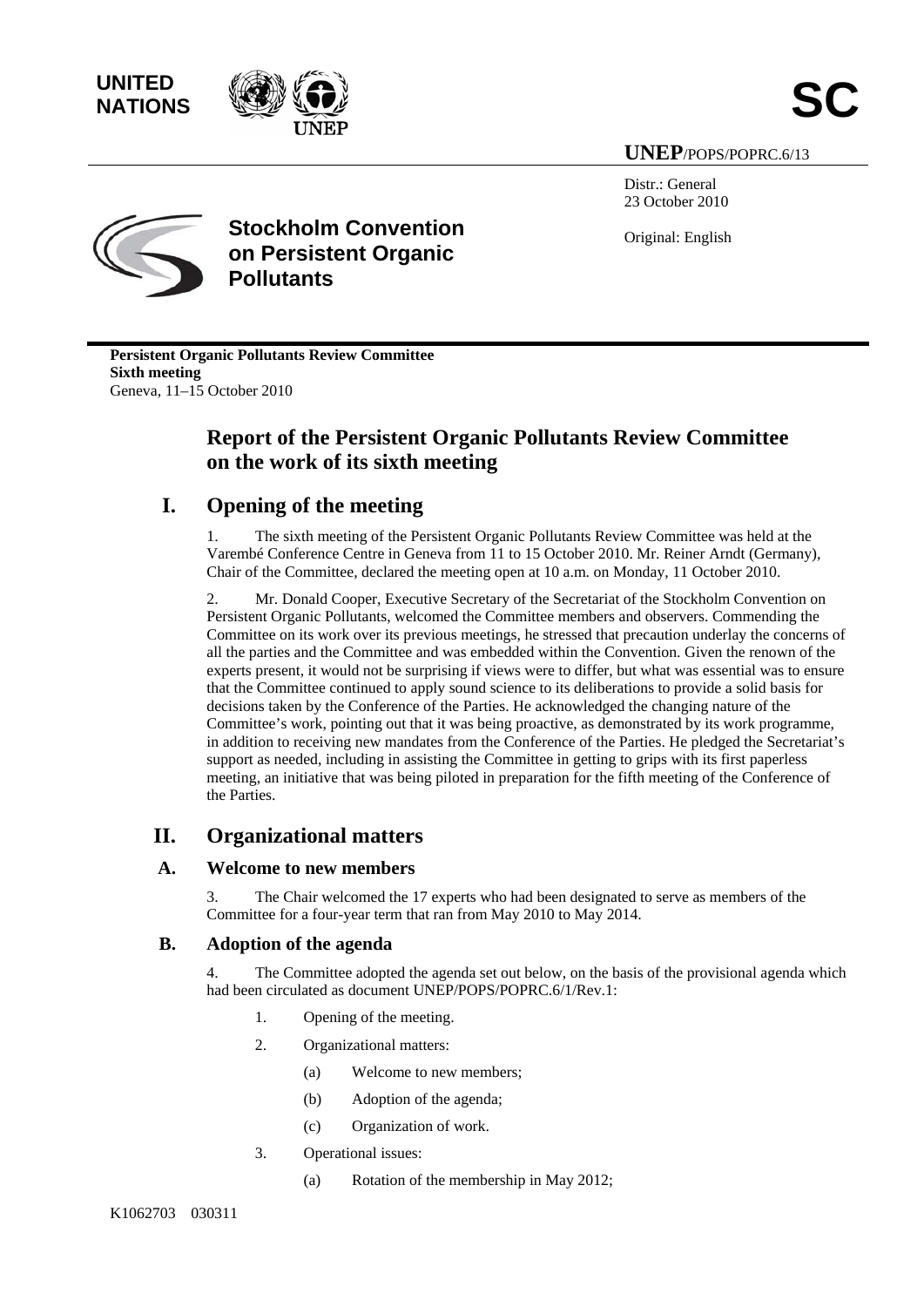- (b) Operating procedures of the Committee;
- (c) Standard workplan for the preparation of a draft risk profile and draft risk management evaluation during the intersessional period between the Committee's sixth and seventh meetings.
- 4. Technical work:
	- (a) Work programmes on new persistent organic pollutants as adopted by the Conference of the Parties;
	- (b) Basel Convention technical guidelines on persistent organic pollutants: new persistent organic pollutants;
	- (c) Additional consideration of new persistent organic pollutants;
	- (d) Debromination of brominated flame retardants;
	- (e) Intersessional work on substitution and alternatives;
	- (f) Intersessional work on toxic interactions;
	- (g) Report on the outcomes of activities undertaken for the effective participation of parties in the Committee's work.
- 5. Consideration of the draft risk management evaluation on endosulfan.
- 6. Consideration of draft risk profiles:
	- (a) Hexabromocyclododecane;
	- (b) Short-chained chlorinated paraffins;
	- (c) Adverse effects of endosulfan on human health.
- 7. Implementation of paragraphs 3 and 4 of Article 3 of the Stockholm Convention: regulatory and assessment schemes for new and existing pesticides and industrial chemicals.
- 8. Other matters.
- 9. Dates and venue of the Committee's seventh meeting.
- 10. Adoption of the report.
- 11. Closure of the meeting.

5. The Committee agreed that under agenda item 8, "Other matters", it would discuss chemicals occurring as unintentional trace contaminants in products and articles, a project on products free of persistent organic pollutants, a review of the linkages between persistent organic pollutants and climate change, the work of the Organization for Economic Cooperation and Development (OECD) on perfluorinated compounds, a proposal for an article by the Committee, and experience gained with the paperless meeting.

### **C. Organization of work**

6. The Chair drew attention to the objectives and possible outcomes of the meeting, as described in the scenario note for the meeting (UNEP/POPS/POPRC.6/INF/1), and the tentative schedule for the week (UNEP/POPS/POPRC.6/INF/2). The Committee agreed to conduct the meeting in accordance with the schedule set out in the latter document, subject to revision as necessary.

7. The Committee agreed to conduct its work in plenary session and to establish such contact, drafting and "friends of the chair" groups as proved necessary. In accordance with decision SC-4/20, the Committee met in closed session on Monday, 11 October 2010, at 9 a.m. to review issues pertaining to conflicts of interest of the members. None of the Committee members indicated that they had any conflicts of interest relating to the Persistent Organic Pollutants Review Committee process as set out in Article 8 of the Stockholm Convention.

### **D. Attendance**

8. The meeting was attended by the following 29 Committee members: Ms. Norma Sbarbati Nudelman (Argentina), Mr. Choviran Ken (Cambodia), Mr. Robert Chénier (Canada), Mr. Abderaman Mahamat Abderaman (Chad), Mr. Ricardo Orlando Barra Ríos (Chile), Mr. Jianxin Hu (China), Mr. José Álvaro Rodriguez (Colombia), Ms. Floria Roa Gutiérrez (Costa Rica), Mr. Ivan Holoubek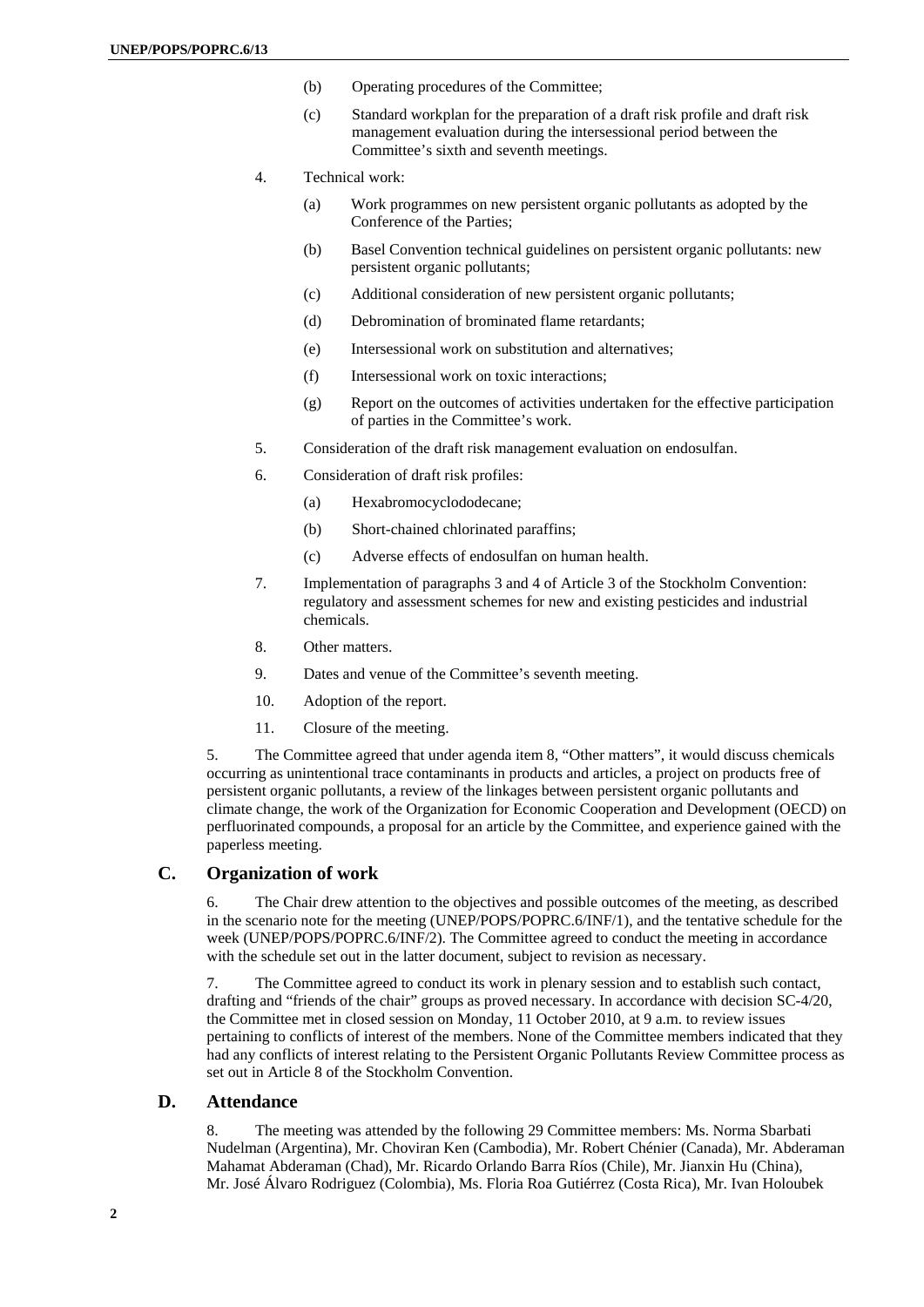(Czech Republic), Mr. Timo Seppälä (Finland), Mr. Sylvain Bintein (France), Mr. Reiner Arndt (Germany), Mr. John Pwamang (Ghana), Mr. Pablo Ricardo Rodríguez Rubio (Honduras), Ms. Chhanda Chowdhury (India), Mr. Masaru Kitano (Japan), Mr. Mohammed Khashashneh (Jordan), Mr. Mohammad Aslam Yadallee (Mauritius), Mr. Peter Dawson (New Zealand), Ms. Stella Mojekwu (Nigeria), Ms. Maria Manuela Araújo Pereira (Portugal), Ms. Kyunghee Choi (Republic of Korea), Ms. Bettina Hitzfeld (Switzerland), Mr. Fouad Elok (Syrian Arab Republic), Mr. Jarupong Boon-Long (Thailand), Mr. Komla Sanda (Togo), Ms. Svitlana Sukhorebra (Ukraine), Ms. Fransisca Katagira (United Republic of Tanzania), Mr. Samuel Banda (Zambia).

9. The members from Bulgaria and Egypt were unable to attend.

10. In addition, the meeting was attended by representatives of the following countries as observers: Australia, Azerbaijan, Brazil, Denmark, Israel, Netherlands, Norway, Pakistan, Poland, Russian Federation, Sierra Leone, Slovakia, Sweden, United States of America, Uruguay. The European Union was also represented as an observer.

11. Representatives of the following United Nations bodies and specialized agencies also attended the meeting as observers: Food and Agriculture Organization of the United Nations, Secretariat of the Basel Convention on the Control of Transboundary Movements of Hazardous Wastes and Their Disposal, Secretariat of the Rotterdam Convention on the Prior Informed Consent Procedure for Certain Hazardous Chemicals and Pesticides in International Trade, United Nations Development Programme, United Nations Environment Programme.

12. Non-governmental organizations were represented as observers. The names of those organizations are included in the list of participants (UNEP/POPS/POPRC.6/INF/31).

# **III. Operational issues**

### **A. Rotation of the membership in May 2012**

13. Introducing the sub-item, the representative of the Secretariat summarized the information contained in document UNEP/POPS/POPRC.6/INF/3/Rev.1 on the rotation of the membership of the Committee in May 2012. She noted that the terms of office of 14 members would expire on 4 May 2012 and the Conference of the Parties would need to decide on a list of parties that were to nominate a member to the Committee for a term of office running from 5 May 2012 to 4 May 2016. Each region should therefore be ready to provide, at the fifth meeting of the Conference of the Parties, a list of parties that should nominate new members for their region.

14. The Committee took note of the information.

### **B. Operating procedures of the Committee**

15. Introducing the sub-item, the representative of the Secretariat recalled that at its fourth meeting the Conference of the Parties had considered issues relating to the Committee's operating procedures, including its terms of reference, modalities of decision-making, and preventing and dealing with conflicts of interest relating to its activities. In that regard, the Conference had taken decision SC-4/20, which had led to amendments to the Committee's terms of reference. Those terms of reference and the form for declaring interests had been reproduced in document UNEP/POPS/POPRC.6/INF/4. She explained that the Secretariat was proposing text on the procedure for preventing and dealing with conflicts of interest on the basis of the practice of the Committee introduced in accordance with that decision – text that the Committee might wish to consider inserting in its terms of reference and submitting to the Conference of the Parties at its fifth meeting for its approval.

16. In the ensuing discussion, one member asked whether any conflict of interest would be made public once the Chair of the Committee had consulted the President of the Conference of the Parties and the Executive Secretary of the Secretariat of the Convention with a view to making a decision on the participation of the Committee member in question in the Committee's work regarding a particular chemical. The Chair clarified that, once the matter had been discussed by the Chair, the President and the Executive Secretary, it would be brought back to the Committee as a whole. The nature of the conflict of interest itself would not be made public, however; it would merely be stated that there was a conflict of interest affecting a certain member (who would be named), and that member would not be permitted to take part in decision-making on matters pertaining to the chemical at issue.

17. One member, pointing out that the members were experts appointed by their Governments, asked whether the rules on conflicts of interest came into play if a Government had a specific policy on a chemical under consideration. The current rules appeared to refer only to members who might have economic interests in the chemical at issue, even though Governments could, in theory, seek to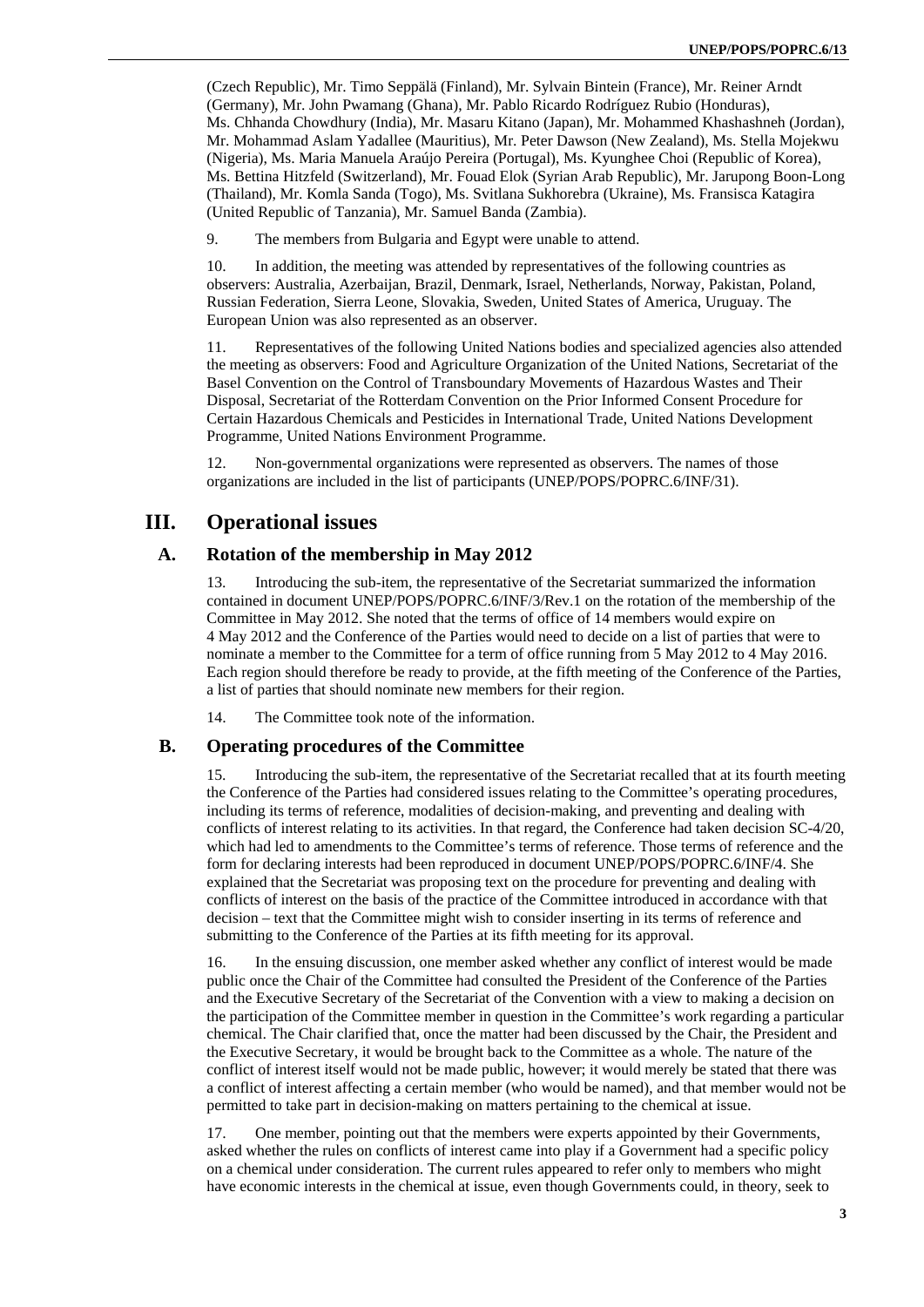influence the technical decisions to be taken if, for example, they did not wish to ban a substance because of national financial interests in its manufacture and sale.

18. In response, the Chair clarified that the members were government-designated experts in chemicals assessment or management who were appointed by the Conference of the Parties. Their expertise was demonstrated in their curricula vitae. In that regard, the Committee followed transparent procedures based on scientific information to reach its conclusions, always striving for consensus. Members would always be requested to justify their objections, if any, on scientific grounds, and those objections and justifications would be recorded in the report of the meeting. When a draft risk management evaluation was considered, information was gathered from individual countries, and such information could incorporate national positions and social and economic considerations. At that stage, the Committee would simply assess the information provided to check its plausibility and accuracy, without entering into any form of discussion on the merits of the information. It would be up to readers of the evaluation to draw their own conclusions from the information provided.

19. The Senior Legal Officer of the United Nations Environment Programme (UNEP) pointed out that any conflict of interest related to an individual Committee member and not to the Government of that member. Furthermore, as the Conference of the Parties took the final decision in appointing an expert, that expert was accountable to the Conference as an individual expert and not as a representative of the designating Government. Matters of a political nature pertaining to a chemical should be raised by government representatives during meetings of the Conference of the Parties.

20. The Committee adopted decision POPRC-6/1, on conflicts of interest. The decision is set out in annex I to the present report.

# **C. Standard workplan for the preparation of a draft risk profile and draft risk management evaluation during the intersessional period between the Committee's sixth and seventh meetings**

#### **1. Workplan**

21. In considering the sub-item, the Committee had before it document UNEP/POPS/POPRC.6/8 on draft workplans for the intersessional period between the Committee's sixth and seventh meetings.

22. Introducing the sub-item, the representative of the Secretariat drew attention to the information contained in the annex to the document.

23. The Committee adopted the workplan for the preparation of a draft risk management evaluation during the intersessional period between the Committee's sixth and seventh meetings, which is set out in annex V to the present report.

#### **2. Intersessional work**

24. In adopting its decisions at the meeting, and in accordance with paragraph 6 of article 8 of the Convention and paragraph 29 of the annex to decision SC-1/7 of the Conference of the Parties, the Committee established a number of intersessional ad hoc working groups to carry forward the work of the Committee on various issues. The composition of those groups is set out in annex VI to the present report.

# **IV. Technical work**

### **A. Work programmes on new persistent organic pollutants as adopted by the Conference of the Parties**

25. In considering the sub-item, the Committee had before it a technical paper on brominated diphenyl ethers (UNEP/POPS/POPRC.6/2/Rev.1), supporting material (UNEP/POPS/POPRC.6/INF/6), comments on the technical document and responses to those comments (UNEP/POPS/POPRC.6/INF/7) and information on new persistent organic pollutants gathered pursuant to paragraphs 1–4 of the annex to decision SC-4/19 (UNEP/POPS/POPRC.6/INF/5).

26. Ms. Bettina Hitzfeld (Switzerland), chair of the intersessional working group on new persistent organic pollutants, introduced the sub-item and outlined the work carried out during the intersessional period.

27. The Chair gave an additional introduction, suggesting how the Committee should consider the work before it. Referring to decision SC-4/19, he said that data gaps and ways of filling those gaps should be identified, reports prepared and recommendations on the elimination of the newly listed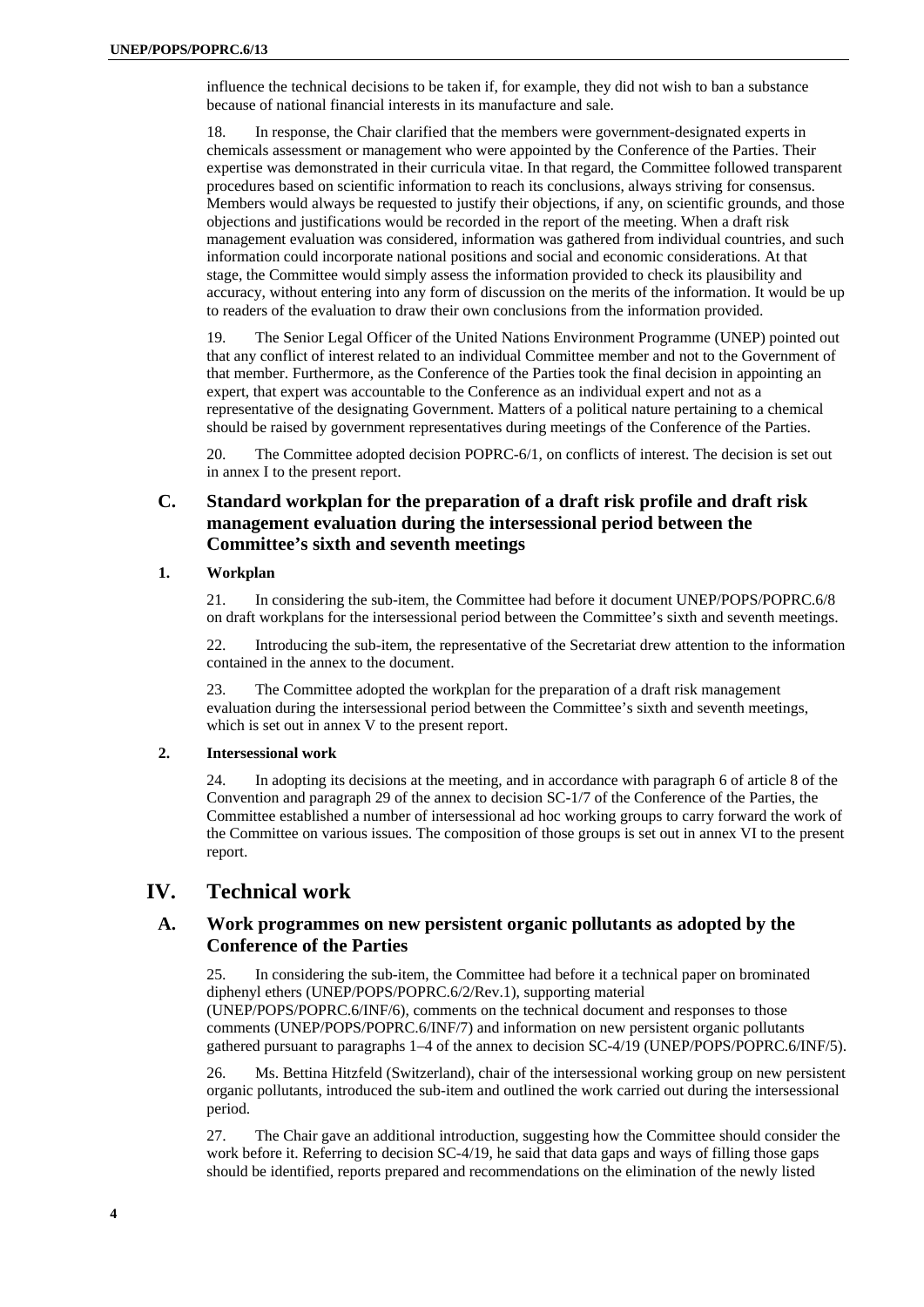persistent organic pollutants, in particular brominated diphenyl ethers, from the waste stream and on risk reduction for perfluorooctane sulfonic acid (PFOS), its salts and perfluorooctane sulfonyl fluoride (PFOSF) developed and submitted to the Conference of the Parties. As to the substance of those recommendations, it was important to consider what countries could achieve, bearing in mind their varying levels of development. In addition, the concentrations of substances, such as flame retardants, would be diluted through recycling, compounding the problem. It was therefore important to explore short-term, medium-term and long-term solutions early on and continue collecting information.

28. Mr. Alan Watson, consultant to the Secretariat, gave a presentation on the technical paper on the implications of recycling commercial pentabromodiphenyl ethers and octabromodiphenyl ethers. The review described the information-gathering process and included an assessment of operations to recycle and recover articles containing brominated diphenyl ethers, identification of best available techniques and best environmental practices for the recycling of articles containing those chemicals, a review of the long-term environmental desirability of such recycling, identification of knowledge gaps, and assessment of the possible health and environmental impacts of such recycling. In the short term, action could focus on developed countries' handling of primary flame-retarded articles containing higher concentrations of the chemicals in question and on the domestic identification and treatment of those substances in articles for export. Medium-term action could aim to build capacity in developing countries and countries with economies in transition through technology transfer and screening techniques and to issue guidance on best available techniques and best environmental practices. In the long term, efforts could be made to determine where high levels of contamination could present risks to human health and/or the environment and to deal effectively with listed brominated diphenyl ethers.

29. In the ensuing discussion, one member proposed that the transport of the listed brominated diphenyl ethers should be halted, especially from developed countries to developing ones, noting that essential information such as manufacturing dates was often unavailable. In the view of another member, it was important to avoid or reduce the risks presented by new persistent organic pollutants and to assist developing countries in building capacity to increase their knowledge and fill information gaps. A third member advocated taking action as quickly as possible.

30. The Committee agreed to establish a contact group, to be co-chaired by Ms. Hitzfeld and Mr. Jianxin Hu (China), to examine the issue further.

31. Following an initial review of a conference room paper introduced by Ms. Hitzfeld containing a number of recommendations on how to deal with activities pertaining to the new persistent organic pollutants, several members identified potential difficulties with implementation of the recommendations, given some countries' needs for capacity-building and additional expertise in such complex subjects. The Chair clarified that not every country would be expected to implement the recommendations at the same time. The Convention already indicated in Articles 12 and 13, on technical assistance and financial resources and mechanisms, that there were opportunities for, among others, the provision of technical assistance by developed-country parties to developing-country parties and parties with economies in transition.

32. The Committee agreed that a "friends of the Chair" group, chaired by Ms. Hitzfeld, would finalize the draft decisions under consideration.

33. The Committee adopted, as orally amended, decision POPRC-6/2, on the work programmes on new persistent organic pollutants. The decision is set out in annex I to the present report.

34. A digest of the information provided in documents UNEP/POPS/POPRC.6/2/Rev.1, UNEP/POPS/POPRC.6/INF/5 and UNEP/POPS/POPRC.6/INF/6 is contained in annex II to the present report, in the form of key findings and potential gaps identified in information provided by parties and observers on newly listed persistent organic pollutants.

35. At the time of the adoption of the decision, some members recognized the urgent need to work to eliminate persistent organic pollutant brominated diphenyl ethers from the waste stream, noting that consideration should be given to the practical realities of implementing some of the recommendations contained in the decision. Some jurisdictions might be required to examine the feasibility of implementing some screening technologies at recycling and waste management facilities to work effectively towards the elimination of persistent organic pollutant brominated diphenyl ethers from the waste stream. The large variations among waste management infrastructures in developed and developing countries also needed to be considered.

36. The Committee took note of the concerns expressed.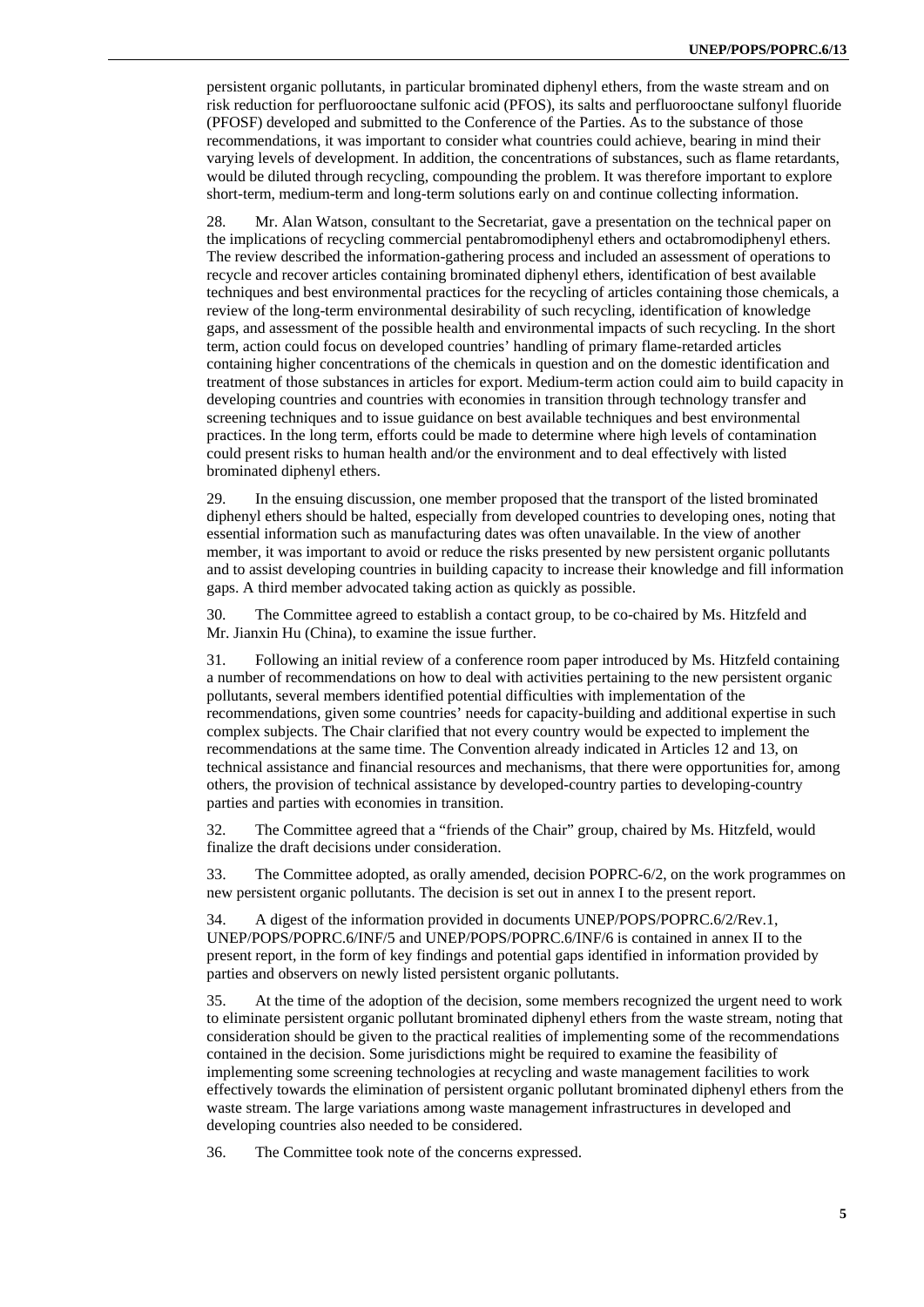# **B. Basel Convention technical guidelines on persistent organic pollutants: new persistent organic pollutants**

In considering the sub-item, the Committee had before it a note by the Secretariat on the Basel Convention technical guidelines on the environmentally sound management of persistent organic pollutants (UNEP/POPS/POPRC.6/3).

38. Introducing the sub-item, the representative of the Secretariat said that, with the addition of the nine new persistent organic pollutants to the Convention, the Committee might wish to recommend the revision of the Basel Convention technical guidelines on the environmentally sound management of persistent organic pollutants to ensure environmentally sound disposal of the new chemicals. It was also suggested that consideration should be given to establishing, if appropriate, concentration levels for the chemicals listed in Annexes A, B and C to the Convention to define the low persistent organic pollutant content.

39. The representative of the Secretariat of the Basel Convention outlined the Convention's draft work programme for 2012–2013, which included the development of technical guidelines on the nine new persistent organic pollutants and updating of the existing guidelines. It was noted that the eleventh meeting of the Conference of the Parties to the Basel Convention would take place after the sixth meeting of the Conference of the Parties to the Stockholm Convention, in 2013, which meant that the Conference of the Parties to the Stockholm Convention would not be able to welcome the technical guidelines until its seventh meeting, in 2015.

40. In the ensuing discussion, at the request of the Chair, an observer provided information on work under way in the European Union to integrate international regulations dealing with persistent organic pollutants into European Union regulations dealing with those pollutants. A study had identified gaps in knowledge regarding how to identify the presence and concentrations of persistent organic pollutants in waste streams and waste products, and a monitoring programme had been established to collect additional data to develop low content levels, with results expected in early 2011.

41. One member described the situation in his country with regard to the nine new persistent organic pollutants, highlighting the difficulties encountered in dealing with those pollutants from a life-cycle perspective. Members suggested that the Committee should cooperate more directly with the appropriate bodies of the Basel Convention, and that the results of related work by the Committee should be provided to the Basel Convention Secretariat.

42. The Committee agreed to establish a small group of friends of the Chair, chaired by Mr. Mohammed Khashashneh (Jordan), to prepare a draft decision on the matter.

43. The Committee adopted decision POPRC-6/3, on updating of the Basel Convention technical guidelines on the environmentally sound management of persistent organic pollutants. The decision is set out in annex I to the present report.

# **C. Additional consideration of new persistent organic pollutants**

44. In considering the sub-item, the Committee had before it a note by the Secretariat on pentachlorobenzene (UNEP/POPS/POPRC.6/INF/21).

45. Introducing the sub-item, the Chair noted that, by its decision SC-4/16, the Conference of the Parties had decided to list pentachlorobenzene in Annexes A and C to the Convention without any specific exemptions. During the intersessional period between the Committee's fifth and sixth meetings, new information related to unintentional formation of pentachlorobenzene had been received. The information was being brought to the Committee's attention so that it might devise a way to deal with new information on listed pollutants in the future.

46. Mr. Roland Weber, consultant to the Secretariat, gave a presentation on pentachlorobenzene releases from the degradation of quintozene and on releases from residuals from chlorinated solvent production.

47. In the ensuing discussion, one member called into question the data regarding her country mentioned in the presentation, suggesting that updated data should be used. Another called for building of capacity to undertake assessments, lest the scale of the problem be underestimated, especially for those countries that might experience difficulty in performing such assessments. A third drew attention to issues related to quintozene.

48. The Chair explained that the Committee could not discuss the information before it in great detail, given that the chemical had already been listed under the Convention and the risk profile that had been drawn up would not be updated to reflect any new information. He therefore suggested that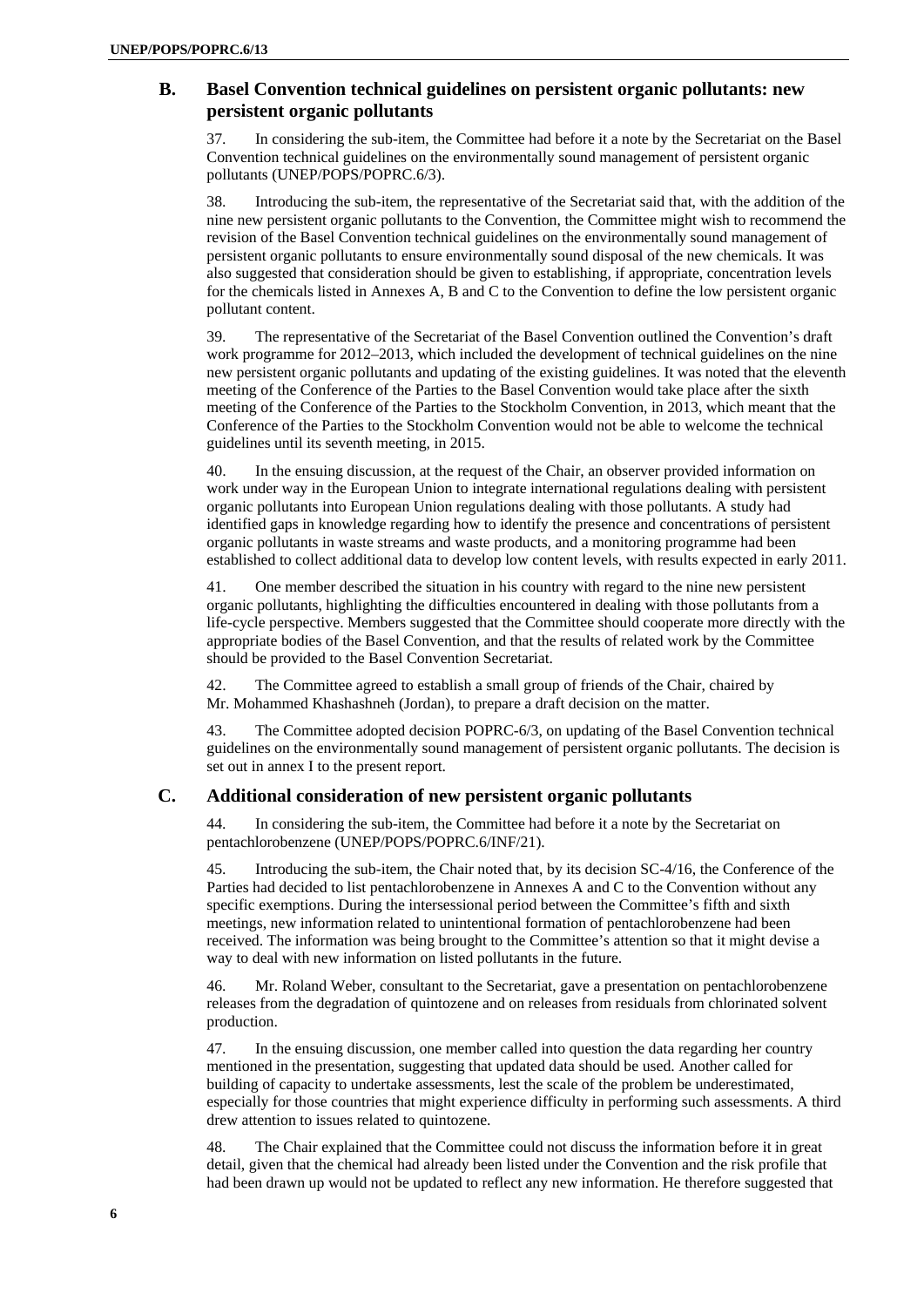the information should be forwarded to the Expert Group on Best Available Techniques and Best Environmental Practices for further consideration and that, in the future, other relevant information about pollutants already listed under the Convention should be passed directly to that group by the Secretariat.

49. The Committee requested the Secretariat to draft a decision recommending that the information be passed to the Expert Group on Best Available Techniques and Best Environmental Practices for further consideration.

50. The Committee adopted decision POPRC-6/4, on unintentional releases of newly listed chemicals. The decision is set out in annex I to the present report.

#### **D. Debromination of brominated flame retardants**

51. In considering the sub-item, the Committee had before it a note by the Secretariat on the debromination of brominated flame retardants (UNEP/POPS/POPRC.6/INF/20) and a technical paper on bromodiphenyl ethers (UNEP/POPS/POPRC.6/2/Rev.1), as the issue of the debromination of brominated flame retardants was raised in the development of that paper.

52. Introducing the sub-item, the Chair noted that the Committee had discussed the reductive debromination of bromo-aromatics at its fourth meeting, when it had agreed that it should continue to evaluate the emerging information on debromination. At its fourth meeting, the Conference of the Parties had decided to list tetrabromodiphenyl ether and pentabromodiphenyl ether, in addition to hexabromodiphenyl ether and heptabromodiphenyl ether, in Annex A to the Convention, with a specific exemption for recycling of articles in accordance with the provisions of part V and part IV of Annex A to the Convention, respectively. To facilitate the elimination of the listed brominated diphenyl ethers, the Conference of the Parties in its decision SC-4/19, among others, had requested the Secretariat to commission a technical paper on bromodiphenyl ethers. In the development of the technical paper, the issue of the debromination of brominated flame retardants had been raised, with new information made available.

53. Mr. Weber gave a presentation on the debromination of highly brominated diphenyl ethers.

54. In response to an observer's suggestion that, in the light of the relevance of the topic to recycling and the listing of tetrabromodiphenyl ether and pentabromodiphenyl ether, and of hexabromodiphenyl ether and heptabromodiphenyl ether, the Committee would do well to inform the Conference of the Parties of the new information, the Chair said that the Committee required time to assess the information and would have to consider the implications for its discussions of commercial octabromodiphenyl ether. He would therefore be willing to provide information to the Conference of the Parties as part of the report of the meeting, but the time was not ripe for the Committee to take a decision on the matter.

55. The Committee agreed that the debromination of brominated flame retardants would appear on the agenda of its seventh meeting.

#### **E. Intersessional work on substitution and alternatives**

56. In considering the sub-item, the Committee had before it a note by the Secretariat providing a summary of intersessional work on substitution and alternatives (UNEP/POPS/POPRC.6/4), a guidance document on alternatives to PFOS and its derivatives developed by the intersessional working group (UNEP/POPS/POPRC.6/INF/8) and comments and responses relating to the draft (UNEP/POPS/POPRC.6/INF/9).

57. Introducing the sub-item, Mr. Samuel Banda (Zambia), chair of the intersessional working group on substitution and alternatives, proposed that, as there were many alternatives and substitutes, all needing study in order to determine their hazardous properties, which would take time, the guidance document should be finalized with the understanding that further suggestions for improvement could be reflected in later versions.

58. In the ensuing discussion on the possible updating of the document, one member cited the need for more information on the toxicology of alternatives and added that some toxicity information would be available by early 2011, meaning that the document could be updated to reflect such information by the time of the Committee's seventh meeting. Another said that new information was already available and that the document could be regarded as a living document, which would be updated periodically. A third suggested that work on alternatives could contribute to the development of the forthcoming recommendation on risk reduction with regard to PFOS and its salts.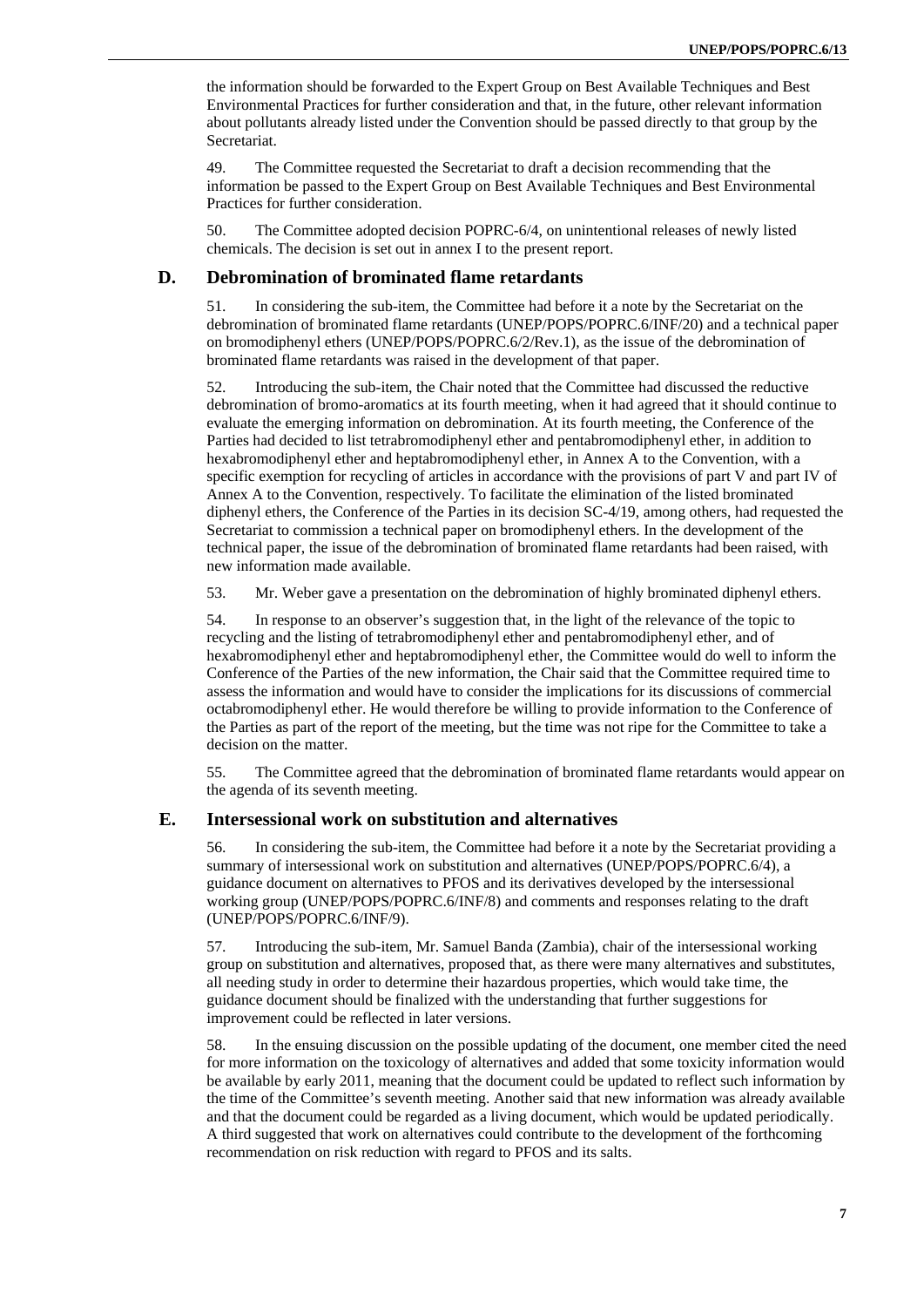59. The Committee, after agreeing that the information contained in the guidance document should be disseminated as soon as possible without precluding the possibility of future updates, considered how best to disseminate the document. An option proposed was the use of a web page with space for posting newly available and unassessed toxicity information on alternatives, with a suitable disclaimer, pending finalization.

60. The Committee agreed to submit to the Conference of the Parties at its fifth meeting the guidance document on alternatives together with a recommendation that the document should be completed with more information. In the meantime, further information on the health and environmental effects of possible alternatives mentioned in the document, together with experience in replacing PFOS with additional alternative products and/or processes would be gathered and posted online.

61. One member emphasized the need to ensure that the information in the guidance document could be understood by a broad audience, including all those who actually used the substances in question. The representative of the Secretariat responded that a mandate of the Conference of the Parties was to increase global awareness of chemicals-related issues, and that the outcomes of the Committee's work would contribute to the Convention's outreach programme.

62. The Committee agreed that Mr. Banda would finalize the draft guidance document, taking into account comments received.

63. The Committee adopted, as orally amended, decision POPRC-6/5, on substitution and alternatives. The decision is set out in annex I to the present report. The revised guidance document on alternatives to PFOS and its derivatives may be found in addendum 3 to the present report (UNEP/POPS/POPRC.6/13/Add.3).

# **F. Intersessional work on toxic interactions**

64. In considering the sub-item, the Committee had before it a summary of intersessional work on toxic interactions (UNEP/POPS/POPRC.6/5), a proposal by the co-chairs of the intersessional working group on toxicological interactions for further work to be undertaken by the Committee (UNEP/POPS/POPRC.6/INF/10) and an executive summary of a study commissioned by the European Commission (UNEP/POPS/POPRC.6/INF/26).

65. Introducing the sub-item, Mr. Ivan Holoubek (Czech Republic), co-chair of the intersessional working group on toxic interactions, gave a presentation on the development of an approach to evaluating exposures to multiple chemicals and toxicological interactions of candidate persistent organic pollutants. He also introduced a study to review current scientific knowledge and regulatory approaches regarding mixture toxicity that had been commissioned by the European Commission and completed in December 2009.

66. In the ensuing discussion, one member noted that, since the publication of the study, the European Union had agreed on recommendations relating to legislation and to exposure to multiple chemicals and multiple endocrine disruptors. Reporting on those recommendations was expected to be completed by early 2012 and the end of 2010, respectively. It was suggested that assessing the human health effects might be easier than assessing ecotoxicological end points, as only one species was being examined from a single trophic level. Responding to a request for clarification, Mr. Holoubek said that the two proposed studies focused on potential exposure, persistent organic pollutants and the methodology.

67. Given that much data were available on multiple exposure, members stressed the need to include relevant information from activities currently under way so as to avoid duplication while focusing on persistent organic pollutants. Furthermore, bearing in mind the short time available before a workshop to be held in the Czech Republic, members suggested that at least a single study should be undertaken on, for example, the effects of multiple exposure to chlorinated paraffins. If funds were available, an additional study could be undertaken using a different methodology and another group of chemicals.

68. The Committee agreed to establish a "friends of the Chair" group, co-chaired by Mr. Holoubek and Ms. Fransisca Katagira (United Republic of Tanzania), to develop terms of reference for a study on chlorinated paraffins and the programme of work for the intersessional group.

69. Subsequently, the representative of the Secretariat noted that at its fifth meeting the Committee had considered a document regarding the draft framework of the World Health Organization (WHO) International Programme on Chemical Safety for assessing the combined risk from exposure to multiple chemicals via all relevant routes and pathways. Two studies had been finished, one on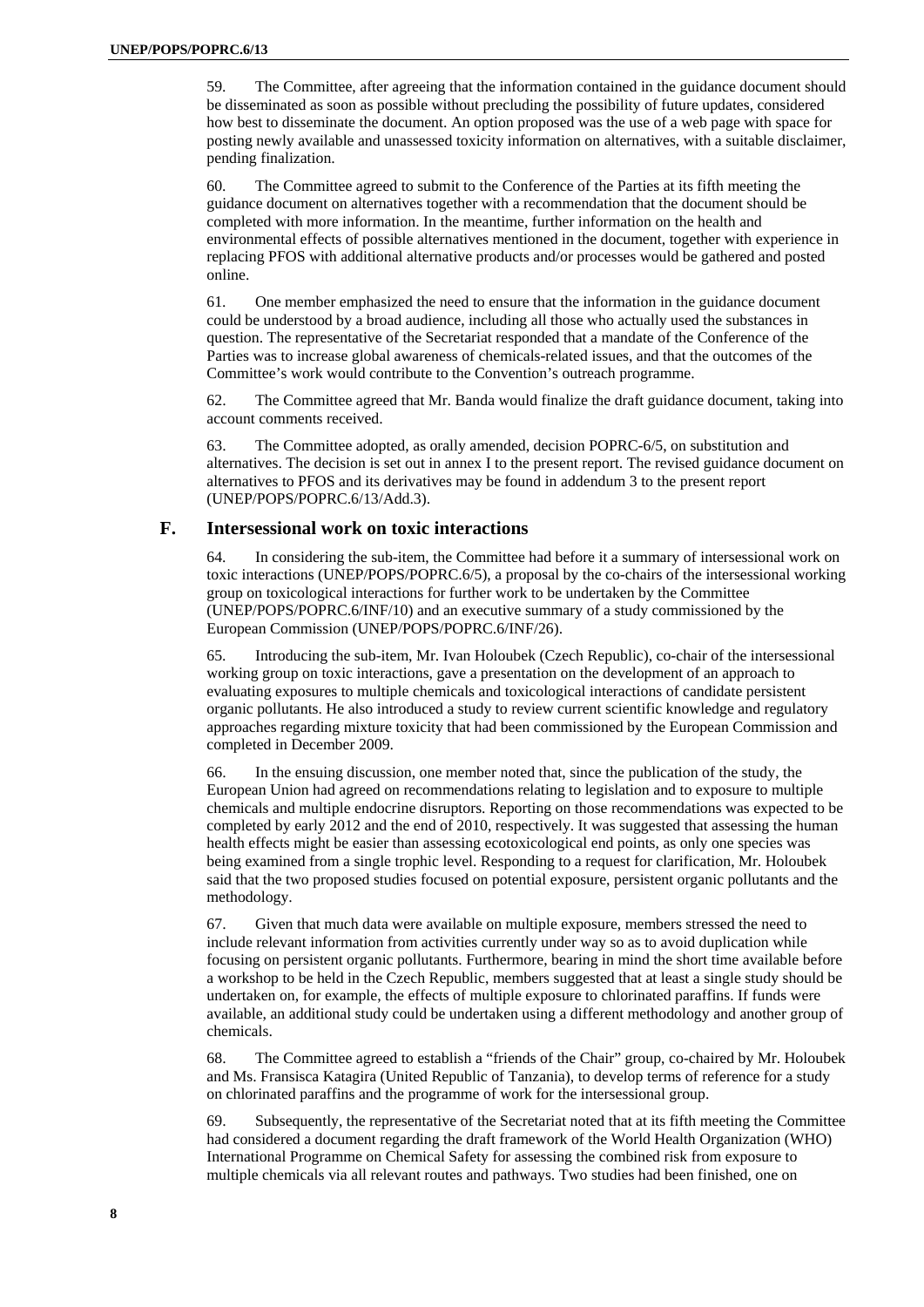polybrominated diphenyl ethers and the other on carbamates. Further research under way was related to surface water (using the threshold of toxicological concern approach), pharmaceuticals in drinking water and hydrocarbons. She noted that Committee members would be invited to share information at a workshop on risk assessment of combined exposures to multiple chemicals to be held by WHO and OECD in Paris on 15 and 16 February 2011.

70. The Chair said that, from the information provided, it appeared that there would be no overlap between the work of WHO and the Committee on toxic interactions. Accordingly, the Committee requested Mr. Holoubek and Ms. Katagira to prepare a draft decision on the subject.

71. The Committee adopted decision POPRC-6/6, on toxic interactions. The decision is set out in annex I to the present report. The Committee also approved the work programme on toxicological interactions set out in annex IV to the present report.

### **G. Report on the outcomes of activities undertaken for the effective participation of parties in the Committee's work**

72. In considering the sub-item, the Committee had before it an overview by the Secretariat of activities undertaken for effective participation in the Committee's work (UNEP/POPS/POPRC.6/6) and a summary of workshops held in that regard (UNEP/POPS/POPRC.6/INF/11).

73. Ms. Norma Sbarbati Nudelman (Argentina), chair of the intersessional working group on effective participation, gave an overview of the activities undertaken, noting that a regional workshop had been held in Cairo in November 2009 for English-speaking African countries and another in Mexico City in June 2010 for Spanish-speaking countries of Latin America and the Caribbean.

74. In the ensuing discussion, suggestions made included that work undertaken at the regional level should be communicated to those formulating policy and decisions at the national level; that events should be held at the subregional and national levels to inform stakeholders of the results of the workshops; that additional workshops should be held, especially as nine new chemicals had been added to the Convention; and that regional centres should be strengthened to enable them to play an active role in assisting countries to meet their obligations under the Convention.

75. The representative of the Secretariat stressed that, to extend activities from the workshops to the national level, countries should make specific requests – for example, to collect information relevant to the nine new chemicals or to seek assistance in proposing a chemical for listing in the Convention.

76. Members emphasized the importance of receiving feedback in order to assess the effectiveness of workshops, the usefulness of tools such as the pocket guide for effective participation in the Committee's work, and whether target audiences had been reached. It was also suggested that the Committee should make use of the experience of past Committee members through joint national or regional forums. Members proposed incentives to encourage the media to report on issues related to persistent organic pollutants, suggesting that opportunities should be explored to use the regional economic commissions to transmit chemicals-related information.

77. Several members stressed that effective participation by developing-country members was hampered by the continued difficulties faced in gathering national data on persistent organic pollutants, especially with regard to the nine new chemicals. While some information was available on pesticides through national registration schemes, industrial chemicals posed a greater challenge in determining whether a product contained persistent organic pollutants and at what concentration levels. Developing countries lacked the expertise to gather such data, and that lack of capacity was obstructing progress. Some members called for the convening of national meetings or the launching of national campaigns that would increase stakeholders' understanding of issues related to persistent organic pollutants. The importance of effective communication at all levels was also highlighted.

78. The representative of the Secretariat said that the Secretariat was developing an outreach programme that would be presented to the Conference of the Parties at its fifth meeting, and that information and activities relating to the Committee's work were an essential component of that programme. Accordingly, it was crucial for the Secretariat to be as informed as possible about needs, although there needed to be a clear separation between activities to assist parties in their work regarding the Convention and those regarding the Committee. The Secretariat was keen to receive ideas and feedback about its outreach work.

79. The representative of the Global Environment Facility said that the Facility was willing to assist eligible countries in reviewing and updating their national implementation plans for the nine new persistent organic pollutants. It was also expanding its mandate to cover sound chemicals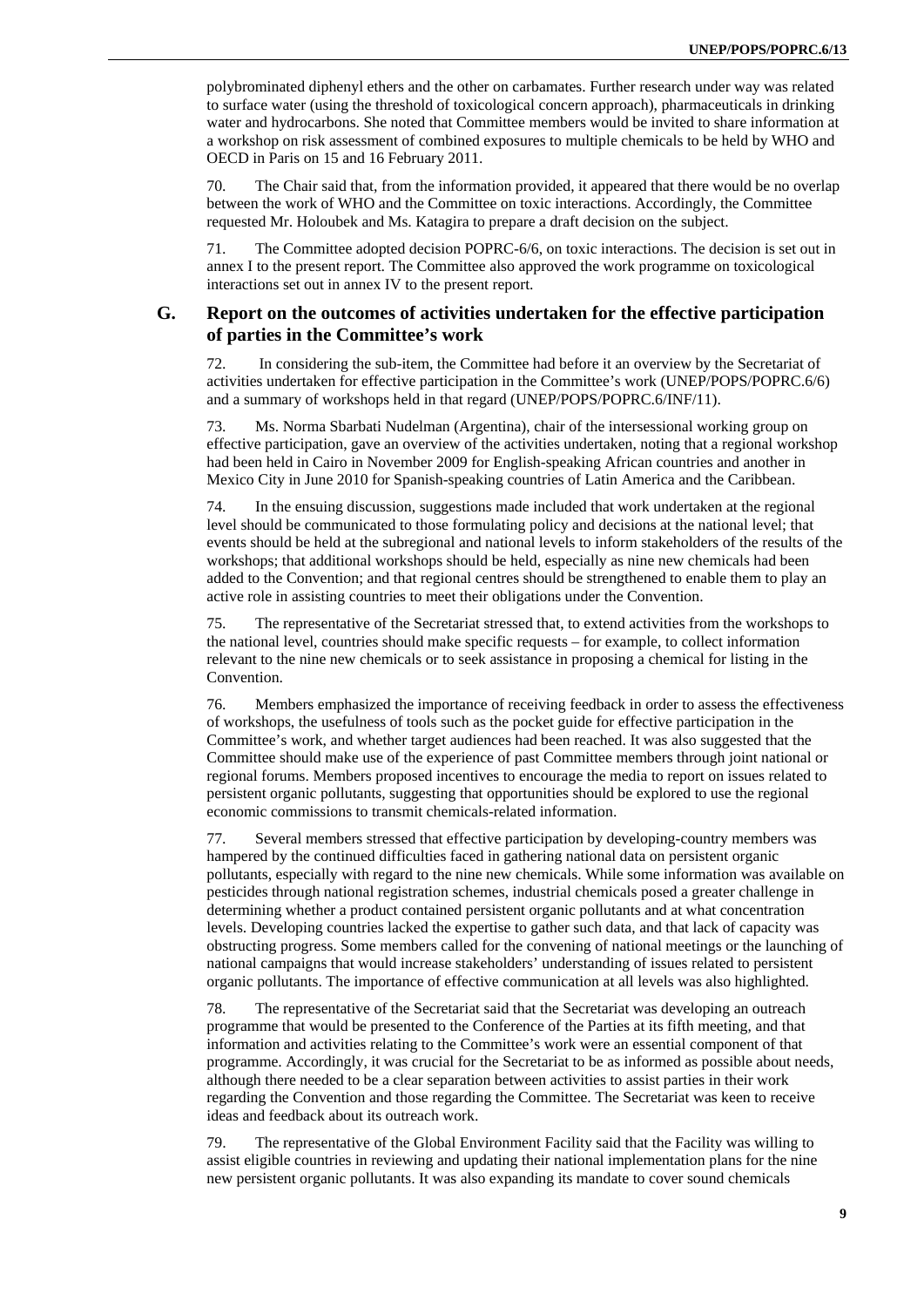management and mercury, creating the possibility for discussions about assistance on chemicals proposed for listing as persistent organic pollutants, provided that the assistance requested could fall under the auspices of sound chemicals management.

80. An observer said that her Government was willing, given its experience with candidate chemicals, to assist countries that wished to nominate chemicals as persistent organic pollutants. She suggested that bilateral cooperation should take into account a country's ability (for example, in terms of available expertise) to nominate a chemical. Another observer said that non-governmental organizations were an insufficiently used resource when it came to raising awareness and boosting participation with regard to issues discussed by the Committee. Given that the Convention emphasized a multi-stakeholder approach, she urged countries to involve civil society and non-governmental organizations in work on the new persistent organic pollutants.

81. The Chair recalled that, according to the Convention, a party could obtain assistance from other parties and/or from the Secretariat in submitting proposals for listing chemicals. He welcomed the willingness to provide assistance expressed during the discussion.

82. The Committee requested Ms. Nudelman to develop a draft decision based on decision POPRC-5/4 regarding effective participation and taking into account the Committee's deliberations.

83. The Committee adopted, as orally amended, decision POPRC-6/7, on support for the effective participation of the parties in the Committee's work. The decision is set out in annex I to the present report.

# **V. Consideration of the draft risk management evaluation on endosulfan**

84. In considering the item, the Committee had before it a note by the Secretariat on the draft risk management evaluation on endosulfan (UNEP/POPS/POPRC.6/9), a supporting document for that draft evaluation (UNEP/POPS/POPRC.6/INF/12), comments and responses relating to the draft (UNEP/POPS/POPRC.6/INF/13/Rev.1), an updated draft risk management evaluation (UNEP/POPS/POPRC.6/INF/22), an updated supporting document (UNEP/POPS/POPRC.6/INF/23) and a compilation of information submitted pursuant to Annex F that was relevant to endosulfan (UNEP/POPS/POPRC.6/INF/24).

85. The Committee agreed that, as documents UNEP/POPS/POPRC.6/INF/22 and INF/23 were versions of the draft risk management evaluation and the compilation of comments and responses revised to reflect information submitted by Brazil and the United States of America, it would use those documents as the starting point for its consideration of the chemical.

86. Mr. Ricardo Orlando Barra Ríos (Chile), chair of the intersessional working group established to develop the draft risk management evaluation, gave a presentation on the evaluation. He said that endosulfan, used mainly as crop pesticides and as wood preservatives, had been banned in more than 60 countries; production amounted to some 20,000 tons per year. The evaluation listed international agreements under which the chemical was being considered, national and regional control actions taken in its regard, a cost-benefit analysis and the recommendation that the Conference of the Parties should, in accordance with paragraph 9 of Article 8 of the Convention, consider listing endosulfan in Annex A to the Convention.

87. Representatives of several countries informed the Committee of their Governments' plans regarding endosulfan. The member from Japan said that his country had suspended registration of uses of endosulfan on 29 September 2010. The member from the Republic of Korea said that her country was terminating uses of the chemical on 6 December 2011. The representative of the United States, an observer, said that his country was voluntarily cancelling registrations of endosulfan, with last uses permitted on 31 July 2016. The representative of Brazil, an observer, said that endosulfan had already been banned in some states and would be in all the remaining states by 2013. The Committee agreed that such information should be inserted into the draft risk management evaluation on endosulfan during deliberations in a contact group.

88. The Committee agreed to establish a contact group chaired by Mr. Barra with a mandate to improve and update the risk management evaluation on endosulfan.

89. Subsequently, reporting back to the Committee, Mr. Barra said that the contact group had concluded its work, and that the drafting group had revised the draft risk management evaluation on endosulfan and produced a draft decision, which he introduced to the Committee.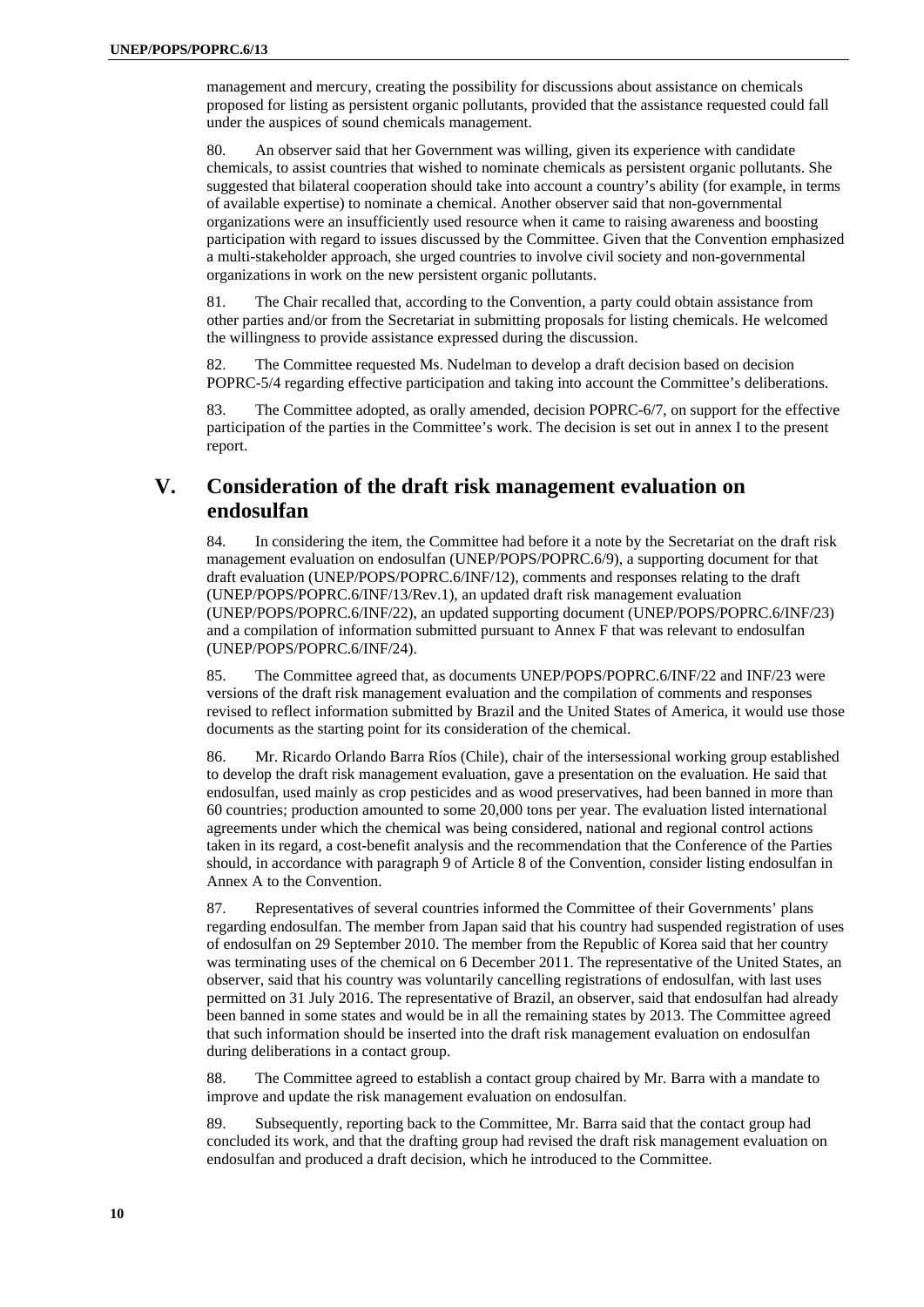90. In the ensuing discussion, one member voiced her concern regarding the value of the information presented on alternatives, noting that it was drawn from a ranking system developed by the intersessional group that, she said, was based on a lack of information for some risk indicators.

91. The Committee requested the drafting group to revise the draft risk management evaluation on endosulfan on the basis of discussions held during the plenary session.

92. Subsequently, Mr. Barra introduced the revised draft risk management evaluation. At that time, one member voiced her concerns regarding the draft risk management evaluation, which, she said, continued to suffer from procedural and substantive flaws and should therefore be set aside. She said that the Committee had not reviewed the proposal submitted by the European Union at the Committee's third meeting, as it had agreed to suspend consideration of the chemical and to resume such consideration at its fourth meeting. The Committee at its fourth meeting had decided, by voting, that it was satisfied that the screening criteria had been fulfilled. At its fifth meeting, the Committee had adopted the risk profile and the decision to proceed with the proposal, again by voting.

93. She stressed that the information specified in Annex F had been submitted by very few parties and that the information on risk assessment of alternatives was insufficient. Many insecticides suggested as alternatives had high mammalian toxicity and bioaccumulation potential, meaning that a risk analysis of alternatives should be conducted before any conclusion could be reached.

94. Following the member's statement, the Chair clarified that the process followed for each stage of consideration of endosulfan had adhered to the requirements laid down by the Convention and the Conference of the Parties for its subsidiary bodies and that the Committee was required to continue its work and could only cease discussing a chemical if it was so envisaged in the Convention and requested by the Conference of the Parties.

95. In response, some members stressed that the process to develop the draft risk management evaluation had been transparent and the chair of the intersessional working group had done his level best to ensure that the document was balanced and accommodated to the greatest extent possible concerns voiced.

96. Most Committee members who spoke expressed support for the listing of endosulfan in Annex A to the Convention with specific exemptions. The members from Argentina, Cambodia and Zambia, requesting their joint statement to be recorded in the present report, said that they agreed with including endosulfan in Annex A to the Convention with exemptions, after having examined the scientific and technical information, while taking into account that there were no accessible alternatives for some complex pests currently threatening a variety of essential crops, such as rice, corn, cotton and soybeans. They noted, however, that there was a need for financial support for capacity-building and surveying and monitoring of endosulfan, in addition to technical assistance in identifying new potential alternatives and examining their performance under the conditions of use in countries. They called upon the Chair to convey their comments to the Conference of the Parties.

97. One member, considering that all efforts to reach consensus had been exhausted, and according to paragraph 6 (c) of Article 19 of the Convention, proposed that the Committee should move to a vote to adopt the risk management evaluation for endosulfan and to decide whether to recommend to the Conference of the Parties that, in accordance with paragraph 9 of Article 8 of the Convention, it consider listing technical endosulfan (CAS No: 115-29-7), its related isomers (CAS No: 959-98-8 and CAS No: 33213-65-9) and endosulfan sulfate (CAS No: 1031-07-8) in Annex A to the Convention, with specific exemptions.

98. According to paragraph 2 of rule 45 of the rules of procedure, the Committee was required to vote on the holding of a vote to decide on a substantive matter. By a simple majority of 17 votes in favour, 2 against and 10 abstentions, the Committee agreed to move forward on a vote.

99. Accordingly, the Committee moved to a vote. By 24 votes in favour, 0 against and 5 abstentions, the Committee decided to adopt the risk management evaluation for endosulfan and to recommend to the Conference of the Parties, in accordance with paragraph 9 of Article 8 of the Convention, that it consider listing endosulfan in Annex A to the Convention, with specific exemptions.

100. The risk management evaluation on endosulfan adopted by the Committee, as orally amended, can be found in addendum 1 to the present report (UNEP/POPS/POPRC.6/13/Add.1).

101. The Committee adopted decision POPRC-6/8, on endosulfan. The decision is set out in annex I to the present report.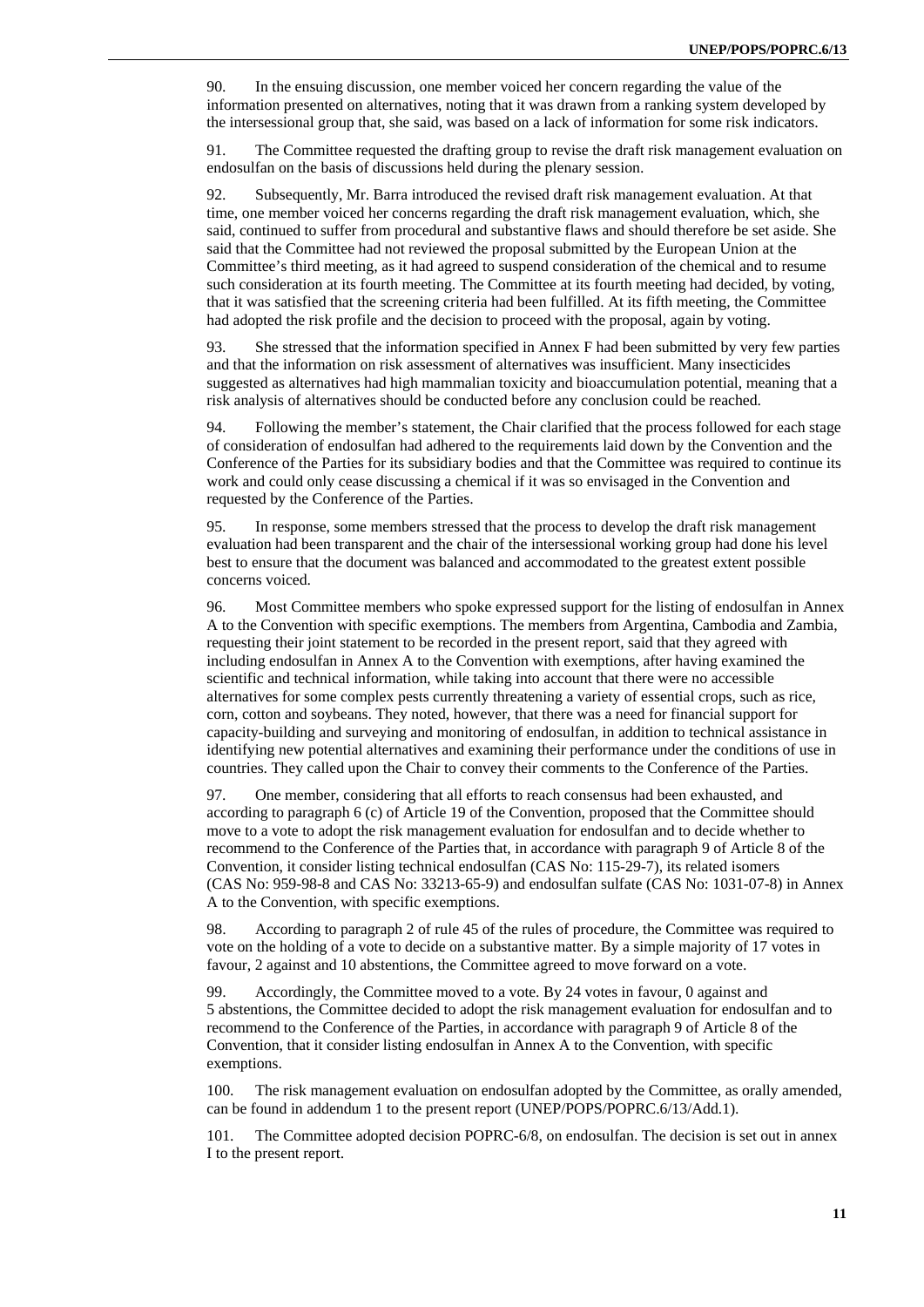102. At the conclusion of the meeting, one member submitted a note to the Secretariat and provided additional information regarding her position on endosulfan. Her note stated that endosulfan had many inherent properties that made it ideal for crop protection, especially in tropical and subtropical regions. It offered broad-spectrum pest control at a relatively low cost, did not adversely affect many beneficial insects, was a useful tool in managing insecticide resistance and was relatively less toxic to honeybees. Its long-term toxicity profile was well understood, compared to those of newly introduced pesticides. The replacement of endosulfan could involve significant costs in several countries. In her view, the cost-benefit analysis given in the draft risk management evaluation before the Committee had not taken into account a number of implicit costs, such as capacity-building for farmers, the displacement of the labour force and distortion in agricultural production. For a country such as her own, with multiple pest attack scenarios as a result of tropical and subtropical climatic conditions, capacity-building would prove challenging, given that the alternatives suggested were of narrow spectrum.

# **VI. Consideration of draft risk profiles**

### **A. Hexabromocyclododecane**

103. In considering the sub-item, the Committee had before it a draft risk profile on hexabromocyclododecane (UNEP/POPS/POPRC.6/10), comments and responses relating to the draft (UNEP/POPS/POPRC.6/INF/14) and a supporting document (UNEP/POPS/POPRC.6/INF/25).

104. Introducing the sub-item, Mr. Peter Dawson (New Zealand), chair of the intersessional working group on hexabromocyclododecane, gave a presentation on the draft risk profile.

105. In the ensuing discussion, several members and observers expressed appreciation for the presentation and the draft risk profile. One member offered to share some import data on the chemical with the Committee. Another suggested that, in the interests of transparency and facilitated decision-making, additional information of interest to the Committee could be incorporated into formal reports rather than being presented in information documents. He stressed that tables enabled information to be presented in a concise yet comprehensive manner and should include data concerning the risks posed by the use of the chemical, in addition to data both from areas close to the emission sources and from areas far from those sources. One member, however, pointed out that information provided in text form could be kept in context, whereas information presented in tables could not.

106. One observer said that the draft risk profile would be strengthened by incorporating a comparison of exposure levels and toxicity/ecotoxicity data in accordance with the Convention and its annexes, which would contribute to the decision-making process. Another said that there were no benefits to be derived from comparing exposure levels with no-observed-effect levels and, while agreeing with the need for transparency, emphasized that comparisons that were not grounded in science should be avoided. The Chair suggested that benchmarking could be used to overcome some of the problems arising from such comparisons.

107. The member from Finland, speaking as the drafter of the draft risk profile, said that such comparisons had been included in the draft risk profile. Caution was, however, necessary in comparing laboratory studies with field studies. The former, which often focused on short-term, acute effects, were controlled and predictable; field studies, which explored the long-term effects on species in various stages of the life cycle, were influenced by environmental factors.

108. A number of members spoke in favour of accepting the draft risk profile and proceeding to the risk management phase, while one said that there was insufficient evidence to ascertain that hexabromocyclododecane exhibited the characteristics of a persistent organic pollutant. The member from Finland, defending the conclusion of the draft risk profile, said that it was unnecessary to apply the precautionary principle because the risk profile had noted levels of concern. Moreover, he said, it was clear that the chemical had had widespread adverse effects on the environment, and that, even in locations where levels were low, concentrations would eventually build up in the environment and the food chain.

109. The Committee agreed to establish a contact group, chaired by Mr. Dawson, to discuss the issue further.

110. Subsequently, Mr. Dawson reported that, once the contact group had concluded its deliberations, a drafting group had been convened and had met to revise the draft risk profile and, in particular, the text related to the levels and effects of hexabromocyclododecane. One member said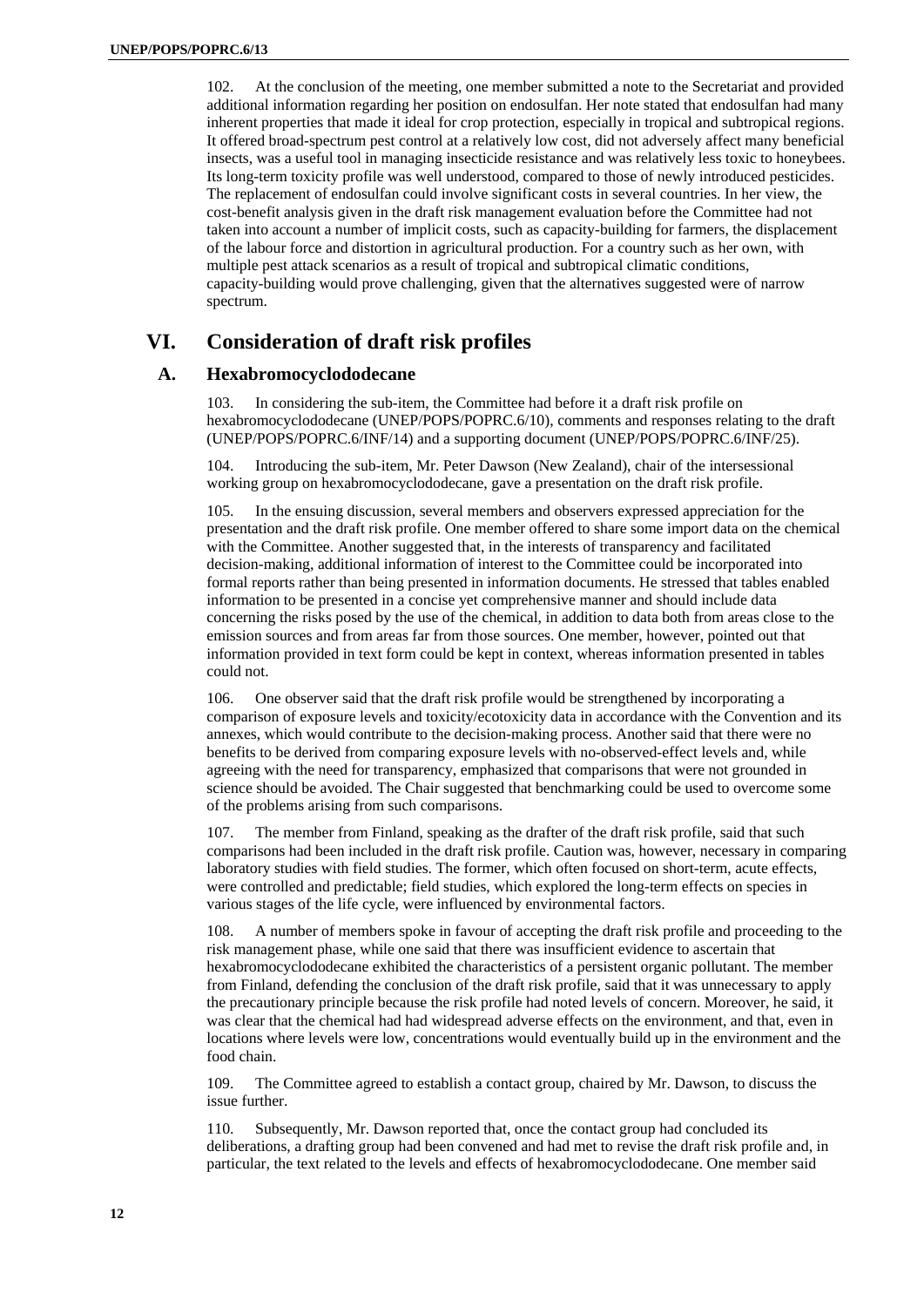that, while that text was an improvement, it still did not adequately indicate concerns regarding current levels of hexabromocyclododecane in remote regions as required by the Convention.

111. In an effort to reach consensus, the Chair invited additional comments to be submitted in writing to the drafting group.

112. Subsequently, Mr. Dawson reported that several notes had been provided to the drafting group and that, from his perspective, all remaining concerns had been met in the revised document.

113. The Committee adopted, as orally amended, the risk profile on hexabromocyclododecane. The risk profile may be found in addendum 2 to the present report (UNEP/POPS/POPRC.6/13/Add.2).

114. The Committee adopted decision POPRC-6/9 on hexabromocyclododecane, which is set out in annex I to the present report. It agreed to establish an ad hoc working group, chaired by Mr. Dawson, to prepare a risk management evaluation that would include an analysis of possible control measures in accordance with Annex F to the Convention.

#### **B. Short-chained chlorinated paraffins**

In considering the sub-item, the Committee had before it a revised draft risk profile on short-chained chlorinated paraffins (UNEP/POPS/POPRC.6/11) and a revised supporting document (UNEP/POPS/POPRC.6/INF/15).

116. Introducing the sub-item, Mr. Mohammad Aslam Yadallee (Mauritius), chair of the intersessional working group, summarized the information set out in the draft risk profile, noting that the Committee at its fifth meeting had agreed to consider the draft risk profile at the current meeting and had invited parties and observers to submit supplemental Annex E information. That information had been received and the risk profile revised. He summarized the new data and the conclusions reached.

117. The Chair requested the Committee first to consider whether the document appropriately reflected the new information gathered. An observer provided information in response to a member's request for clarification as to the biodegradability test referred to in the risk profile.

118. The Chair sought opinions on whether the chemical could proceed to the next stage. A number of members said that the time had come to set the chemical aside, with arguments having been exhausted over the course of the Committee's deliberations. One said that the new information supplied would not change the Committee's opinions and findings from previous meetings. Another said that information was inadequate and insufficient to produce a full risk evaluation and that in many places the risk profile referred to local effects, which were irrelevant to the chemical's long-range transport properties. On the basis of the information provided, it could not be said that global action was warranted.

119. One member drew attention to previous substances discussed by the Committee, such as chlordecone and pentachlorobenzene, whose exposure levels were much lower than those found for short-chained chlorinated paraffins. Given the higher exposure in the present case, he suggested that the Committee should find that the chemical was likely, as a result of its long-range environmental transport, to lead to significant adverse effects on human health and/or the environment, such that global action was warranted, and should then move to the next stage.

120. The Chair suggested that the risk profile as currently drafted did not lend itself well to a decision by the Committee to set the chemical aside. He proposed the drafting of text to summarize the concerns of those members who felt that the chemical should not move forward to the next stage, so that the Committee's conclusion would be comprehensible to and accepted by all.

121. In response to that proposal, one member suggested preparing a paper on the environmentally sound management of the chemical, which, he said, would have more use than a paper detailing members' concerns. Such a paper would support the assertion in the risk profile that, given the properties of short-chained chlorinated paraffins, parties should be encouraged to undertake necessary actions to ensure that the manufacture, processing and use of the substance were adequately managed so that low environmental levels were maintained.

122. The Chair welcomed the proposal while noting that, should the Committee decide that the proposal should not proceed, the Committee would, through the Secretariat, make the paper available to all parties and observers. In response, one member agreed to compile the arguments for setting the proposal aside and offered to prepare a paper on the environmentally sound management of the chemical. The Committee's decision to set aside the chemical would be reviewed by the Conference of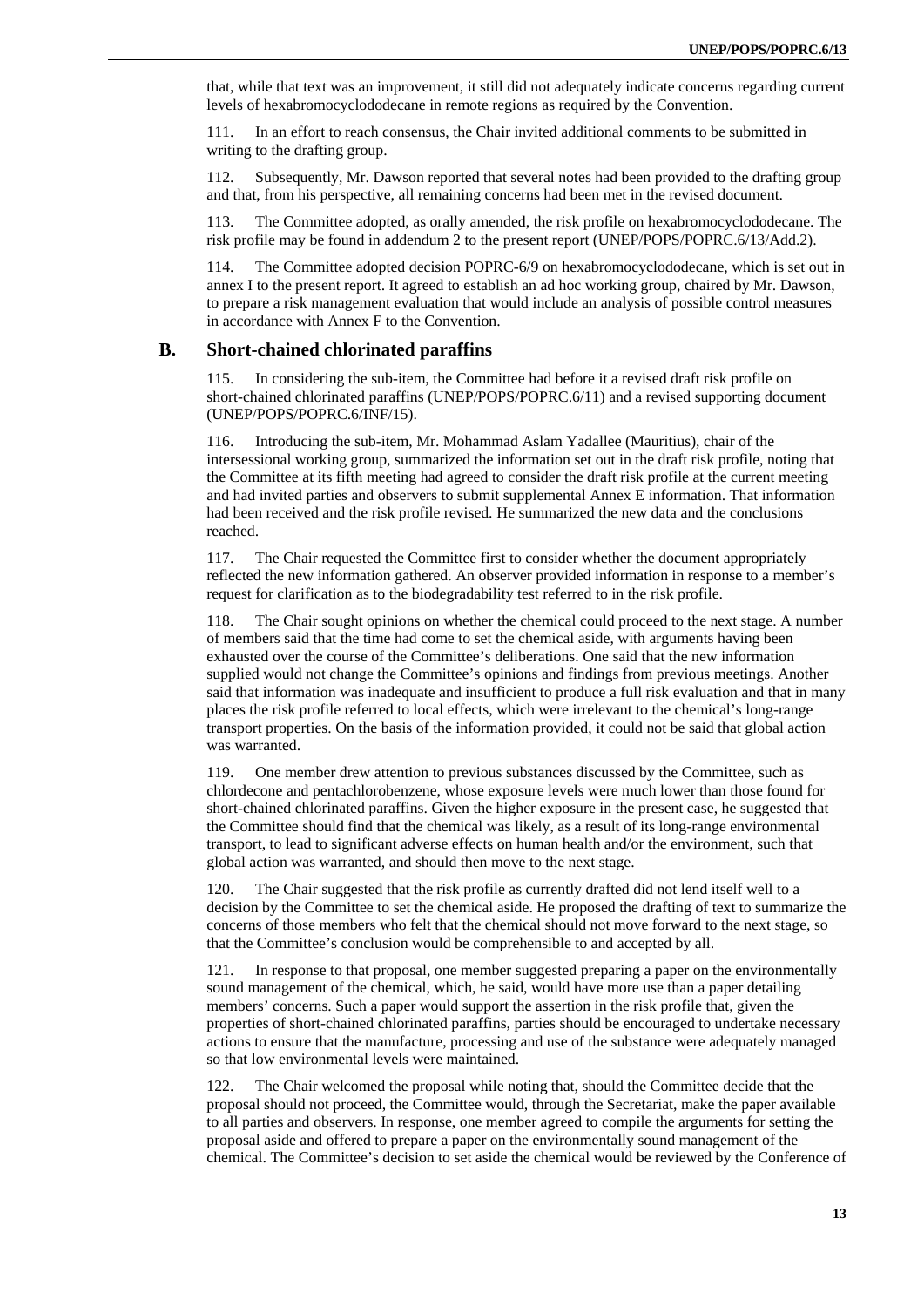the Parties, which would be at liberty to send the proposal back to the Committee for further consideration.

123. The Chair requested an informal meeting with interested members to discuss the matter further. Subsequently, the Committee agreed to convene a "friends of the Chair" group, chaired by Mr. Yadallee**,** to prepare a proposal on the way forward.

124. The Committee adopted, as orally amended, a proposal on next steps for short-chained chlorinated paraffins, as set out in annex III to the present report.

### **C. Adverse effects of endosulfan on human health**

In considering the sub-item, the Committee had before it a note by the Secretariat on the adverse effects of endosulfan on human health (UNEP/POPS/POPRC.6/12).

126. Introducing the sub-item, Mr. Barra recalled that, by its decision POPRC-5/5, the Committee had adopted a risk profile on endosulfan (UNEP/POPS/POPRC.5/10/Add.2). By paragraph 2 of that decision, it had decided to invite the ad hoc working group on endosulfan that had prepared the risk profile to explore any further information on adverse human health effects and, if appropriate, to revise the risk profile for consideration by the Committee at its sixth meeting. Information had since been submitted by the United States, Pesticide Action Network International and the International POPs Elimination Network, and CropLife.

127. The Committee agreed that the contact group chaired by Mr. Barra on endosulfan would also consider the additional information submitted regarding the adverse effects of endosulfan on human health.

128. Subsequently, after the contact group had considered the additional information, Mr. Barra informed the Committee that the group's general view was that the new information did not change the intent of the current risk profile on endosulfan. The Committee agreed with that view and therefore decided to maintain the document as adopted at the Committee's fifth meeting (UNEP/POPS/POPRC.5/10/Add.2).

# **VII. Implementation of paragraphs 3 and 4 of Article 3 of the Stockholm Convention: regulatory and assessment schemes for new and existing pesticides and industrial chemicals**

129. In considering the item, the Committee had before it a note by the Secretariat on the implementation of paragraphs 3 and 4 of Article 3 of the Stockholm Convention on regulatory and assessment schemes for new and existing pesticides and industrial chemicals (UNEP/POPS/POPRC.6/7), in addition to information received in response to a questionnaire circulated by the Secretariat (UNEP/POPS/POPRC.6/INF/17/Rev.1).

130. Introducing the item, the representative of the Secretariat said that many countries had set up regulatory schemes relating to pesticides, whereas fewer countries had established legislation governing industrial chemicals.

131. In the ensuing discussion, several members provided information about legislative measures in their countries. On the substance of the document, one member said that the responses could be misleading because of errors made in interpreting some questions included in the questionnaire. In his country's case, the analyses were inaccurate. He suggested that the form should include an option to leave a blank, rather than the two clear-cut options of "yes" and "no". Another member also questioned information presented as coming from her country's submission, while a third indicated that his country had not been listed in the table.

132. The Chair said that the parties would be afforded an opportunity to add further information to the table contained in annex II to document UNEP/POPS/POPRC.6/INF/17/Rev.1, which would be updated in time for the fifth meeting of the Conference of the Parties.

133. The Committee requested the Secretariat to prepare a draft decision on the subject.

134. During discussion of a conference room paper containing the draft decision on the subject, one member asked the Secretariat to send reminders to all parties to elicit information on the implementation of paragraphs 3 and 4 of Article 3 of the Convention and on chemicals occurring as unintentional trace contaminants in products and articles. The Committee took note of the request.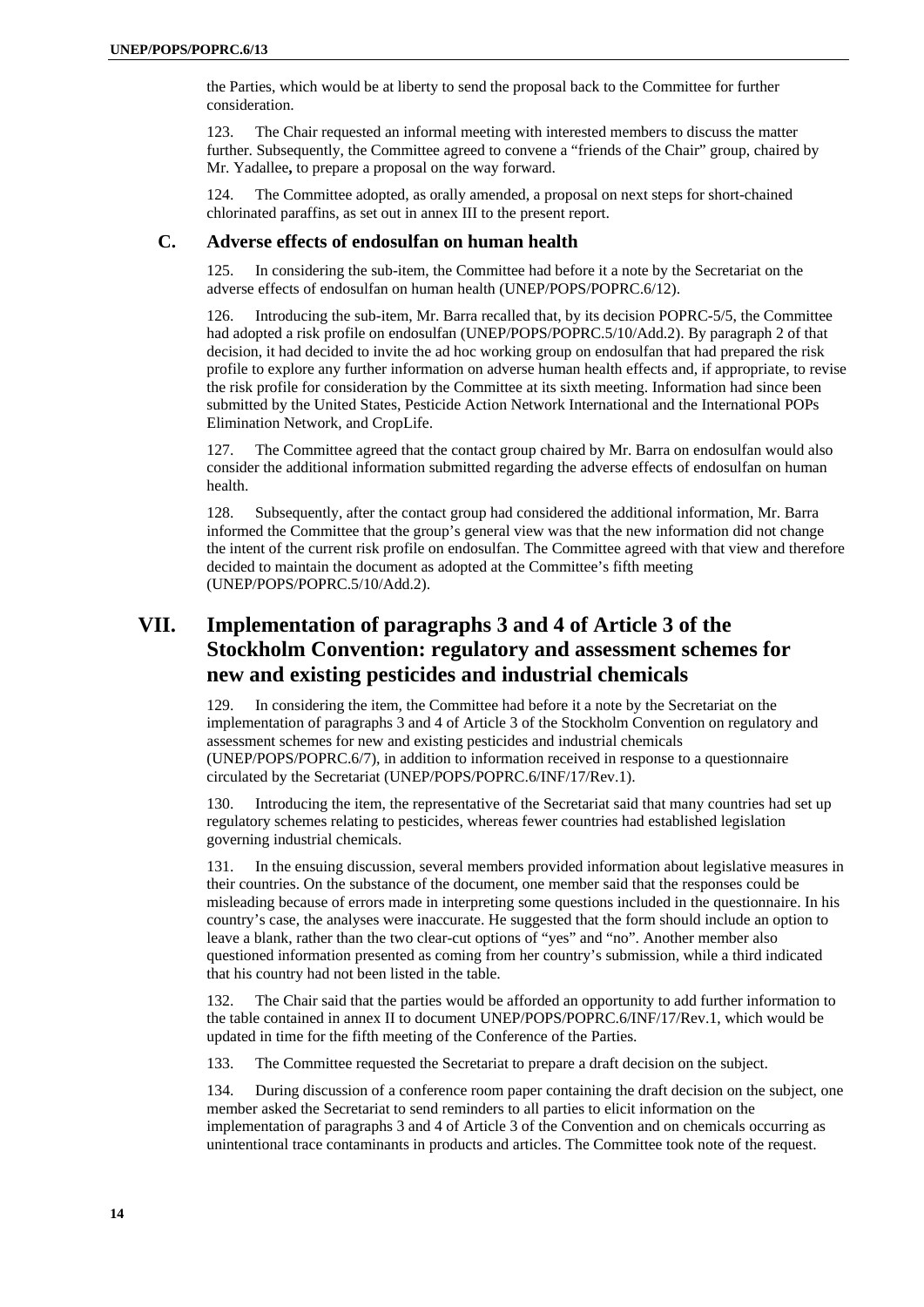135. The Committee adopted, as orally amended, decision POPRC-6/10, on the implementation of paragraphs 3 and 4 of Article 3 of the Stockholm Convention. The decision is set out in annex I to the present report.

# **VIII. Other matters**

### **A. Chemicals occurring as unintentional trace contaminants in products and articles**

136. Introducing the sub-item, the representative of the Secretariat drew attention to document UNEP/POPS/POPRC.6/INF/19/Rev.1, on information related to quantities of a chemical occurring as unintentional trace contaminants in products and articles, and the responses provided by parties and observers contained in annex II to the document.

137. The representative of the European Commission, referring to a letter written by the Commission to the Committee in February 2010 (as set out in annex I to the document), said that the European Union had set thresholds for the level below which a substance could not be used meaningfully to enable control and enforcement of such thresholds. The Committee's expertise would be useful to define unintentional trace contaminants, since there was no universally accepted definition of the term. In response, the Chair recalled that the Committee had not been mandated to define unintentional trace contaminants. A few members said that the definition of products that were free of persistent organic pollutants should take into account the notion of unintentional trace contaminants.

138. In reply to a member's query, the representative of the European Union said that unintentional trace contaminants included polybrominated diphenyl ethers, found in plastics, and PFOS, which was present in carpets, textiles and electronic equipment.

139. Noting that the compiled information was useful, the Committee agreed that the table in annex II to document UNEP/POPS/POPRC.6/INF/19/Rev.1 should be updated and complemented by additional information to be provided by parties in time for the fifth meeting of the Conference of the Parties.

140. The Committee requested the Secretariat to prepare a draft decision on the subject.

141. The Committee adopted decision POPRC-6/11, on chemicals occurring as unintentional trace contaminants in products and articles. The decision is set out in annex I to the present report.

#### **B. Project on products free of persistent organic pollutants**

142. In considering the sub-item, the Committee had before it a draft concept note on a pilot project and programme to highlight products that were free of persistent organic pollutants (UNEP/POPS/POPRC.6/INF/28). The representative of the Secretariat explained that the aim of the initiative, which sought the voluntary participation of private companies, was to draw up a list of products that did not contain any persistent organic pollutants covered by the Convention, to be posted on a dedicated website under the clearing-house mechanism of the Convention and the United Nations Campaign for Responsibility on Hazardous Chemicals and Wastes (known as the "Safe Planet Campaign"). It also aimed to raise stakeholders' awareness of the availability of products that were free of those chemicals, extend the outreach of the Convention by reaching new target groups, such as consumers, and consider substitutions. The results of and recommendations stemming from the initiative would be submitted to the Conference of the Parties at its fifth meeting, where an extension of the pilot phase could be considered.

143. In the ensuing discussion, in reply to one member's questions, the representative of the Secretariat said that the initiative's scope would be limited to the 21 persistent organic pollutants listed under the Convention; that the costs of the pilot phase would be covered by participating companies; and that the project – except for the concept note prepared for the Bureau – had not yet been launched. Turning to another query, he said that the definition of the threshold below which such products were considered free of persistent organic pollutants would apply only in the context of the pilot project and would be set at 2 parts per million. In addition, the main programme might include agricultural chemicals. He added, in response to comments by observers, that the proposal to consider the use of chemical-free alternatives in the interests of sustainable development would be taken into account and an option to link the programme to capacity-building activities for developing countries would be available.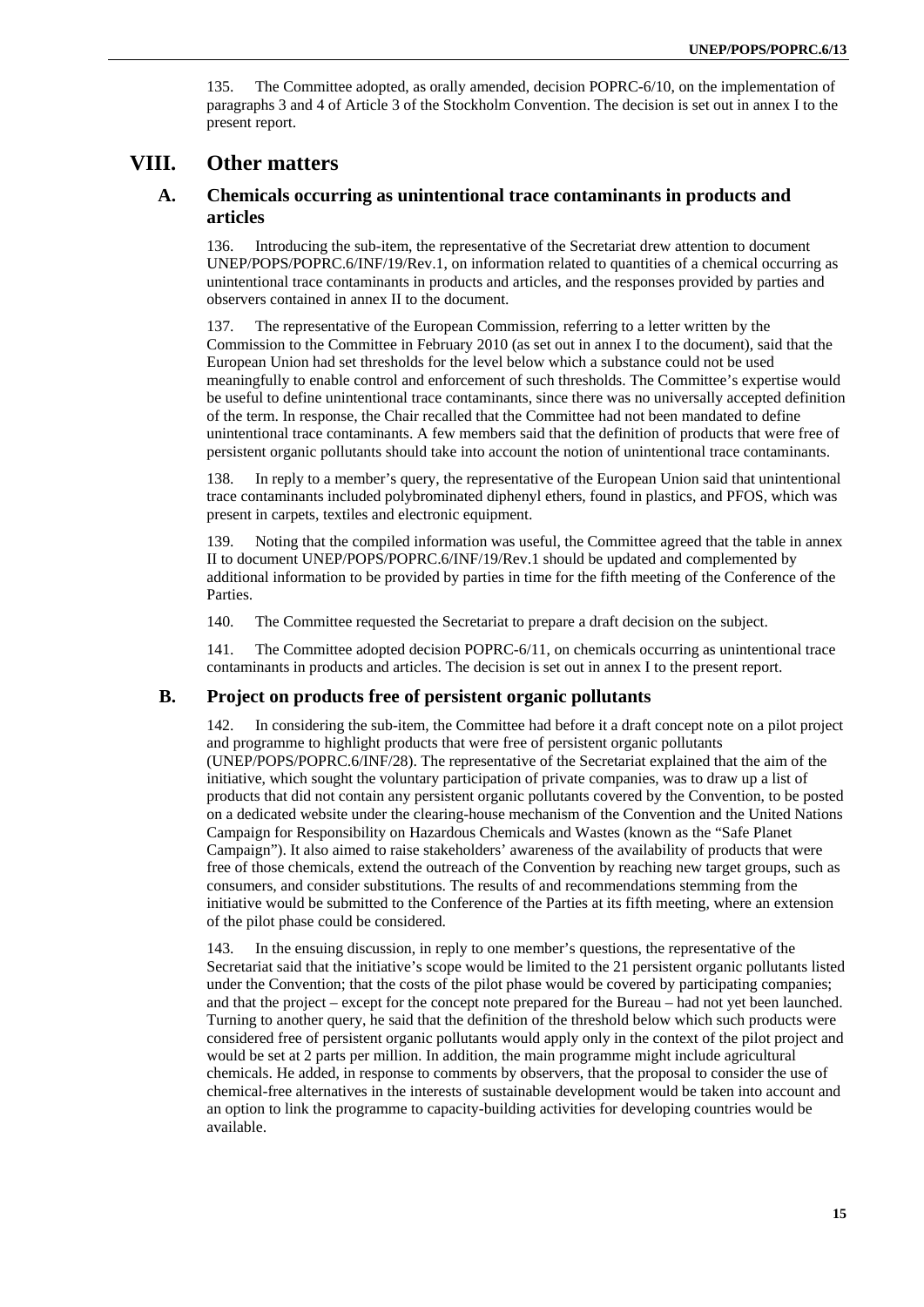144. The Chair noted the usefulness of such a programme for the Committee's work and for the identification of alternatives to and substitutes for listed persistent organic pollutants. He added, however, that several aspects of such a programme remained to be clarified.

145. The Committee took note of the information.

### **C. Proposal for an article by the Committee**

146. Introducing the sub-item, the Chair noted that the Committee had already held six meetings and had produced substantial outputs in the form of risk profiles, risk management evaluations and other guidance material as listed in the annex to document UNEP/POPS/POPRC.6/INF/18. He therefore proposed that an article could be prepared on the Committee's scientific work for publication in a scientific journal, in order to increase the Committee's visibility. The article's structure could include a section on the Committee's transparency and work processes. The Committee's publications were issued in six languages whenever possible, but the article would appear in English only.

147. In the ensuing discussion, numerous members expressed support for the idea. Several, pointing out that the Committee's work was already being mentioned at international conferences, offered their help in the drafting of the article.

# **D. Outcomes of the simultaneous extraordinary meetings of the conferences of the parties to the Basel, Rotterdam and Stockholm conventions relevant to the work of the Persistent Organic Pollutants Review Committee**

Introducing the sub-item, the representative of the Secretariat drew attention to document UNEP/POPS/POPRC.6/INF/16, on the outcomes of the simultaneous extraordinary meetings of the conferences of the parties to the Basel, Rotterdam and Stockholm conventions relevant to the Committee's work. She mentioned information presented to the conferences of the parties on steps taken by the secretariats to implement joint activities on technical and scientific issues. Those included sharing of information on the work of the Rotterdam Convention's Chemical Review Committee, the Stockholm Convention's Persistent Organic Pollutants Review Committee and the Basel Convention's Open-ended Working Group; identification of a formal process for consultation between those bodies; and joint awareness-raising and training workshops regarding the work of the scientific and technical bodies under the conventions to support the participation of experts, national authorities and other relevant national stakeholders in their work.

149. The Committee took note of the information.

### **E. Climate change and persistent organic pollutants**

150. Introducing the sub-item, the representative of the Secretariat drew attention to document UNEP/POPS/POPRC.6/INF/27, on a concept note for a project on climate change and persistent organic pollutants. She said that, to support the work of the global coordination group on issues related to the effects of long-range transport and climate on observed levels of persistent organic pollutants, as referred to in decision SC-4/31, the Secretariat had convened an expert group to review existing information and data on the interlinkages between climate change and persistent organic pollutants from a global perspective. She gave details of a project on climate change and persistent organic pollutants whose goal was to give the scientific community and policymakers a better understanding of the effects of climate change on releases, distribution and exposure scenarios, and effects on human health and the environment of persistent organic pollutants. She noted that the project report would be finalized by the end of November 2010 and submitted to the Conference of the Parties at its fifth meeting.

151. In the ensuing discussion, a number of questions were posed about the content of the project, to which the representative of the Secretariat responded. Several members praised the project, with one drawing attention to problems caused by climate change, such as those related to increased incidence of disease and desertification, and another suggesting that the work should be linked to other initiatives under way to increase its effectiveness.

152. The Committee requested the Secretariat to prepare a draft decision on the subject.

153. The Committee adopted, as orally amended, decision POPRC-6/12, on climate change and persistent organic pollutants. The decision is set out in annex I to the present report.

### **F. Experience of the paperless meeting**

154. Noting that the current meeting was the first to be held in paperless format, the Chair requested members to provide feedback on the experience. Many members spoke in favour of continuing with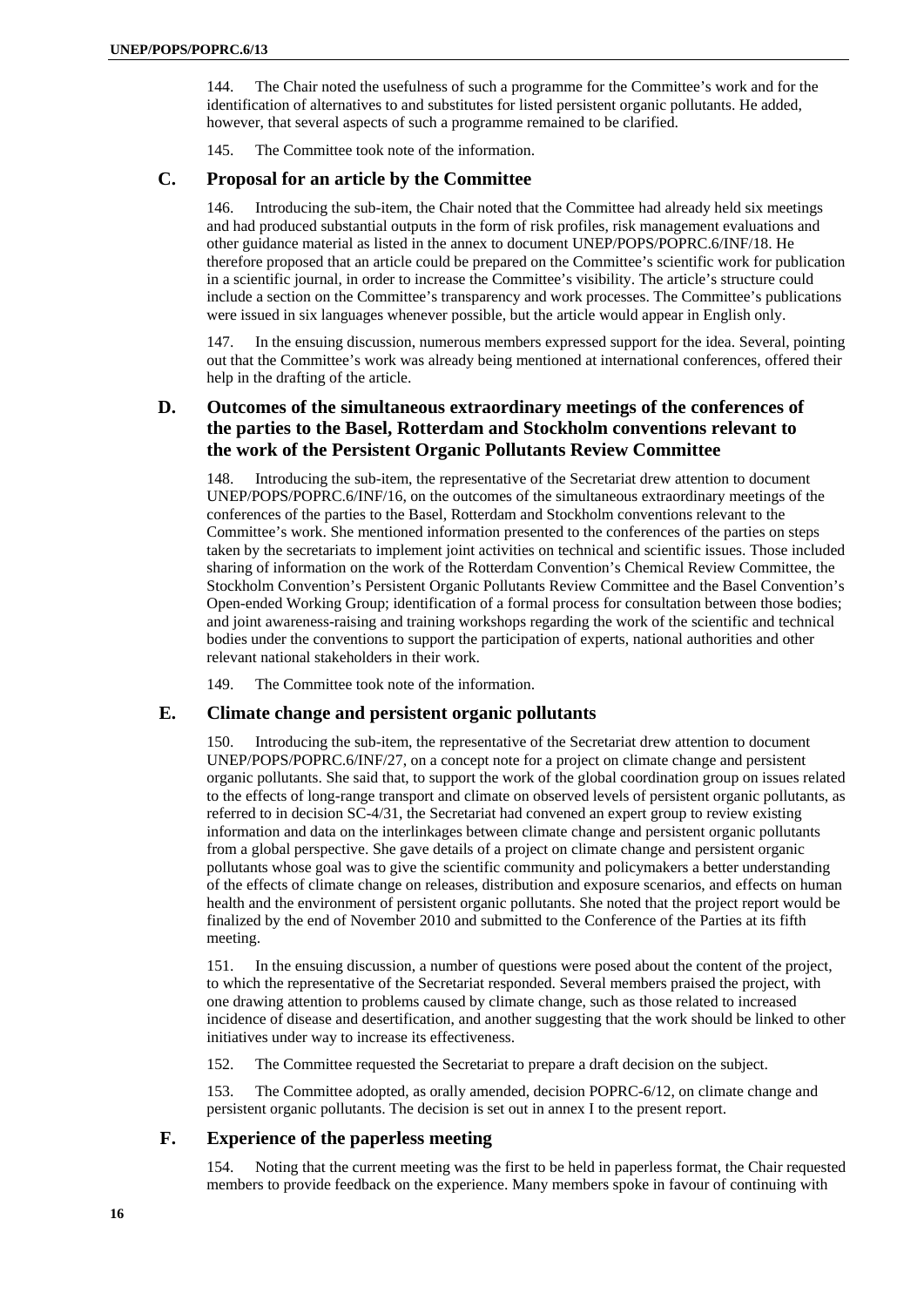that format because of the immediate benefits to the environment. In addition, many noted that the weight of the paper documentation had previously caused problems when travelling. Among suggestions for improvement, some members felt that it would be convenient to have a list of documents for the next day's work on the intranet and that space could be created for contact groups to post their work for the sake of those not included in the groups. One member suggested that the agenda and tentative programme could include hyperlinks to the relevant documents to facilitate navigating between documents. Most members said that any technical problems experienced had been solved swiftly by the Secretariat staff, agreeing that the overall experience had been positive.

# **IX. Dates and venue of the Committee's seventh meeting**

155. The Committee agreed to hold its seventh meeting in Geneva from 10 to 14 October 2011. A meeting of the intersessional working groups would be held on Sunday, 9 October 2011, in English only.

# **X. Adoption of the report**

156. The Committee adopted the present report on the basis of the draft report circulated during the meeting, as orally amended and on the understanding that the Vice-Chair, serving as rapporteur, would be entrusted with its finalization, working in consultation with the Secretariat.

# **XI. Closure of the meeting**

157. Following the customary exchange of courtesies, the Chair declared the meeting closed at 6 p.m. on Friday, 15 October 2010.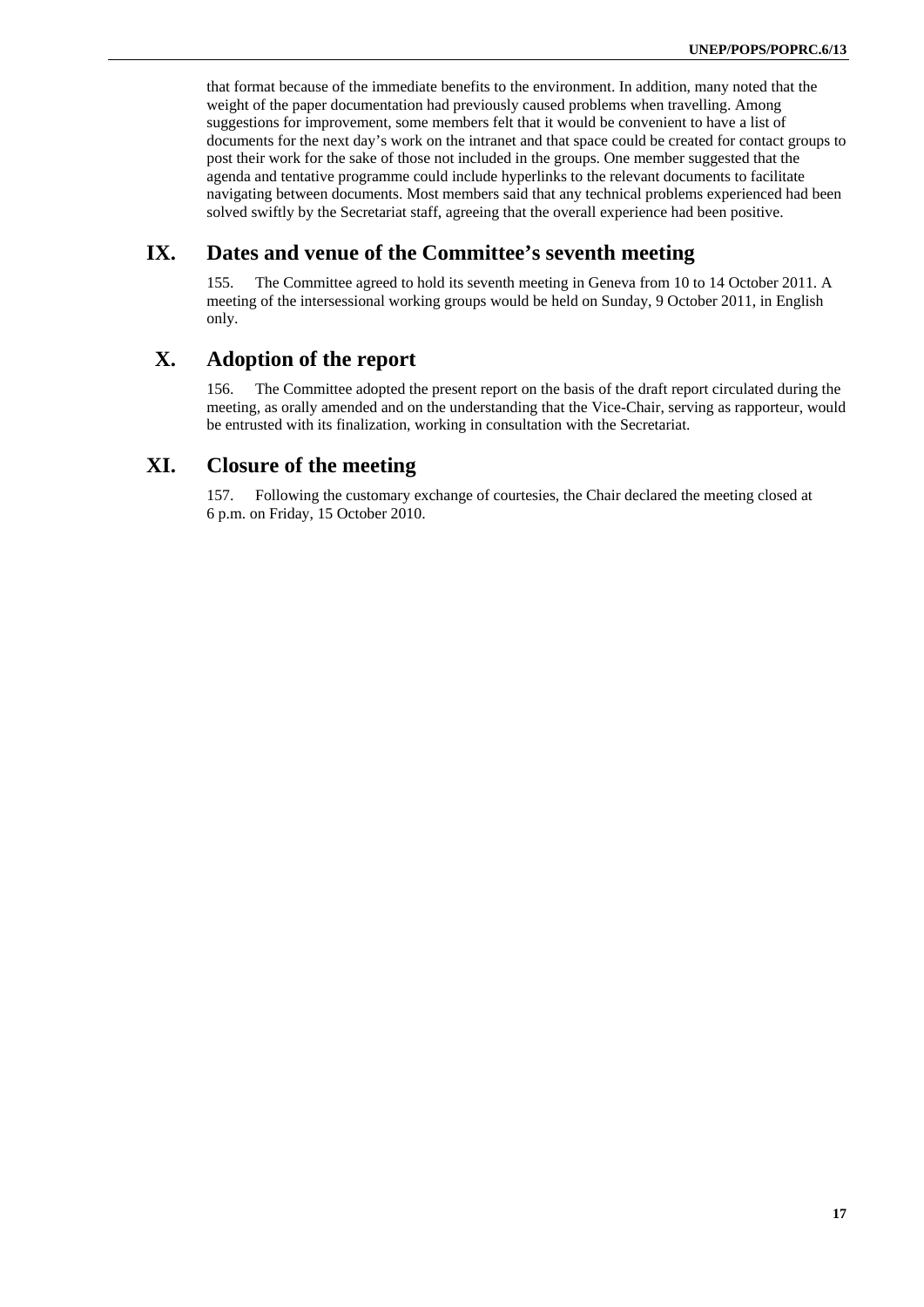# **Annex I**

# **Decisions adopted by the Persistent Organic Pollutants Review Committee at its sixth meeting**

### **POPRC-6/1: Conflicts of interest**

#### *The Persistent Organic Pollutants Review Committee,*

*Taking note* of decision SC-4/20, by which the Conference of the Parties to the Stockholm Convention on Persistent Organic Pollutants amended the terms of reference of the Persistent Organic Pollutants Review Committee set out in the annex to decision SC-1/7 and the declaration of interests set out in the annex to decision SC-1/8,

*Taking into account* the experience gained with regard to the procedure for preventing and dealing with conflicts of interest relating to the Committee's activities,

*Recommends* to the Conference of the Parties that it amend the terms of reference of the Persistent Organic Pollutants Review Committee by inserting a new paragraph after paragraph 15, with the following paragraphs being renumbered accordingly, with the text to read:

"The Committee shall meet in closed session before the start of each meeting of the Committee to discuss any issues related to conflicts of interest of Committee members. Should any conflict of interest of a Committee member arise, the Chair of the Committee shall consult the President of the Conference of the Parties and the Executive Secretary with a view to making a decision on the member's participation in the Committee's work in respect of a particular chemical."

#### **POPRC-6/2: Work programmes on new persistent organic pollutants**

#### *The Persistent Organic Pollutants Review Committee,*

*Taking note* of decisions SC-4/10–SC-4/18, by which the Conference of the Parties to the Stockholm Convention on Persistent Organic Pollutants amended Annexes A, B and C to the Convention to list nine new chemicals therein,

*Recalling* decision SC-4/19, by which the Conference of the Parties established indicative elements of a work programme to provide guidance to the parties on how best to eliminate listed brominated diphenyl ethers, and to restrict or eliminate perfluorooctane sulfonic acid (PFOS) and its salts, perfluorooctane sulfonyl fluoride (PFOSF) and other chemicals listed in Annex A or B to the Convention at the fourth meeting of the Conference of the Parties,

*Mindful* of the importance of providing guidance on the elimination of listed brominated diphenyl ethers and the restriction or elimination of PFOS and its salts, PFOSF and other chemicals listed in the annexes to the Convention,

*Noting* that the following work has been undertaken in accordance with the work programme outlined in decision SC-4/19:

(a) Parties and observers have submitted information on brominated diphenyl ethers, PFOS, its salts and PFOSF and other chemicals newly listed in Annex A or B to the Convention at the fourth meeting of the Conference of the Parties as requested in paragraphs 1 (a)–(c) of the annex to decision SC-4/19 and on the basis of a questionnaire developed by the Committee at its fifth meeting;

(b) The Secretariat has gathered and compiled the submitted information, made it available on the website of the Convention and summarized it: $\frac{1}{2}$ 

(c) The Committee has at its fifth meeting developed terms of reference for a technical paper with the following objectives:

> (i) To assess the possible health and environmental impacts of recycling articles containing brominated diphenyl ethers;

<sup>1</sup> UNEP/POPS/POPRC.6/INF/5 and UNEP/POPS/POPRC.6/13, annex II.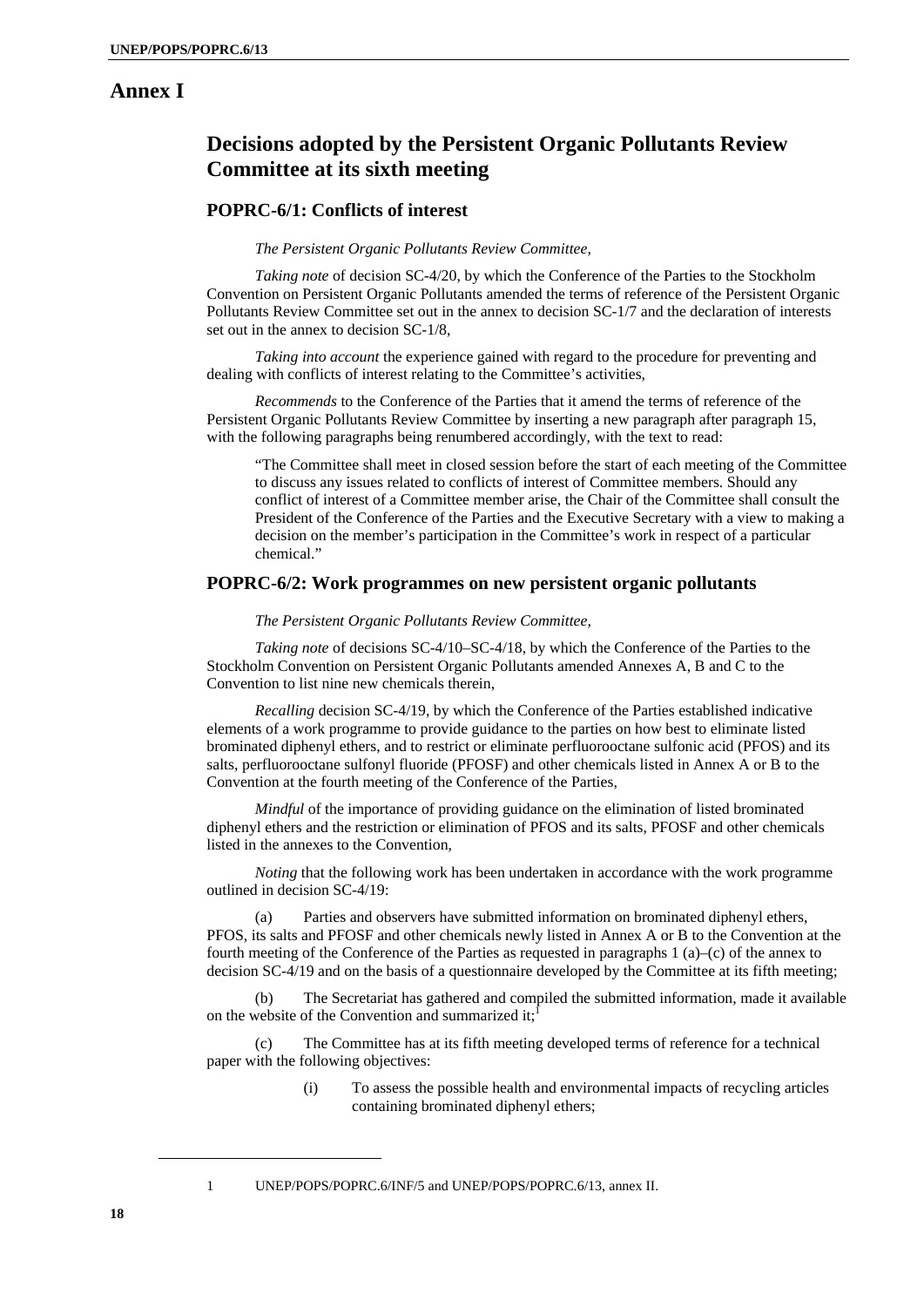- (ii) To review the long-term environmental desirability of the recycling of articles containing brominated diphenyl ethers;
- (iii) To identify the best available technology and best environmental practices for the recycling of articles containing brominated diphenyl ethers;

(d) The draft technical paper has been prepared and submitted to the Committee at its sixth meeting, $^{2}$ 

*Having reviewed* the information provided by parties and observers on the chemicals newly listed in Annexes A and/or B to the Convention and in the draft technical paper,

*Having identified* potential gaps in the information provided by parties pursuant to paragraphs 1–4 of decision SC-4/19,

*Recognizing* that the rendering of timely and appropriate technical assistance in response to requests from developing-country parties and parties with economies in transition is essential for the implementation of the recommendations set out in the annex to the present decision,

*Decides* that the recommendations on how to fill the identified information gaps and the recommendations on the elimination of brominated diphenyl ethers from the waste stream and on risk reduction for PFOS, its salts and PFOSF as contained in the annex to the present decision should be submitted to the Conference of the Parties at its fifth meeting for its consideration.

### **Annex to decision POPRC-6/2**

**Recommendations on the elimination of brominated diphenyl ethers from the waste stream and on risk reduction for perfluorooctane sulfonic acid (PFOS) and its salts and perfluorooctane sulfonyl fluoride (PFOSF)**

# **I. Recommendation on the elimination of brominated diphenyl ethers from the waste stream**

1. The Committee reviewed the information provided by parties and observers on newly listed persistent organic pollutants and in the draft technical paper. On the basis of this information, the Committee identified potential gaps in the information and developed recommendations on the elimination of brominated diphenyl ethers from the waste stream, including on how to fill the information gaps identified.

#### **A. Overall recommendation**

2. The objective is to eliminate brominated diphenyl ethers from the recycling streams as swiftly as possible. To meet this objective, the principal recommendation is to separate articles containing brominated diphenyl ethers as soon as possible before recycling. Failure to do so will inevitably result in wider human and environmental contamination and the dispersal of brominated diphenyl ethers into matrices from which recovery is not technically or economically feasible and in the loss of the long-term credibility of recycling. Initially, the main focus should be on developed countries handling primary flame-retarded<sup>3</sup> articles containing higher concentrations of brominated diphenyl ethers and attention should be paid to identification and treatment of brominated diphenyl ethers in articles for both domestic use and for export.

3. Time is short because articles containing brominated diphenyl ethers are already present in many existing waste streams as a result of the time frame of former production of these articles. Brominated diphenyl ethers should not be diluted since this would not reduce the overall quantity in the environment. In some cases, it is likely that the quantities in waste have reduced significantly from their peak concentration levels.

4. To prevent similar difficulties with other substances, parties should step up efforts to regulate chemicals with the aim of preventing the production and use of chemicals that exhibit the characteristics of persistent organic pollutants in compliance with paragraphs 3 and 4 of Article 3 of the Stockholm Convention.

<sup>2</sup> UNEP/POPS/POPRC.6/2/Rev.1.

<sup>3</sup> That is articles for which the flame retardant content was added for the purposes of flame retardancy rather than articles which contain some flame retardant as a consequence of contaminants in recyclate.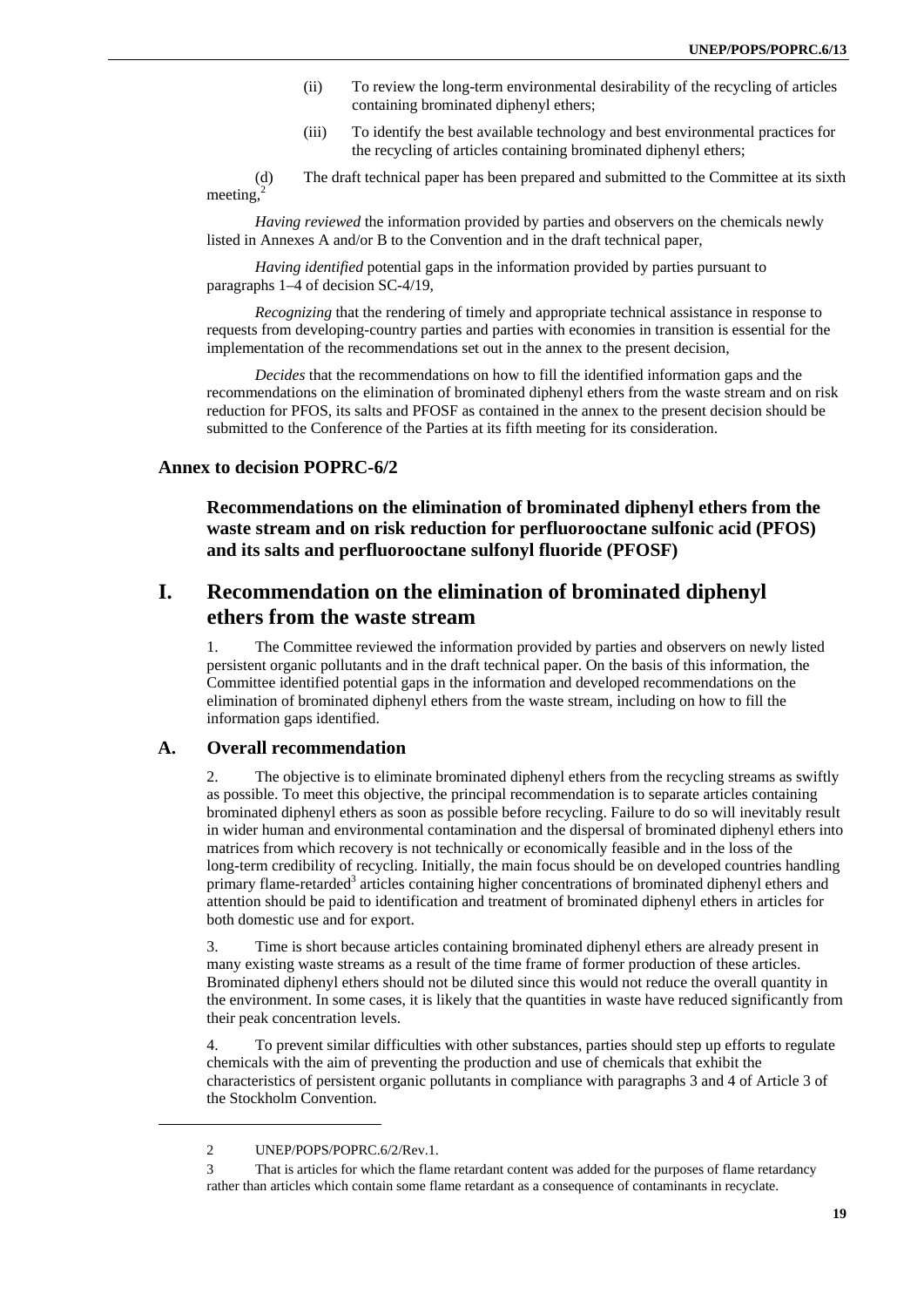### **B. Recommendations for short-term activities**

5. The key recommendation for the short-term in countries in a position to do so, especially developed countries, is to establish and apply screening techniques and to separate materials containing brominated diphenyl ethers in order to stop these materials from being recycled. In detail, the recommendations are:

- To begin establishing national control schemes for recycling of waste potentially containing brominated diphenyl ethers and to implement effective screening and separation techniques for material containing brominated diphenyl ethers.
- Following the implementation of effective screening and separation techniques, to stop the recycling of articles containing brominated diphenyl ethers.
- To store in a safe manner materials and articles containing brominated diphenyl ethers when screening and separation techniques are not readily available.
- To stop the export of waste materials containing brominated diphenyl ethers except for the purpose of environmentally sound disposal in the importing country as set forth in paragraph 1 (d) of Article 6 of the Stockholm Convention.
- To alert, equip and train the relevant authorities (for example, Customs and border control authorities) to allow them to control, identify and, where necessary, intercept shipments of wastes containing brominated diphenyl ethers.
- To generate and collect information on releases of brominated diphenyl ethers and unintentionally produced brominated organic compounds such as polybrominated dibenzodioxins and polybrominated dibenzofurans (PBDD/PBDF) in emissions to air and in the solid residues from thermal processes used in treating materials contaminated with brominated diphenyl ethers.
- To identify disposal options that would comply with the Stockholm Convention guidelines to be developed for the destruction of wastes containing brominated diphenyl ethers. These may include best available technique incinerators with effective primary and secondary combustion zones that operate under best environmental practice conditions with continuous monitoring and sampling to ensure that brominated diphenyl ethers and/or PBDD/PBDF are not released.
- To collect information relevant to the establishment of best available techniques and best environmental practices for treatment and disposal techniques for materials containing brominated diphenyl ethers.
- To assess occupational exposures of staff working in facilities where articles and wastes potentially containing brominated diphenyl ethers are stored, sorted, treated, recycled, recovered or disposed of. Appropriate precautions should be taken to minimize any occupational exposure.4
- 6. Additional short-term goals could include:
	- To endeavour to promote the commercialization of separation techniques, which have already been evaluated in trial plants or which have yet to be developed, for removing brominated diphenyl ethers from plastic matrices to permit continued recycling.
	- To develop a system or mechanism to prevent the entry of substances that exhibit characteristics of persistent organic pollutants into the recycling stream as soon as they are identified.
	- To promote and facilitate public awareness-raising on the potential harm of materials containing polybrominated diphenyl ethers currently in use (e.g., furniture, mattresses or carpet with recycled back-coating containing polybrominated diphenyl ethers).

7. Since the presence of brominated diphenyl ethers is less well characterized in developing countries and countries with economies in transition it is further recommended:

<sup>4</sup> International Labour Organization Convention concerning Safety in the use of Chemicals at Work, No. C170, 1990 and ILO Recommendation Concerning Safety in the Use of Chemicals at Work, No. R177, 1990.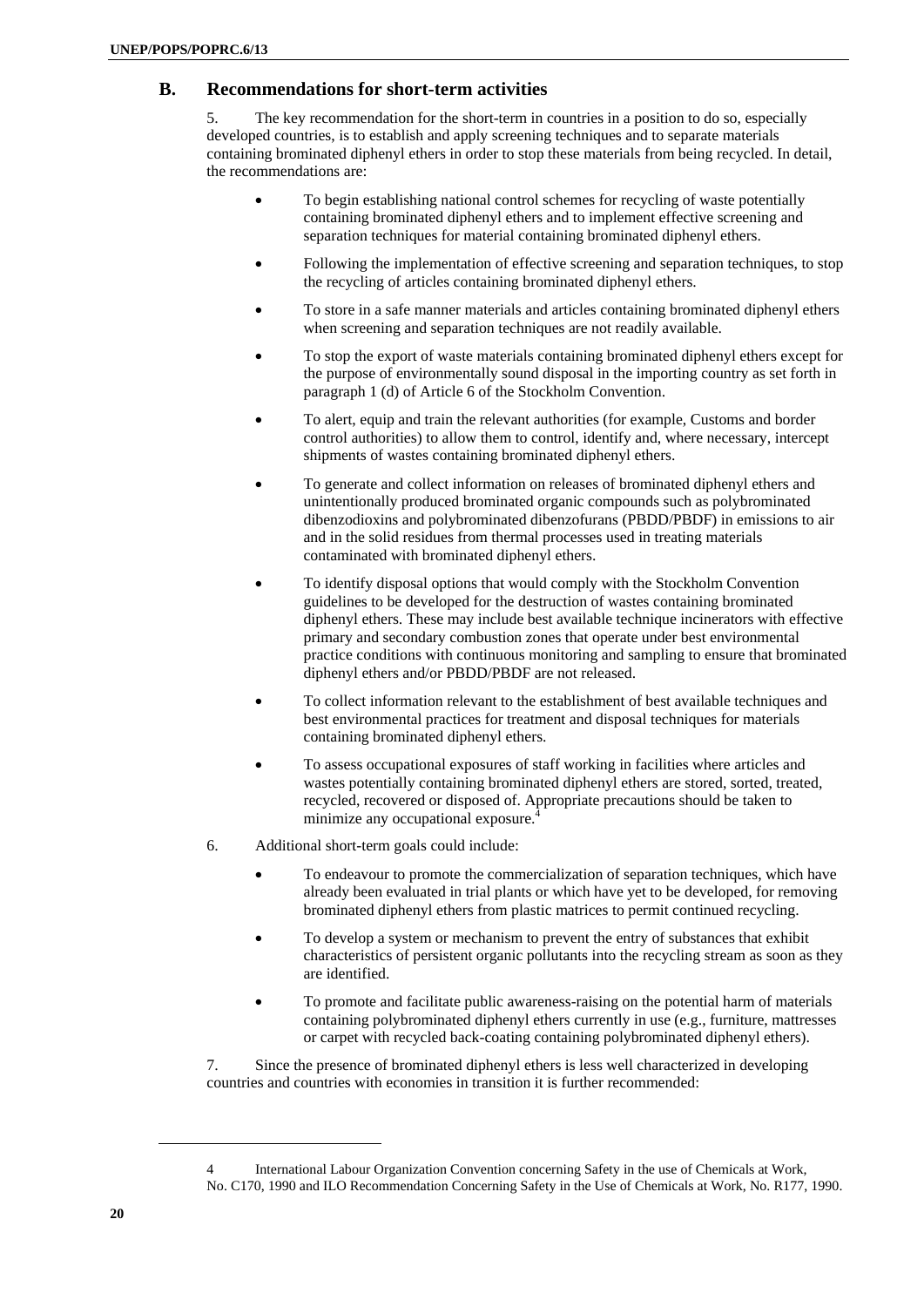- To exchange information on and experiences of successful environmentally sound handling, management and disposal of articles and wastes containing brominated diphenyl ethers.
- To encourage developed countries to promote the transfer to developing countries of screening and separation techniques.
- To undertake a more detailed survey in representative countries in each region to determine the extent of brominated diphenyl ethers in recycling and waste streams. This should be supported by capacity-building efforts and measures to raise the awareness of all stakeholders.

### **C. Recommendations for medium-term activities**

- To promote and implement analytical techniques and technologies specific to brominated diphenyl ethers.
- To improve and extend as necessary disposal options to ensure compliance with Stockholm Convention obligations and guidelines, taking into account the relevant decisions of the Persistent Organic Pollutants Review Committee on the updating of the Basel Convention technical guidelines on the environmentally sound management of persistent organic pollutants.
- To evaluate surveys conducted in developing countries and countries with economies in transition and apply their conclusions, where appropriate, to other countries with similar waste streams. If the survey indicates a significant presence of materials containing brominated diphenyl ethers, screening techniques should be implemented.
- To undertake further assessment and produce best available technique and best environmental practice guidance. These tasks should be undertaken by the Stockholm Convention's expert bodies and include consideration of polybrominated diphenyl ethers and PBDD/PBDF releases from smelters and other thermal recovery technologies, including secondary metal industries, cement kilns and feedstock recycling technologies.

8. The main recommendations in respect of deposition of and deposited polybrominated diphenyl ethers in landfills are:

- To assess further the long-term chemistry of polybrominated diphenyl ethers in landfill sites and the fate and risk of polybrominated diphenyl ether release from landfills into the environment.
- To reduce releases of polybrominated diphenyl ethers from landfills by avoiding the landfilling of materials containing them. Significant reductions can be made by restricting the landfill disposal of waste streams with high concentrations of brominated diphenyl ethers. This does not, however, need to apply to the landfill sites in which proper management is applied to isolate the landfill contents from the environment.
- To assess and determine any necessary remediation measures in landfills. In some cases (such as sites vulnerable to erosion, those which are below the water table or vulnerable to flooding) this may even require the removal of materials containing polybrominated diphenyl ethers from landfills for further destruction.

### **D. Recommendations for long-term activities**

- To prioritize for remediation activities landfills, sediments and production, manufacturing and treatment sites that present significant risks to human health and/or the environment.
- To evaluate surveys conducted in developing countries and countries with economies in transition and apply their conclusions, where appropriate, to other countries with similar waste streams. If the survey indicates a significant presence of materials containing brominated diphenyl ethers, provisions for technology transfer should be implemented.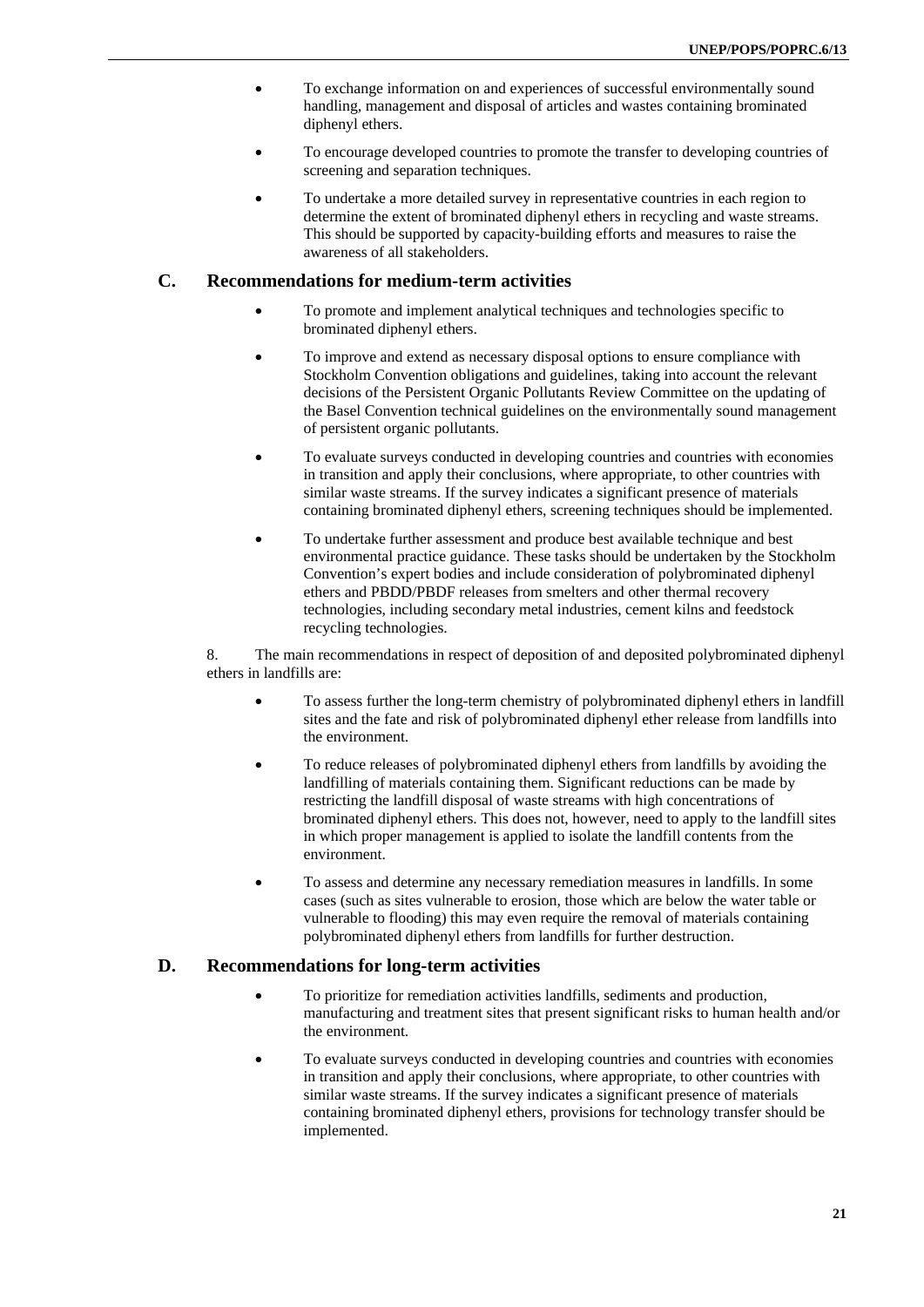# **II. Recommendations on risk reduction for PFOS, its salts and PFOSF**

9. The Committee reviewed the information provided by parties and observers on newly listed persistent organic pollutants. On the basis of this information, the Committee identified potential gaps in the information and developed recommendations on the risk reduction for PFOS, its salts and PFOSF, including on how to fill the information gaps identified.

10. The recommendations on risk reduction measures are given in chronological order of the life cycle of PFOS and processes and materials containing PFOS to address systematically the related risks. The recommendations are provided in a short-term, medium-term and long-term framework. A number apply to both the production and usage of PFOS in various applications. Given that PFOS precursors may contribute to the overall presence of PFOS in the environment, the recommendations below consider, as appropriate, the management of PFOS and PFOS-related chemicals.

11. Countries in a position to do so, especially developed countries, are encouraged to take up these recommendations as soon as possible and exchange their experiences and success stories with other countries. The transfer of knowledge and technology, including capacity-building to identify PFOS in articles and applications and monitor PFOS in the environment, should be promoted to support full participation in global efforts to reduce PFOS risks.

# **A. Recommendations with regard to PFOS production and industrial use**

### **Short term**

- To use best available technique and best environmental practice destruction technologies for wastes containing PFOS in current production and industrial uses of PFOS. No landfilling of these wastes should be permitted, unless leachate containing PFOS is properly treated.
- To ensure safe storage when destruction technologies are not readily available.
- To launch urgent investigations into landfills where waste from PFOS producers or from PFOS industrial users (paper, carpet, textile, chromium plating and other industries having used PFOS) are deposited. Drinking water from reservoirs and wells in the vicinity of these landfills and also around the PFOS production and user areas should be analysed.
- To assess industries' current and historical practices in managing sludge. If contaminated sludge has been applied as a biosolid to agricultural areas or other soils, such practices should be stopped.
- To monitor rivers and lakes and, in particular, the fish in the lakes and rivers close to landfills and production and industrial use areas. Depending on the PFOS levels in fish, an advisory board for fish consumption should be established.
- To monitor occupational exposure at production and industrial use facilities and to implement appropriate occupational health and safety measures.

#### **Medium term**

- If contamination has occurred, to carry out remediation activities in accordance with the polluter-pays principle to reduce risk.
- For recording remediation technologies, strategies and associated damages, to document the cost of management and remediation, including the related cost of not using drinking water wells and of restricting fishing. Such information should be included, as appropriate, in the national implementation plan and/or reports submitted under Article 15 of the Stockholm Convention.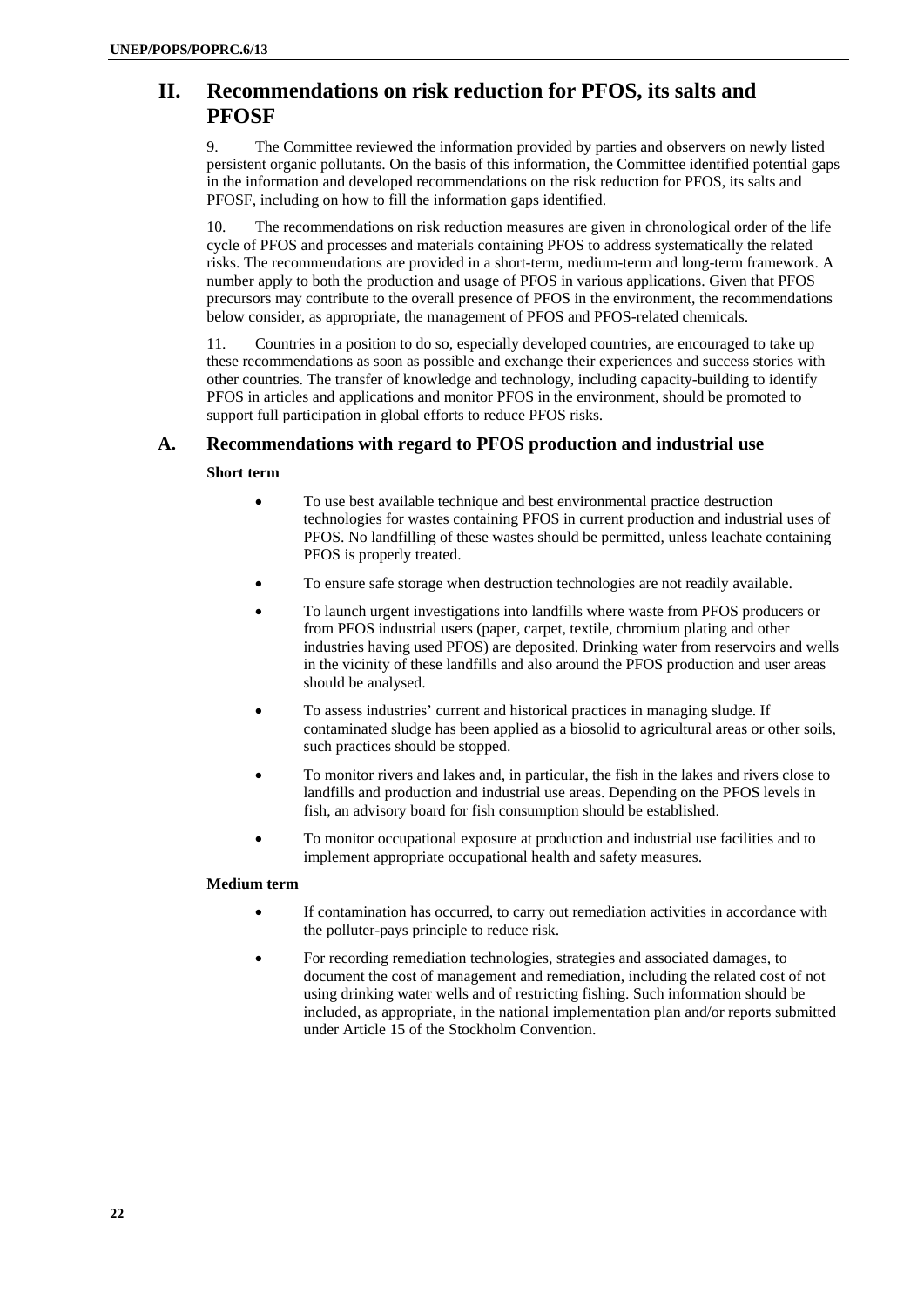# **B. Recommendation on risk reduction from PFOS use**

12. Taking into account the information contained in the guidance document on alternatives to PFOS and its derivatives and additional information provided thereafter:

#### **Short term**

- To withdraw or cease open applications (e.g., in impregnated/surface modified paper, insecticides, chemically driven oil production, carpet, textile, leather, furniture, detergents).
- To identify and implement alternatives in open applications under acceptable purposes (fire-fighting foam and ant baits). For a range of other acceptable-purpose applications, alternatives are used in developed countries and appear available in practice.
- If using PFOS in industrial applications, to do so in closed-loop systems. Releases of PFOS from industrial processes should be retained by best available technique and best environmental practice treatment technologies. Resulting sludge, adsorbents and wastes containing PFOS should be destroyed and not deposited.
- To continue to gather information on experiences of using PFOS alternatives in the areas of acceptable purposes and specific exemptions. This information should be compiled to support the work of the Conference of the Parties in evaluating the continued need for these chemicals.
- To assess the toxicity and ecotoxicity of alternatives to PFOS.

### **C. Recommendation on risk reduction for PFOS in existing stocks**

### **Short term**

- To identify and cease using stocks containing PFOS (fire-fighting foams, carpets and others). Such stocks should be collected and stored.
- To raise awareness of the environmental and human health effects of PFOS, providing training for relevant professionals in how to handle collection, storage and disposal of PFOS.

#### **Medium term**

• To develop and implement strategies to destroy stocks containing PFOS.

# **D. Recommendation on risk reduction for recycling of articles containing PFOS**

#### **Short term**

- To make parties aware that the use of carpets containing PFOS in applications other than those for which they were originally intended, such as in gardening, may lead to releases.
- To cease the recycling of carpets containing PFOS.

# **E. Recommendation on risk reduction from PFOS in consumer products deposited in municipal landfills**

#### **Short term**

• To cease deposition of materials identified as containing PFOS (in particular carpets, furniture and textiles) in landfills and to store them to await proper destruction.

#### **Medium term and long term**

- To assess the extent to which PFOS releases occur in the recycling of paper, textiles and impregnated furniture.
- To assess whether other material recycling streams are affected by materials containing PFOS.
- To monitor releases of PFOS, among other contaminants, from municipal landfills. Monitoring should also be undertaken of the groundwater, surface water and biota that could be affected by releases from landfills.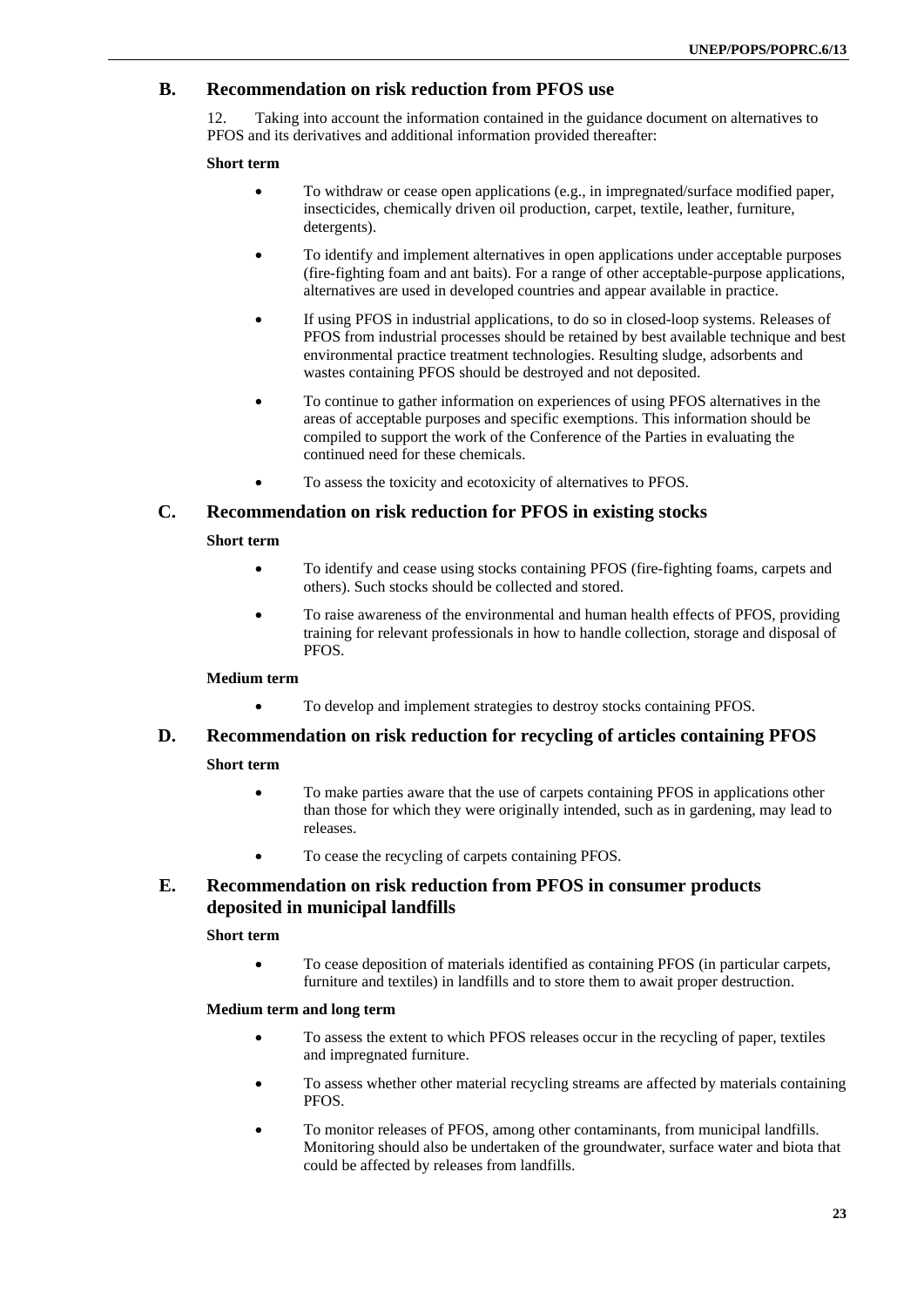• When releases are discovered, to apply appropriate measures, including leachate control.

# **F. Recommendations on risk reduction from releases from contaminated sites**

#### **Short term**

• To establish and implement a strategy for identifying and monitoring sites contaminated with PFOS in accordance with Article 6 of the Convention.

#### **Medium and long term**

- To gather information on remediation technologies for sites contaminated with PFOS.
- To encourage the exchange of information and country experiences on sound management and remediation of contaminated sites.
- To take action to remediate sites contaminated with PFOS.

### **POPRC-6/3: Updating of the Basel Convention technical guidelines on the environmentally sound management of persistent organic pollutants**

#### *The Persistent Organic Pollutants Review Committee*

1. *Recommends* that, with regard to the chemicals newly listed in Annexes A, B and C to the Stockholm Convention on Persistent Organic Pollutants by amendments to the Convention, the Conference of the Parties to the Stockholm Convention invite the appropriate bodies of the Basel Convention on the Control of Transboundary Movements of Hazardous Wastes and Their Disposal:

(a) To establish the levels of destruction and irreversible transformation of these chemicals necessary to ensure that the characteristics of persistent organic pollutants as specified in paragraph 1 of Annex D to the Stockholm Convention are not exhibited;

(b) To determine what they consider to be the methods that constitute environmentally sound disposal referred to in paragraph 1 (d) (ii) of Article 6 of the Stockholm Convention;

To work to establish, as appropriate, the concentration levels of these chemicals in order to define the low persistent organic pollutant content referred to in paragraph 1 (d) (ii) of Article 6 of the Convention;

2. *Also recommends* that the Conference of the Parties to the Stockholm Convention make the following documents available to the appropriate bodies of the Basel Convention to support their work:

(a) The technical paper developed in accordance with paragraph 3 of the annex to decision SC-4/19; $5$ 

(b) The information gathered in accordance with paragraph 1 of the annex to decision  $SC-4/19$ ;<sup>6</sup>

(c) The recommendations of the Persistent Organic Pollutants Review Committee on the elimination of brominated diphenyl ethers from the waste stream and on risk reduction for perfluorooctane sulfonate, its salts and perfluorooctane sulfonyl fluoride prepared in accordance with paragraph 5 (c) of the annex to decision  $SC-4/19$ ;<sup>7</sup>

3. *Further recommends* that the Conference of the Parties to the Stockholm Convention invite the Conference of the Parties to the Basel Convention to consider the involvement of members of the Persistent Organic Pollutants Review Committee in the work referred to in paragraph 1 above, including the updating of the general technical guidelines for the environmentally sound management of wastes consisting of, containing or contaminated with persistent organic pollutants.

<sup>5</sup> UNEP/POPS/POPRC.6/2/Rev.1.

<sup>6</sup> UNEP/POPS/POPRC.6/INF/5.

<sup>7</sup> UNEP/POPS/POPRC.6/13, annex I, decision POPRC-6/2.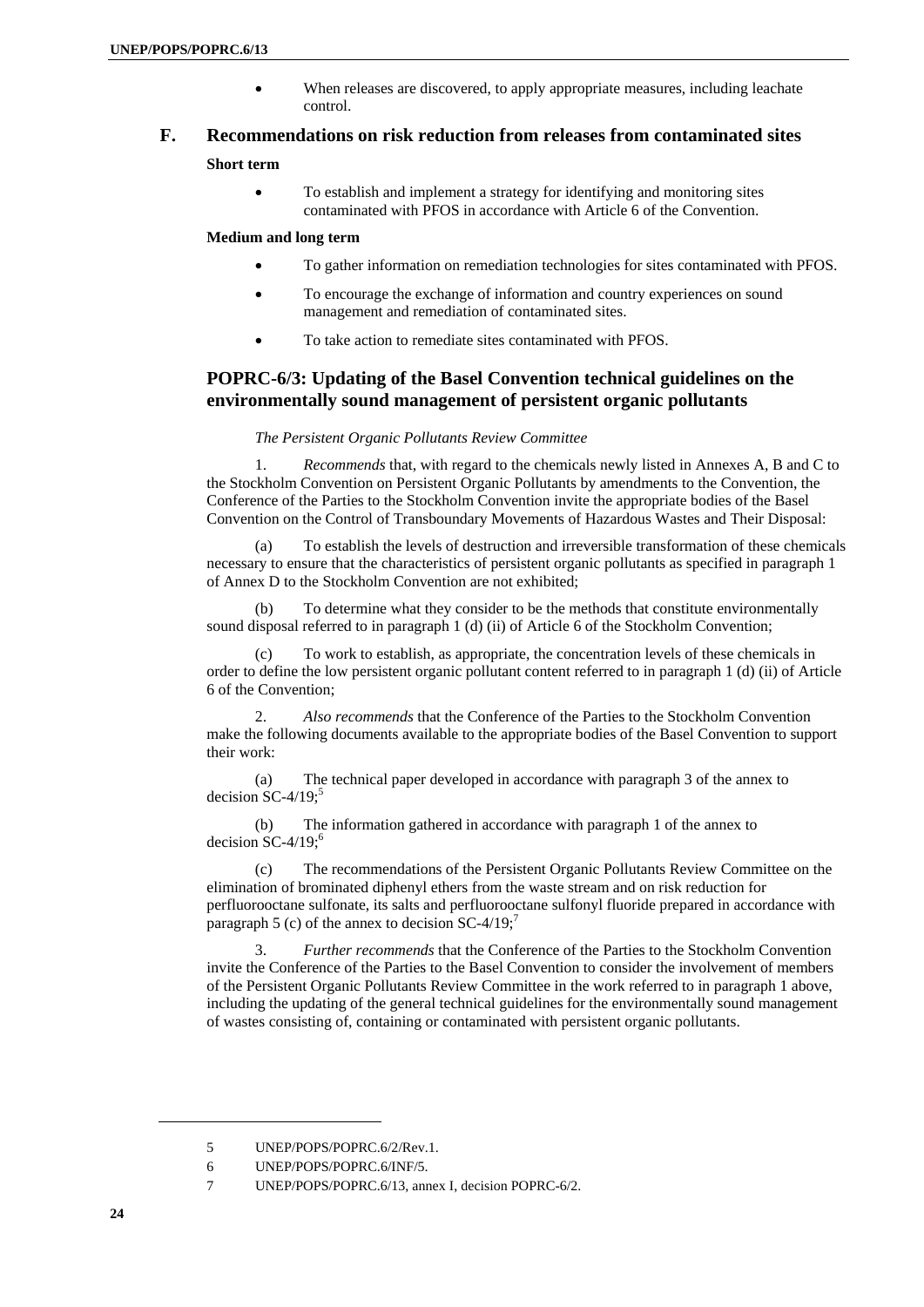### **POPRC-6/4: Unintentional releases of newly listed chemicals**

#### *The Persistent Organic Pollutants Review Committee,*

*Noting* decision SC-4/16, by which the Conference of the Parties to the Stockholm Convention on Persistent Organic Pollutants amended Annexes A and C to the Convention to list pentachlorobenzene therein,

*Taking note* of the new information on unintentional releases of pentachlorobenzene provided to it. $8$ 

*Taking into account* that a procedure for updating the guidelines on best available techniques and best environmental practices will be considered at the fifth meeting of the Conference of the Parties and that the Conference may establish an expert group on best available techniques and best environmental practices,

1. *Decides* to forward the new information for consideration to the expert group on best available techniques and best environmental practices, should such a group be established by the Conference of the Parties;

2. *Requests* the Secretariat to forward further relevant information to that expert group.

#### **POPRC-6/5: Substitution and alternatives**

*The Persistent Organic Pollutants Review Committee* 

1. *Endorses* the revised guidance document on alternatives to perfluorooctane sulfonate and its derivatives<sup>9</sup> and invites parties and observers to disseminate and make use of that document;

2. *Agrees* that the guidance document should be revised regularly as necessary to take into account available information on alternatives to perfluorooctane sulfonate and its derivatives;

3. *Invites* parties and observers to submit the following information to the Secretariat of the Stockholm Convention on Persistent Organic Pollutants by 31 July 2011 for consideration at the Committee's seventh meeting:

(a) Comments on the guidance document, including additional information on the health and environmental effects of possible alternatives mentioned in the document;

(b) Experience in replacing perfluorooctane sulfonate and its derivatives with additional alternative products and/or processes, including information about their health and environmental effects;

4. *Requests* the Secretariat to disseminate the guidance document widely, including by posting it on the website of the Stockholm Convention;

5. *Decides* to consider the information provided pursuant to paragraph 3 above and the possibility of initiating the updating of the guidance document at the Committee's seventh meeting.

#### **POPRC-6/6: Toxic interactions**

*The Persistent Organic Pollutants Review Committee,* 

*Recalling* that, in its evaluation of whether a chemical is likely, as a result of its long-range environmental transport, to lead to significant adverse effects on human health and/or the environment such that global action is warranted, the Committee may include in an Annex E risk profile a hazard assessment for the endpoint or endpoints of concern, including a consideration of toxicological interactions involving multiple chemicals,

*Recognizing* that knowledge of toxic interactions enables the Committee to understand better the potential risk of complex environmental mixtures of persistent organic pollutants,

*Recognizing also* the advantage of the synergy offered by collaboration between the Committee and the World Health Organization International Programme on Chemical Safety in assessing the risk posed by exposure to multiple chemicals via all relevant routes and pathways,

<sup>8</sup> UNEP/POPS/POPRC.6/INF/21.

<sup>9</sup> UNEP/POPS/POPRC.6/13/Add.3.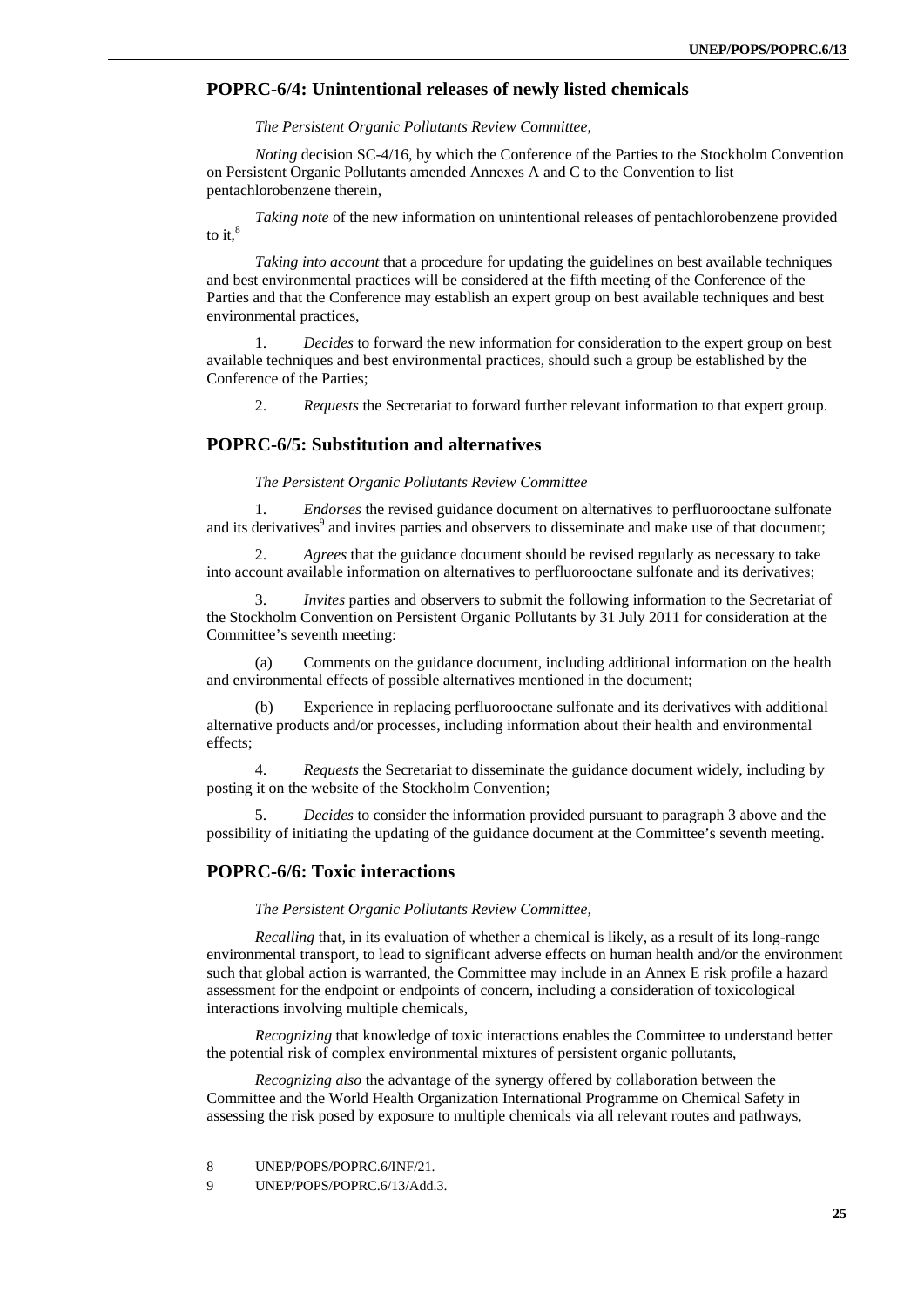*Taking note* of the relevant information provided.<sup>10</sup>

1. *Approves* the work programme on toxicological interactions;<sup>11</sup>

2. *Requests* the intersessional working group on toxicological interactions, with support from the Secretariat of the Stockholm Convention on Persistent Organic Pollutants, to undertake the work programme;

3. *Decides* to provide input through the work programme to the framework to assess the risks of combined exposures to multiple chemicals developed by the World Health Organization International Programme on Chemical Safety;

4. *Requests* the Secretariat to identify the resources needed to undertake the activities contemplated in the present decision;

5. *Invites* parties in a position to do so and the donor community to provide financial assistance to this initiative.

### **POPRC-6/7: Support for the effective participation of the parties in the Committee's work**

#### *The Persistent Organic Pollutants Review Committee,*

*Recalling* that, at its fourth meeting, the Conference of the Parties to the Stockholm Convention on Persistent Organic Pollutants requested the Secretariat of the Convention to continue work to support and strengthen the capacity of developing-country parties or parties with economies in transition to participate fully in the Committee's work,

*Noting* that the following activities have been implemented:

(a) Publication of the pocket guide, a concise version of the handbook for effective participation in the work of the Persistent Organic Pollutants Review Committee, in the six official languages of the United Nations;

(b) Organization of two regional workshops jointly with the secretariat of the Rotterdam Convention on the Prior Informed Consent Procedure for Certain Hazardous Chemicals and Pesticides in International Trade, in Cairo and Mexico City in November 2009 and June 2010 respectively, to bring together the members of the Persistent Organic Pollutants Review Committee and those of the Chemical Review Committee,

1. *Invites* the Secretariat of the Stockholm Convention to continue its activities related to providing support for the effective participation of the parties in the Committee's work, subject to the availability of resources, including;

(a) Enhancement of the capacity of developing-country parties and parties with economies in transition to identify and develop a national-level knowledge base on candidate and potential persistent organic pollutants;

(b) Support, in collaboration with interested parties, in proposing chemicals for listing under the Convention, including, for example, assistance in developing the proposal and assessing data;

(c) Development of tools to evaluate the impact of the activities undertaken to support the effective participation of the parties in the Committee's work, including, for example, the development of questionnaires;

(d) Organization of regional and national workshops to improve access to technical and scientific information, including, for example, provision of curricula with practical case studies that allow and encourage replicability;

2. *Encourages* past and present Committee members to disseminate information about the Committee's work and share their expert knowledge at the national and subregional levels through, for example, regional centres, regional networks and reporting at relevant workshops;

<sup>10</sup> UNEP/POPS/POPRC.6/INF/10.

<sup>11</sup> UNEP/POPS/POPRC.6/13, annex IV.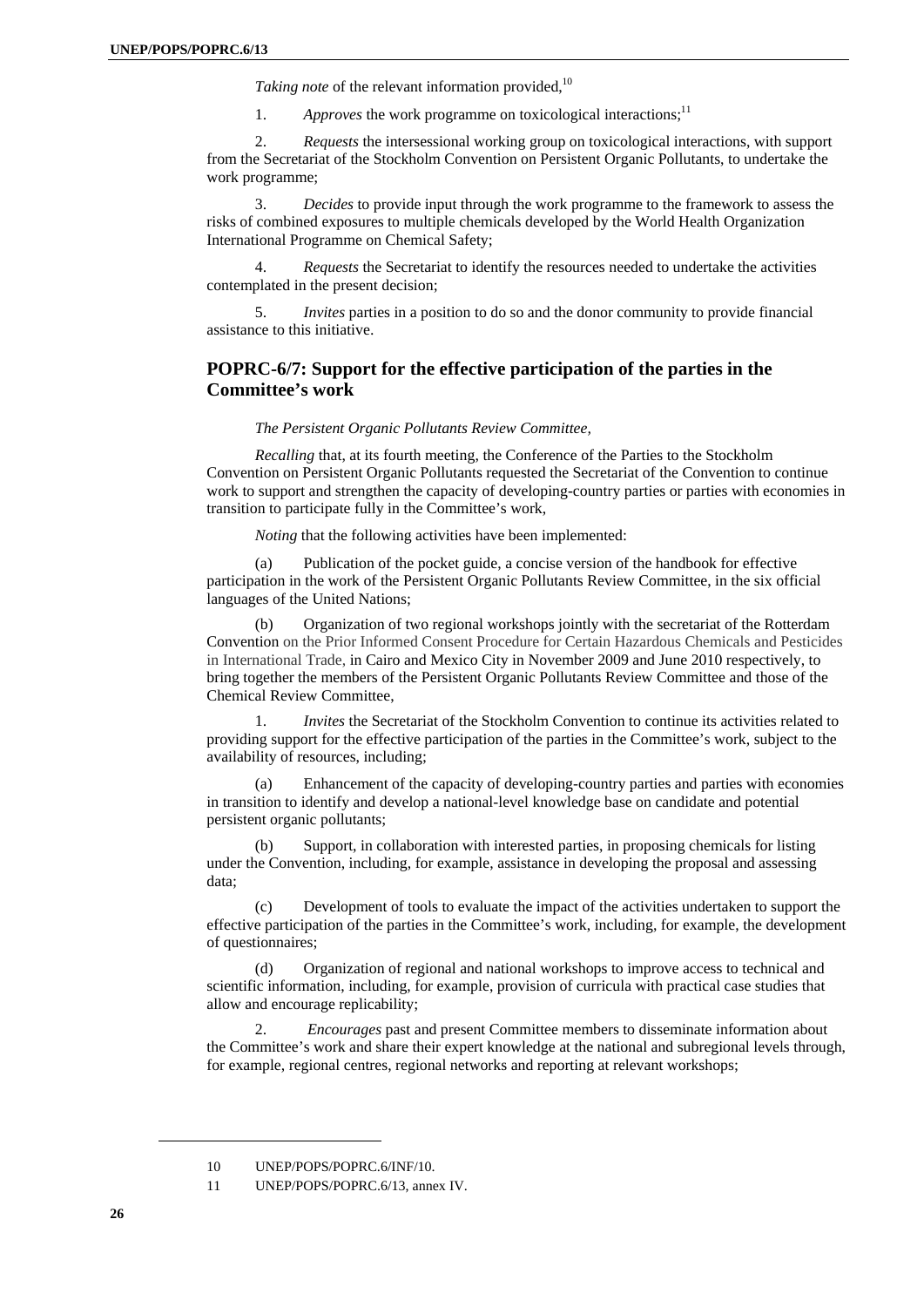3. *Invites* the Secretariat to enhance the United Nations Campaign for Responsibility on Hazardous Chemicals and Wastes so that it reaches all stakeholders, including the general public and young people, to increase their awareness of issues related to chemicals which might be identified as persistent organic pollutants;

4. *Requests* the Secretariat to disseminate guidance documents such as those on substitutes and alternatives;

5. *Invites* parties and observers in a position to do so to contribute to the Committee's work and to provide financial support for the implementation of activities in support of effective participation by parties in that work.

#### **POPRC-6/8: Endosulfan**

*The Persistent Organic Pollutants Review Committee,* 

*Having concluded* in decision POPRC-4/5 that endosulfan fulfils the criteria in Annex D to the Stockholm Convention on Persistent Organic Pollutants,

*Having evaluated* the risk profile for endosulfan adopted by the Committee at its fifth meeting, $^{12}$ 

*Having decided* in decision POPRC-5/5, in accordance with paragraph 7 (a) of Article 8 of the Convention and taking into account that a lack of full scientific certainty should not prevent a proposal from proceeding, that endosulfan is likely, as a result of its long-range environmental transport, to lead to significant adverse human health and environmental effects such that global action is warranted,

*Having completed* the risk management evaluation for endosulfan in accordance with paragraph 7 (a) of Article 8 of the Convention,

1. *Adopts* the risk management evaluation for endosulfan:<sup>13</sup>

2. *Decides*, in accordance with paragraph 9 of Article 8 of the Convention, to recommend to the Conference of the Parties that it consider listing technical endosulfan (CAS No: 115-29-7), its related isomers (CAS No: 959-98-8 and CAS No: 33213-65-9) and endosulfan sulfate (CAS No: 1031-07-8) in Annex A to the Convention, with specific exemptions.

#### **POPRC-6/9: Hexabromocyclododecane**

#### *The Persistent Organic Pollutants Review Committee,*

*Having completed* an evaluation of the proposal by Norway to list hexabromocyclododecane in the annexes to the Stockholm Convention on Persistent Organic Pollutants, and having decided at its fifth meeting, by decision POPRC-5/6, that the proposal meets the criteria set out in Annex D to the Convention,

*Having also completed* the risk profile for hexabromocyclododecane in accordance with paragraph 6 of Article 8 of the Convention,

1. *Adopts* the risk profile for hexabromocyclododecane;<sup>14</sup>

2. *Decides*, in accordance with paragraph 7 (a) of Article 8 of the Convention, that hexabromocyclododecane is likely, as a result of its long-range environmental transport, to lead to significant adverse human health and environmental effects such that global action is warranted;

3. *Also decides,* in accordance with paragraph 7 (a) of Article 8 of the Convention and paragraph 29 of decision SC-1/7 of the Conference of the Parties, to establish an ad hoc working group to prepare a risk management evaluation that includes an analysis of possible control measures for hexabromocyclododecane in accordance with Annex F to the Convention;

4. *Invites,* in accordance with paragraph 7 (a) of Article 8 of the Convention, parties and observers to submit to the Secretariat the information specified in Annex F before 8 January 2011.

<sup>12</sup> UNEP/POPS/POPRC.5/10/Add.2.

<sup>13</sup> UNEP/POPS/POPRC.6/13/Add.1.

<sup>14</sup> UNEP/POPS/POPRC.6/13/Add.2.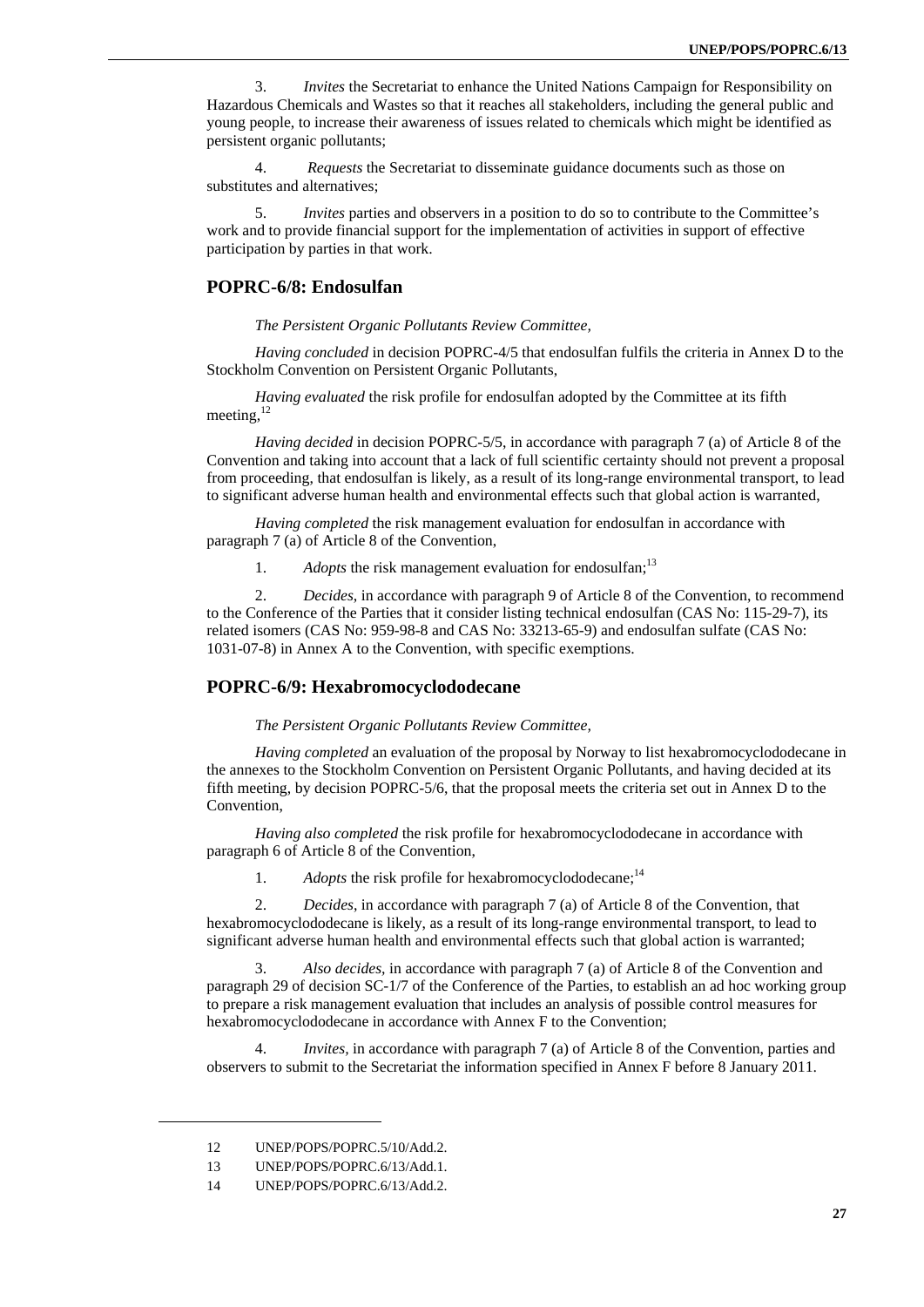### **POPRC-6/10: Implementation of paragraphs 3 and 4 of Article 3 of the Stockholm Convention**

#### *The Persistent Organic Pollutants Review Committee,*

*Noting* that paragraph 3 of Article 3 of the Stockholm Convention on Persistent Organic Pollutants requires those parties that have regulatory and assessment schemes for new pesticides or new industrial chemicals to take measures to regulate with the aim of preventing the production and use of new pesticides or new industrial chemicals which, taking into consideration the criteria contained in paragraph 1 of Annex D, exhibit the characteristics of persistent organic pollutants,

*Noting also* that paragraph 4 of Article 3 requires those parties that have regulatory and assessment schemes for pesticides or industrial chemicals, to take into consideration within these schemes, where appropriate, the criteria contained in paragraph 1 of Annex D to the Convention when assessing pesticides or industrial chemicals currently in use,

*Recognizing* that the compilation of information related to the implementation of those provisions by the parties<sup>15</sup> could be further updated and complemented by additional information,

*Recognizing also* the usefulness of this information for the implementation of the Convention,

1. *Requests* the Secretariat to update the compilation of information with additional information to be provided by parties and observers before 31 December 2010;

2. *Also requests* the Secretariat to submit the updated information to the Conference of the Parties to the Stockholm Convention at its fifth meeting.

### **POPRC-6/11: Chemicals occurring as unintentional trace contaminants in products and articles**

#### *The Persistent Organic Pollutants Review Committee,*

*Noting* that, pursuant to note (i) of part I of Annexes A and B to the Stockholm Convention on Persistent Organic Pollutants, quantities of a chemical occurring as unintentional trace contaminants in products and articles shall not be considered for listing in Annexes A and B to the Convention,

*Recognizing* that the compilation of information related to national regulations on unintentional trace contaminants in products and articles<sup>16</sup> could be further updated and complemented with additional information,

*Recognizing also* the usefulness of this information for the implementation of the Convention,

1. *Requests* the Secretariat to update the compilation of information with additional information to be provided by parties and observers before 31 December 2010;

2. *Also requests* the Secretariat to submit the updated information to the Conference of the Parties to the Stockholm Convention at its fifth meeting.

#### **POPRC-6/12: Climate change and persistent organic pollutants**

*The Persistent Organic Pollutants Review Committee,* 

*Taking into account* the information<sup>17</sup> provided on the initiative by the Secretariat of the Stockholm Convention on Persistent Organic Pollutants to review the interlinkages between climate change and persistent organic pollutants in support of the work of the coordination group of the global monitoring plan on persistent organic pollutants,

*Noting* the outcome of the study by the expert group on climate change and persistent organic pollutants convened by the Secretariat,

*Invites* the Conference of the Parties to forward the outcome of the study by the expert group to the Committee for further consideration of the study's possible implications for the Committee's work.

<sup>15</sup> UNEP/POPS/POPRC.6/INF/17/Rev.1.

<sup>16</sup> UNEP/POPS/POPRC.6/INF/19/Rev.1.

<sup>17</sup> UNEP/POPS/POPRC.6/INF/27.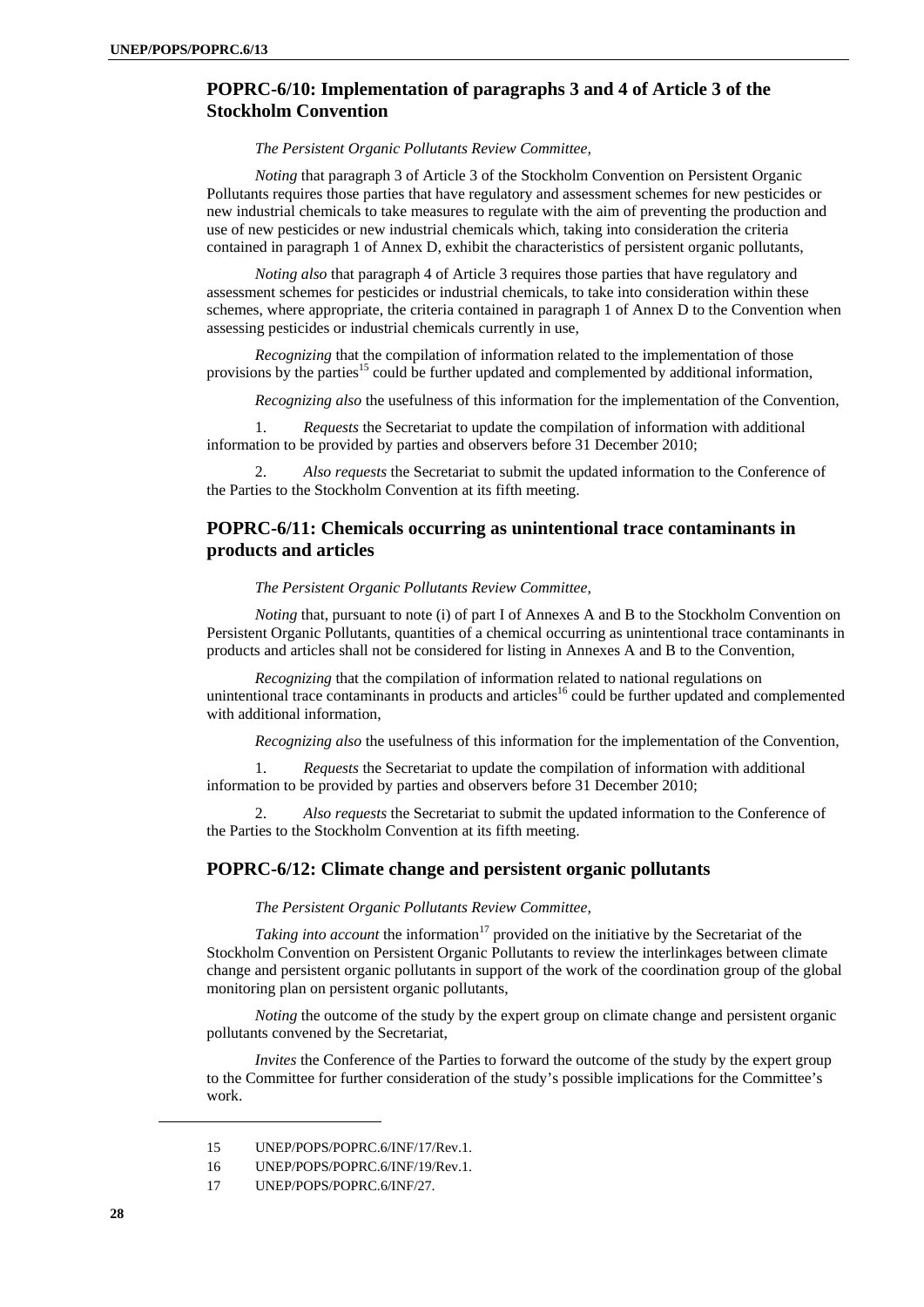# **Annex II**

# **Key findings and potential gaps identified in information provided by parties and observers and other relevant information on newly listed persistent organic pollutants**

The present annex has been prepared by the Secretariat based on the information compiled in accordance with the annex to decision  $SC-4/19$ .<sup>18</sup> It summarizes key findings and potential gaps identified in the information submitted and in other relevant sources, including scientific literature. Detailed information on brominated diphenyl ethers found in such sources has been integrated in the technical review on brominated diphenyl ethers<sup>19</sup> and its associated appendices.<sup>20</sup>

# **I. Information on brominated diphenyl ethers found in the scientific literature**

### **A. Key findings relevant to brominated diphenyl ethers**

1. Thirty-four countries responded to the request for information on brominated diphenyl ethers (Algeria, Austria, Brazil, Bulgaria, Canada, Costa Rica, Côte d'Ivoire, the Czech Republic, Estonia, Germany, Honduras, Iceland, Indonesia, Japan, Lithuania, Mauritius, Monaco, Morocco, Mozambique, the Netherlands, New Zealand, Norway, Peru, the Republic of Korea, the Republic of Moldova, Romania, Serbia, Sierra Leone, Sweden, Switzerland, Trinidad and Tobago, Ukraine, Uruguay and the United States). Some of these countries reported that they had no relevant information.

2. The level of detail in the information submitted varies considerably. In summary, the following information was provided:

(a) *Manufacture and use of articles containing listed bromodiphenyl ethers*: eight countries responded that articles containing listed bromodiphenyl ethers were previously manufactured in their territories. Fifteen responded that they had no relevant information;

(b) *Types and quantities of articles containing brominated diphenyl ethers, including concentrations of those substances in the articles, including recycled articles*:

- (i) Information was limited;
- (ii) Austria reported data on the levels of brominated diphenyl ethers in recycling operations that included decabromodiphenyl ether and was not specific to the listed bromodiphenyl ethers;
- (iii) A market survey carried out in Switzerland in 2008 concluded that no articles containing commercial pentabromodiphenyl ether, and only very few articles containing commercial octabromodiphenyl ether, were on the market;
- (iv) New Zealand supplied a detailed report based on an X-ray fluorescence spectrometry assessment of the quantity of bromine-containing products in the country;

(c) *Types of articles recycled, extent of recycling, types of articles produced from recycling, options for the environmental management of recycling operations and releases or potential releases resulting from recycling operations*: Canada reported that new articles were recycled from articles that might contain listed bromodiphenyl ethers. Two manufacturers were aware that their recycled carpet padding consisting of flexible polyurethane rebond foam might contain listed bromodiphenyl ethers;

(d) *Cost-effectiveness of different management options and options for environmentally sound disposal*:

<sup>18</sup> UNEP/POPS/POPRC.6/INF/5.

<sup>19</sup> UNEP/POPS/POPRC.6/2/Rev.2.

<sup>20</sup> UNEP/POPS/POPRC.6/INF/6.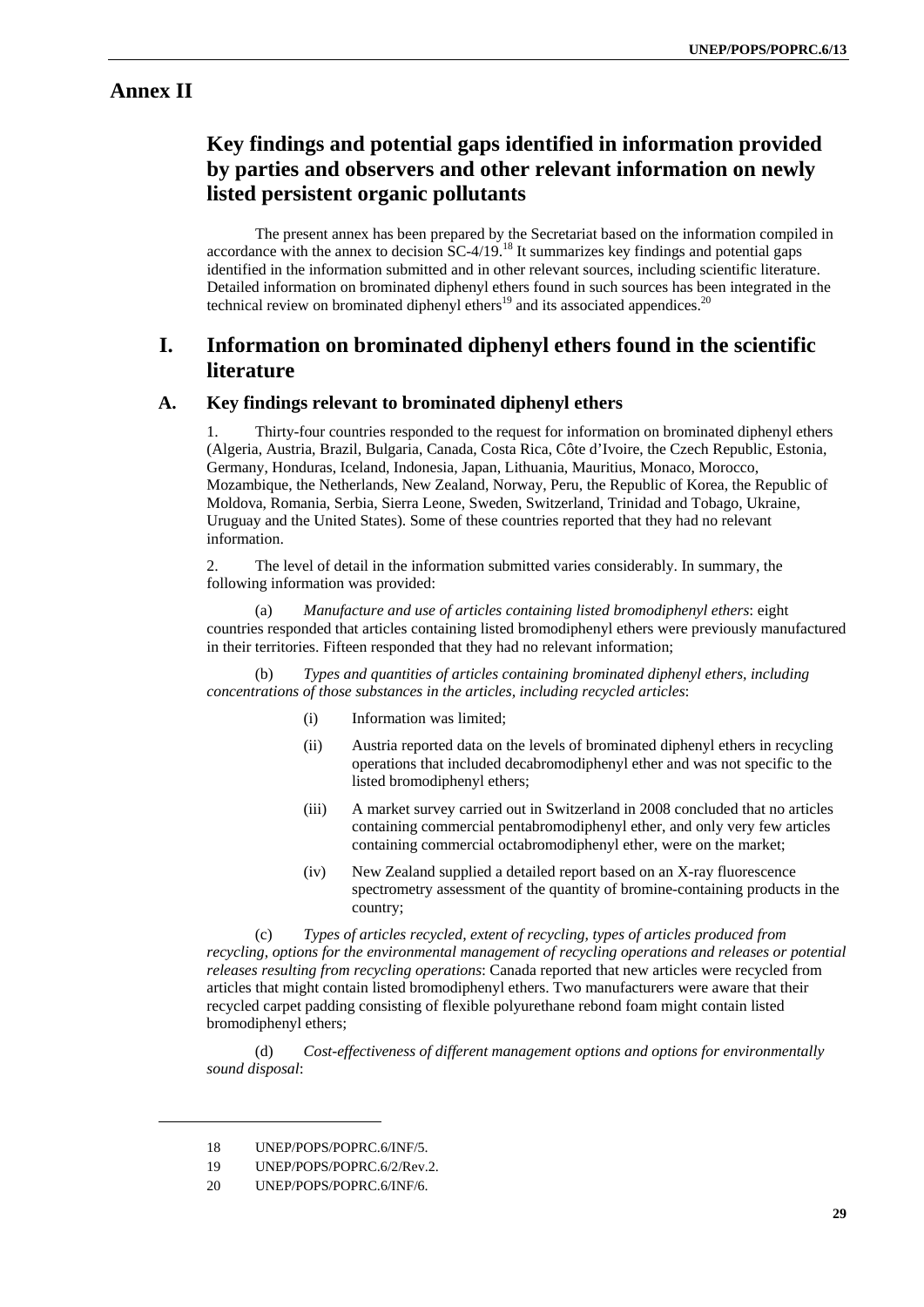- (i) Options for environmentally sound disposal reported by the Czech Republic included secured landfills, hazardous waste incineration, non-hazardous waste incineration, environmentally sound remediation, base catalysed decomposition and thermal desorption by authorized facilities. Austria commented that plastics containing brominated diphenyl ethers were incinerated because landfilling was not allowed. New Zealand suggested secured landfilling;
- (ii) No information was provided on the cost effectiveness of different management options.

(e) *Methods for identifying the presence and levels of brominated diphenyl ethers in articles*: Many countries reported using gas chromatography-mass spectrometry (GC/MS), including Germany's "Standard measurement method for the determination of polybrominated flame retardants (pentabromodiphenyl ether, octabromodiphenyl ether) in products".21 Austria specified hot solvent extraction with cyclohexane for analysis by GC/MS. The Czech Republic indicated United States Environmental Protection Agency Method 1614 using a high resolution gas chromatograph/high resolution mass spectrometer (HRGC/HRMS). Estonia, the Netherlands, New Zealand, Norway, Serbia, Sweden and Switzerland referred to X-ray fluorescence spectrometry;

(f) *Identification of, and remediation methods for, contaminated sites pursuant to subparagraph 1 (e) of Article 6 of the Convention*: the Czech Republic reported that an inventory of sites contaminated with new persistent organic pollutants was being developed and would be available by January 2011. New Zealand stated that excavation of contaminated soils and disposal in secured landfills was available and cost-effective.

### **B. Information gaps in respect of brominated diphenyl ethers**

- 3. Information gaps in respect of brominated diphenyl ethers were identified as follows:
	- (a) Screening and analytical methodology:
		- (i) Current analytical methodology using GC/MS is costly and time consuming for regular screening operations. Less costly and more rapid techniques exist, but most of them only achieve the separation of bromine containing materials from non-bromine containing materials. Techniques that allow faster, less costly and more accurate analysis targeting specific brominated diphenyl ethers would be desirable;
		- (ii) Some technologies that allow the separation of brominated diphenyl ethers and other brominated flame retardants from plastics and printed circuit boards are being or have been developed. Further assessment of obstacles to the full-scale application of such technologies is needed;
	- (b) Global material flow:
		- (i) There are significant gaps in information relating to substance flow, including production, use, recycling and end-of-life of articles containing bromodiphenyl ethers;
		- (ii) Some studies have shown that bromodiphenyl ethers are found in plastic products that are not treated with flame retardants, including children's toys, household goods and video tapes. The extent of this secondary contamination is unknown;
	- (c) Destruction efficiency of bromodiphenyl ether incineration:
		- (i) The operating temperature required for municipal waste incinerators to destroy bromodiphenyl ethers is known to be 850 °C, while polychlorinated biphenyls require 1,100 °C. Information on incinerators operated in line with specifications for best available techniques and best environmental practices is limited;
		- (ii) Brominated diphenyl ethers, polybrominated dibenzo-*p*-dioxins, polybrominated dibenzo furans (PBDD/PBDF), mixed polyhalogenated dibenzo-*p*-dioxins and mixed polyhalogenated dibenzo furans (PXDD/PXDF) may be released from incinerators due to unstable conditions or to corrosion in

<sup>21</sup> www.umweltdaten.de/publikationen/fpdf-l/2971.pdf (see also IEC 62321:2008, EN 62321:2009).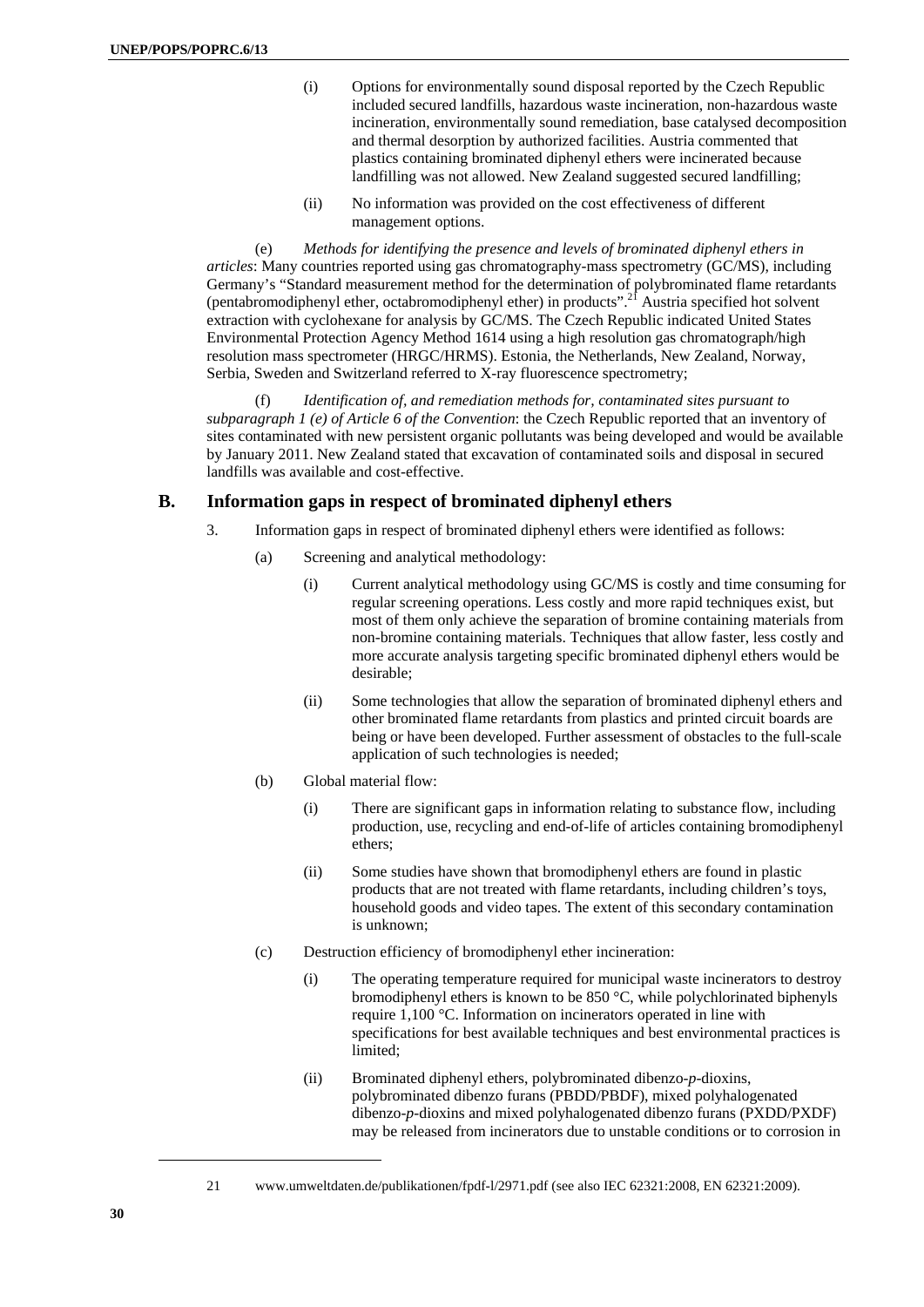the boiler sections of incinerators caused by high waste loads. No assessments of long-term destruction efficiency of bromodiphenyl ethers have been reported;

- (iii) No information is available on quantities of brominated diphenyl ethers, PBDD/PBDF or PXDD/PXDF released from incinerators not operated in accordance with best available techniques and best environmental practices, including in developing countries and countries with economies in transition;
- (iv) Products of combustion such as bottom ash, grate siftings and fly ash are analyzed to assess and control releases of hazardous chemicals. Bottom ash is composed of non-combustible materials or materials too large to be combusted. Grate siftings are small particles that fall through incinerator grates during the combustion process. Fly ash is made up of very small non-combustible particles. Analytical data for brominated diphenyl ethers, PBDD/PBDF, or PXDD/PXDF in fly ash are limited. Only a few countries have policies on the handling of grate siftings;
- (d) Other end-of-life treatment technologies:
	- (i) Other end-of-life treatment technologies include copper smelters, electric arc furnaces, primary steel plants (blast furnaces, coke plants and sinter plants), secondary aluminium smelters, antimony plants, cement kilns, pyrolysis and gasification. Many materials containing brominated diphenyl ethers are treated in copper smelters and electric arc furnaces;
	- (ii) Evaluation of the environmental and health impacts of these technologies requires the following information:
		- a. Types and quantities of articles containing brominated diphenyl ethers being treated in plants using these technologies:
		- b. Monitoring data for releases of bromodiphenyl ethers, PBDD/PBDF and PXDD/PXDF that could be used for substance flow analysis and impact assessment on occupational health and environment;
		- c. Destruction efficiency of brominated diphenyl ethers as required by best available techniques and best environmental practices;
		- d. Information on available technology to reduce emissions of brominated diphenyl ethers sufficiently, in addition to related hazardous chemicals such as PBDD/PBDF, PXDD/PXDF and chemicals formed due to debromination of brominated diphenyl ethers;
- (e) Effect of background exposure on human health:
	- (i) High outliers are often reported in studies on human exposure to brominated diphenyl ethers but potential sources of high-level contamination have not been identified. Further assessment of the risks of exposure to brominated diphenyl ethers, in particular for children, is critical;
	- (ii) The United States Environmental Protection Agency defines maximum acceptable oral dose of a given toxic substance as a "reference dose" (RfD). A recent study on neurodevelopmental toxicity of brominated diphenyl ethers indicates that there is an adverse effect at very low doses of brominated diphenyl ethers (Herbstman J.B., et al., 2010) which implies a need for further evaluation of current indicators such as RfD for brominated diphenyl ethers;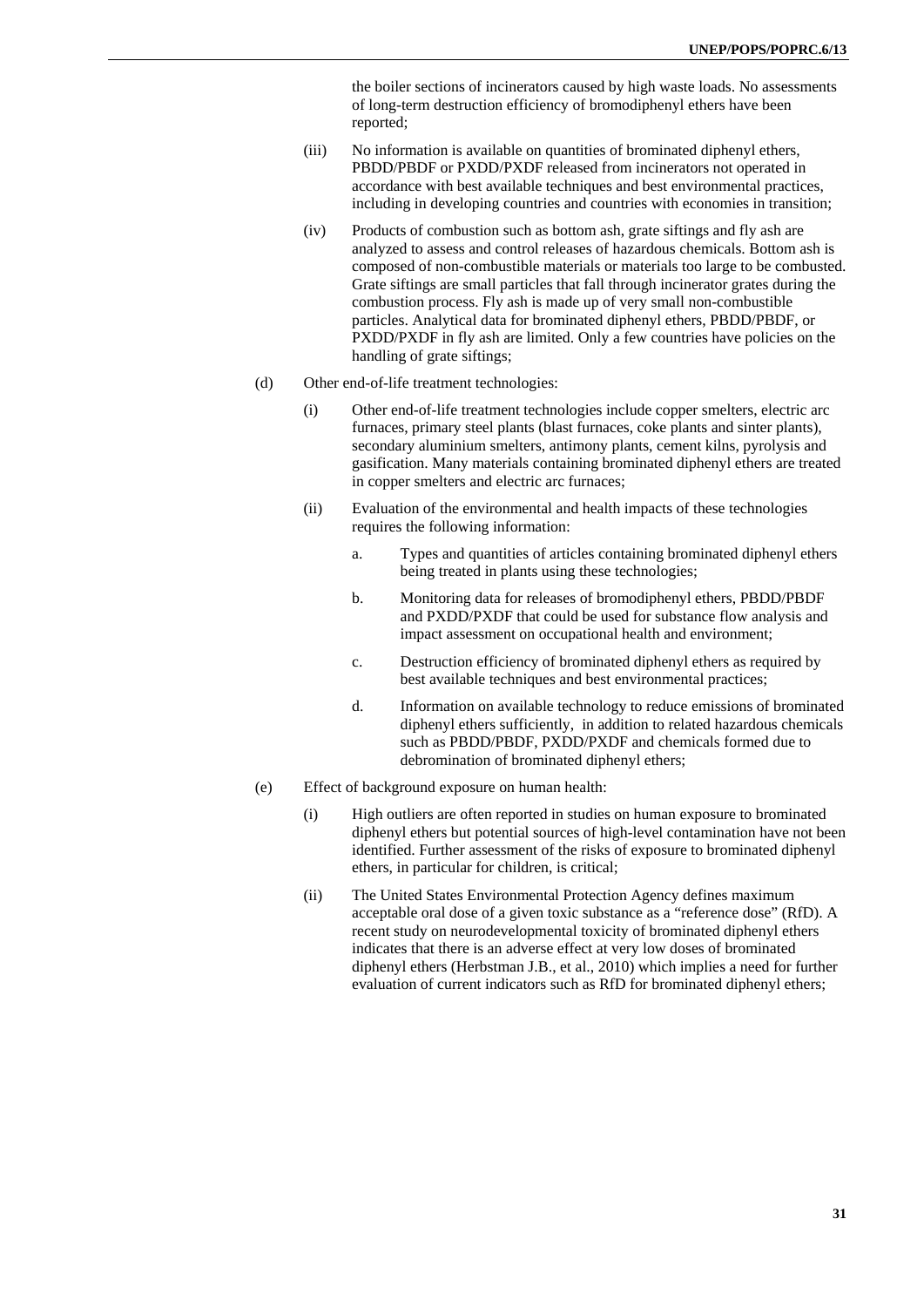- (f) Debromination of listed bromodiphenyl ethers in technical processes and landfills:
	- (i) During the development of the technical review of brominated diphenyl ethers, $^{22}$  the issue of the debromination of brominated flame retardants was raised. New information on the subject was provided to the Persistent Organic Pollutants Review Committee<sup>23</sup> for consideration at its sixth meeting and will be further considered at its seventh meeting;
	- (ii) Information such as rates of debromination in the environment and in landfills as well as on the impact of debromination in various technical processes would be vital;
- (g) Risk assessment scenarios for recycling and end-of-life treatment:
	- (i) Risk assessment for chemicals has been focused mainly on the production and use phases and less on the end-of-life or recycling phases;
	- (ii) Little is known about the long-term environmental effects of brominated diphenyl ethers deposited in landfills.

# **II. Information on perfluorooctane sulfonic acid (PFOS), its salts and perfluorooctane sulfonyl fluoride (PFOSF)**

### **A. Key findings relevant to PFOS, its salts and PFOSF**

4. Thirty-two countries responded to the request for information on PFOS, its salts and PFOSF (Algeria, Austria, Brazil, Bulgaria, Canada, Côte d'Ivoire, the Czech Republic, Estonia, Germany, Honduras, Iceland, Indonesia, Japan, Lithuania, Mauritius, Monaco, Morocco, Mozambique, the Netherlands, Norway, Peru, the Republic of Korea, the Republic of Moldova, Romania, Serbia, Sierra Leone, Sweden, Switzerland, Trinidad and Tobago, Ukraine, Uruguay and the United States). Several of these countries reported that they had no relevant information. The European Semiconductor Industry Association also submitted information in response to the request.

5. In summary, information was provided on the following topics:

(a) Types and quantities of articles containing PFOS, its salts and PFOSF, including concentrations of those substances in such articles:

- (i) Several countries indicated that there was a lack of information;
- (ii) Stockpiles of fire-fighting foams were reported by Austria, Canada, Iceland, the Netherlands, Norway, the Republic of Korea and Switzerland, with some countries including information about the amount of such stockpiles. Some countries reported that the labels on containers of aqueous film forming foams (AFFF) did not specify whether the foams contained PFOS-related substances or other fluorinated compounds. Switzerland reported on aviation hydraulic fluids and photo imaging, and Brazil reported on insect baits for control of leafcutting ants and insecticides for red imported fire ants and termites;
- (iii) No information was provided on former major uses of PFOS-related substances in carpets, paper, textiles and furniture;

(b) Types of processes using PFOS, its salts and PFOSF, including concentrations of those substances used in such processes, options for the environmental management of such processes, recycling operations and releases and potential releases resulting from such processes:

(i) Several countries indicated that there was a lack of information;

<sup>22</sup> UNEP/POPS/POPRC.6/2/Rev.2.

<sup>23</sup> UNEP/POPS/POPRC.6/INF/20/Rev.1.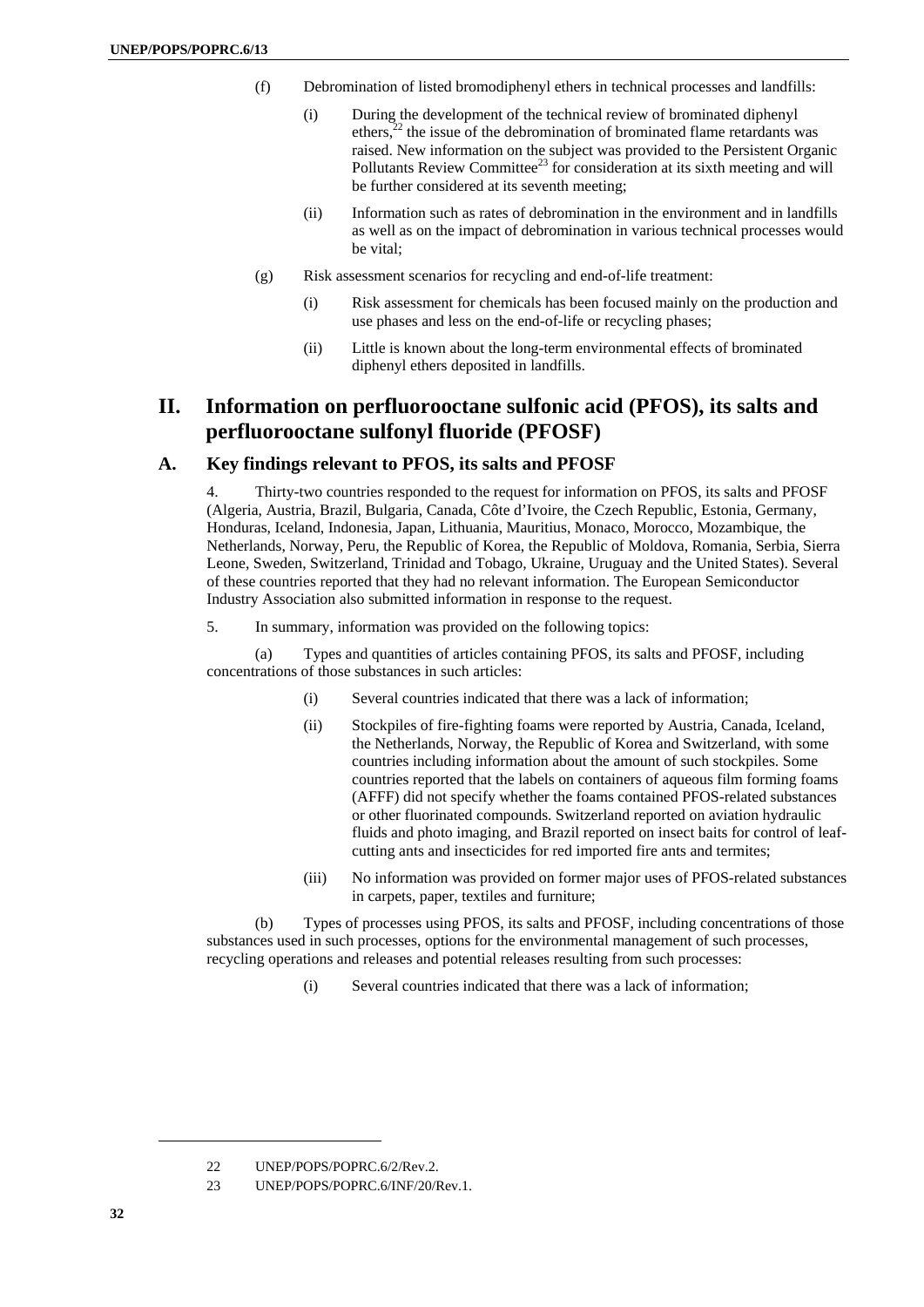- (ii) Many countries mentioned the use of PFOS-related substances in metal plating, primarily chromium plating (Austria, Canada, Germany, Japan, the Netherlands, Norway, Switzerland and the United States). Switzerland also reported their use in nickel plating. Austria has evaluated alternatives to PFOS-related substances in metal plating, while Japan has phased them out. The United States has conducted a study of chromium plating; $^{24}$
- (iii) Brazil reported on the amination process to synthesize sulfuramid, an active ingredient of leaf-cutting ant bait;
- (iv) The Republic of Korea reported the use of PFOS-related substances in semiconductor production. The European Semiconductor industry reported that the voluntary agreement by the global semiconductor industry has been applied to photolithography applications of PFOS-related substances since 2006. The industry group highlighted that PFOS-related substances continued to perform an important role in the manufacture of semiconductors while its non-critical uses has been gradually reduced or eliminated. The voluntary agreement also ensured the environmentally sound management of the incineration of solvent wastes containing PFOS-related substances;

(c) No information was provided on the types of articles recycled, the extent of recycling, types of articles produced from recycling, options for the environmental management of recycling operations and releases or potential releases resulting from recycling operations;

(d) No information was provided on the cost effectiveness of different management options;

- (e) Methods for sampling and analysis of PFOS, its salts and PFOSF in articles:
	- (i) Several countries reported on sampling and analytical methods for PFOS-related substances, including methods based on national or international standards and scientific literature (Austria, Brazil, Canada, the Czech Republic, Germany, Norway, Serbia and the United States);
	- (ii) Examples of the international and national standards include ISO 25101:2009, ONR CEN/TS 15968 and DIN 38407-42;

(f) Identification of remediation methods for sites contaminated with chemicals as indicated in subparagaph 1 (e) of Article 6 of the Convention: Norway mentioned remediation of soil contaminated by fire-fighting foam containing PFOS at Rygge airport as an example of excavation and disposal in secured landfills in accordance with national regulations on the safe disposal of hazardous waste.25 Sweden mentioned a pilot study on assessment of activated carbon for treatment of water contaminated by PFOS-related substances. The United States reported on a study on the extent of pollution, including potential routes of exposure and potential health effects, caused by bio-solids containing PFOS-related substances;<sup>26</sup>

- (g) Other relevant information:
	- (i) In several countries regulations have been developed to control PFOS-related substances. In the European Union, PFOS-related substances are covered by under the regulation on the registration, evaluation, authorization and restriction of chemicals (REACH). Japan has developed a comprehensive framework governing the use and import of PFOS-related substances. Norway has developed a framework governing processes using PFOS, its salts or PFOSF and has prohibited the production, import, export and marketing of articles containing more than 0.005 per cent of PFOS-related substances. Mauritius mentioned that it was preparing to include PFOS in its Dangerous Chemicals Control Act;
	- (ii) Germany published an information document on perfluorinated and polyfluorinated chemicals; $^{27}$

<sup>24</sup> www.epa.gov/oppt/pfoa/pubs/pfoschromeplaterstudypdf\_final.pdf.

<sup>25</sup> www.klif.no/publikasjoner/2444/ta2444.pdf.

<sup>26</sup> www.epa.gov/region4/water/PFCindex.html.

<sup>27</sup> www.umweltdaten.de/publikationen/fpdf-l/3818.pdf.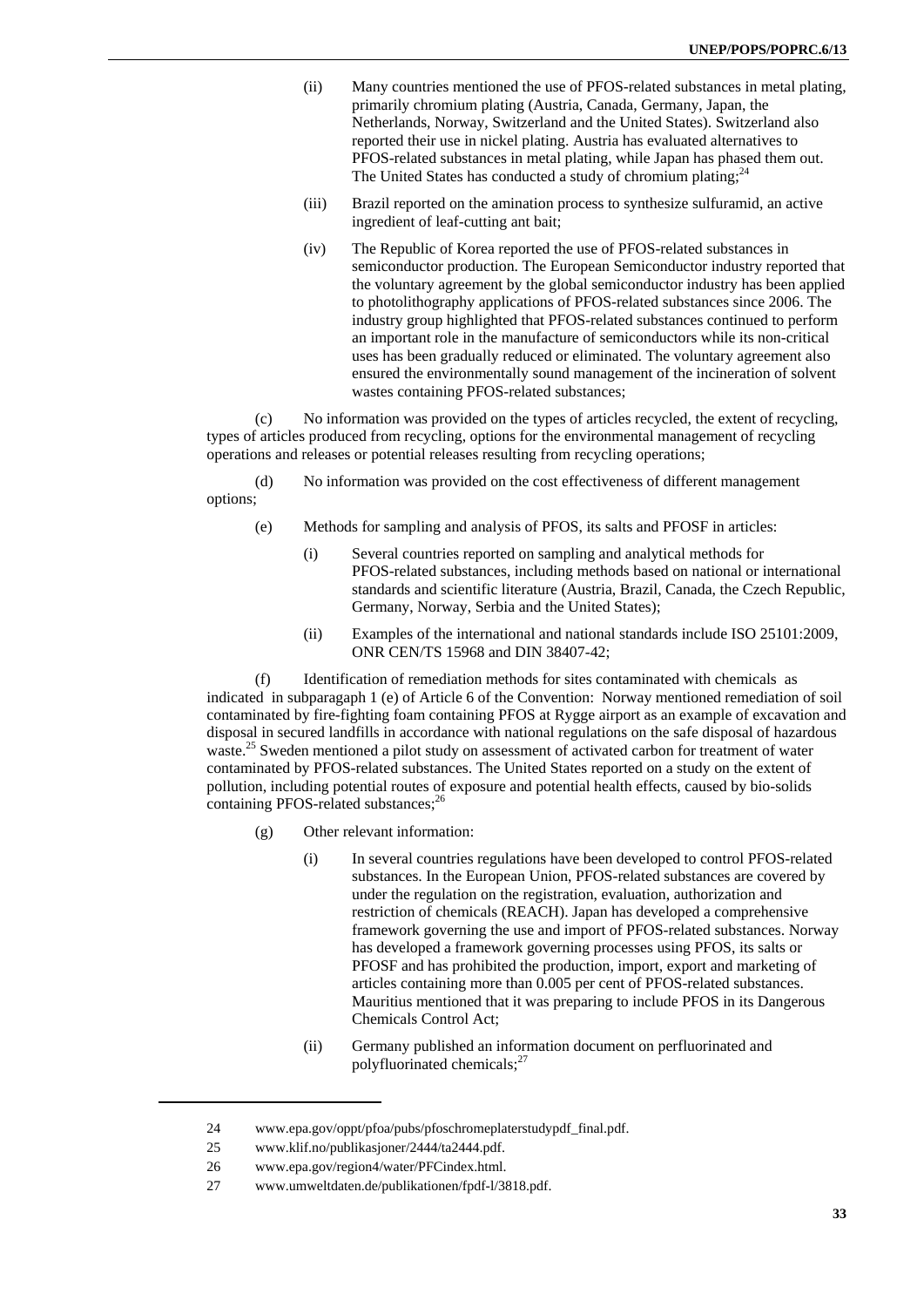- (iii) Special care is required when selecting technologies for the destruction of PFOS-containing articles and the treatment of related waste flue gases. The carbon-fluorine bond is more stable than the carbon-chlorine bond and therefore the destruction technologies for PFOS require equivalent or greater potency than those for polychlorinated biphenyls. Some degradation products of fluorinated organic compounds are highly toxic (perfluoroisobutene, vinyl fluoride, monofluoroacetic acid, tetrafluoroethane and hydrogen fluoride); could contribute to climate change (volatile perfluorinated organic compounds); have ozone-depleting properties (volatile hydrofluoro organic compounds, volatile fluorinated-chlorinated organic compounds); or are corrosive (hydrogen fluoride);
- (iv) Many studies indicated adverse effects of PFOS-related substances on reproductive health. High levels of PFOS detected in serum samples of young Danish men were associated with fewer normal sperm (Joensen et al., 2009). Delayed pregnancy was observed at higher levels of PFOS and perfluorooctanate (PFOA) in plasma samples from Danish women (Fei et al., 2009). Correlation between prenatal exposure to PFOS and PFOA and reduced foetal growth was reported (Washino et al., 2009). A linkage between cord serum concentrations of PFOS and PFOA and reduced weight and size at birth was reported (Apelberg et al., 2007). Increased odds of Attention Deficit Hyperactivity Disorder (ADHD) were observed in children with higher serum levels of PFOS and related substances (Hoffman et al., 2010);
- (v) Fluorinated or non-fluorinated alternatives to PFOS-related substances are available for a wide range of PFOS applications. The guidance document on alternatives to PFOS and its derivatives was endorsed at the sixth meeting of the Review Committee:<sup>28</sup>
- (vi) Several reports indicated that deposition of PFOS-related substances at dump sites and landfills contaminated the surrounding environments, potentially posing risks to human health and the environment. Other reports indicated that the use of PFOS-related substances resulted in contamination of environmental matrices including soil and groundwater (Weber et al., 2010a,b);
- (vii) Information on the application of PFOS-related substances in 2000 indicated that over 75 per cent had been used in consumer products such as carpets, paper, textiles, furniture, leather and surface coating. Some consumer products remain in use for several years, in particular carpets, and will eventually be deposited in landfills (Fricke et al., 2008). Some information indicates that carpets containing PFOS-related substances are being recycled or used for other purposes, e.g., in the United States<sup>29</sup> and the United Kingdom.<sup>30</sup>

### **B. Information gaps in respect of PFOS, its salts and PFOSF**

6. Information gaps in respect of PFOS, its salts and PFOSF were identified as follows:

(a) Articles containing PFOS-related substances exist in the waste and recycling stream. Information on the types of articles recycled, the extent of recycling, the types of articles produced from recycling, options for the environmental management of recycling operations and releases or potential releases resulting from recycling operations is, however, not available. A globally coordinated survey to gather such information is critical to enable the assessment of the possible health and environmental impacts of recycling articles containing PFOS-related substances;

(b) Articles containing PFOS-related substances are treated in waste incinerators, cement kilns and other thermal treatment plants. Information on the destruction efficiency for PFOS-related substances is limited. Tests, including preliminary tests, have been conducted in municipal waste incineration and sewage sludge incineration. Further assessment of the destruction efficiency for PFOS-related substances for different levels of technology and requirements for best available techniques and best environmental practices would be relevant;

<sup>28</sup> UNEP/POPS/POPRC.6/13/Add.3.

<sup>29</sup> www.carpetrecovery.org/.

<sup>30</sup> www.carpetrecyclinguk.com/.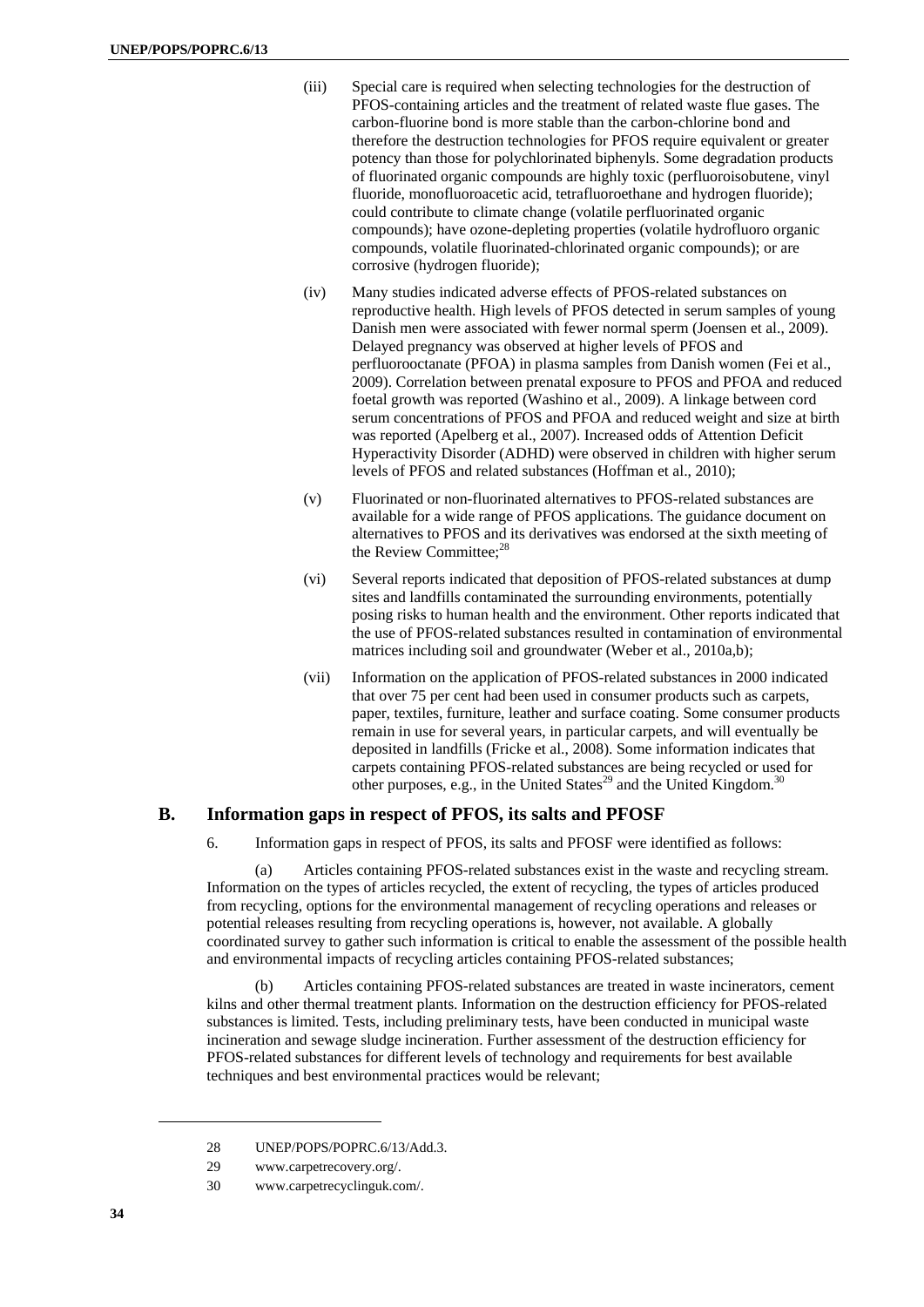(c) Articles containing PFOS-related substances enter end-of-life treatment schemes, including landfills. Information on the fate of PFOS-related substances introduced to landfills, including on the extent of their release from landfills, is lacking however;

(d) No country suggested appropriate or sustainable remediation methods for sites contaminated with PFOS-related substances;

(e) Analytical methodologies for PFOS-related substances, including precursors, applicable to different matrices are limited. In particular analytical methods for chemically bound PFOS precursors contained in articles such as carpets, paper and textiles are not available;

(f) Information on levels and timing of releases of PFOS from articles such as carpets paper and textiles was not found;

The extent of occupational exposure to PFOS-related substances has not been reported in the public domain. Information on the effect of exposure to multiple chemicals, including information on the genotoxicity of PFOS-related substances, is limited. Assessment of the toxicity of potential alternatives to PFOS-related substances is limited.

# **III. Information on other chemicals added to Annex A or B of the Convention at the fourth meeting of the Conference of the Parties**

### **A. Lindane, alpha hexachlorocyclohexane and beta hexachlorocyclohexane**

### **1. Key findings relevant to hexachlorocyclohexanes**

7. Hexachlorocyclohexanes (HCHs) have three main isomers: alpha hexachlorocyclohexane, beta hexachlorocyclohexane and lindane, (also known as gamma hexachlorocyclohexane). During the production of lindane, alpha and beta hexachlorocyclohexane are also produced as by-products.

8. Seventeen countries responded to the request for information on HCHs (Algeria, Bulgaria, Côte d'Ivoire, Croatia, the Czech Republic, Honduras, Indonesia, Lithuania, the Netherlands, the Republic of Korea, the Republic of Moldova, Romania, Serbia, Switzerland, Trinidad and Tobago, Ukraine and the United States).

- 9. In summary, the following information was provided:
	- (a) HCHs contained in articles:
		- (i) Eleven countries provided information on the extent of lindane in articles (Algeria, Bulgaria, Côte d'Ivoire, Croatia, Honduras, Indonesia, the Republic of Korea, Serbia, Switzerland, Trinidad and Tobago and the United States);
		- (ii) Switzerland reported that two veterinary medical products for use against fleas and lice contained lindane. The use was to be phased-out according to a draft amendment to the ordinance on risk reduction, which would enter into force by the end of 2010. Trinidad and Tobago reported that lindane was only used in head lice treatments and pet care. The United States reported that lindane was currently approved by the Food and Drug Administration for human pharmaceutical use in the treatment of lice and scabies. Serbia reported that lindane had been withdrawn from the market in December 2007 and had not been in use since then;

(b) Stockpiles of HCHs: several countries reported detailed information regarding lindane stockpiles (Bulgaria, the Czech Republic, the Republic of Korea, the Republic of Moldova, Romania, Serbia, Ukraine and the United States). Bulgaria reported on the destruction of HCH stockpiles and the Republic of Moldova on the repacking of HCH wastes. Some other countries have addressed stockpiles of HCHs in their national implementation plans or are planning to do so;

- (c) Sites contaminated with HCHs:
	- (i) Some countries provided information on HCHs at contaminated sites and in waste deposits (Algeria, Bulgaria, the Czech Republic, Honduras, Lithuania, the Netherlands, the Republic of Moldova and Romania);
	- (ii) The Czech Republic reported that approximately 10,000 tons of HCHs had been deposited at a former production site, that 5,000 tons had been deposited at another site and that groundwater and soil at both sites were highly polluted. It further stated that the conditions at both sites posed potential human-health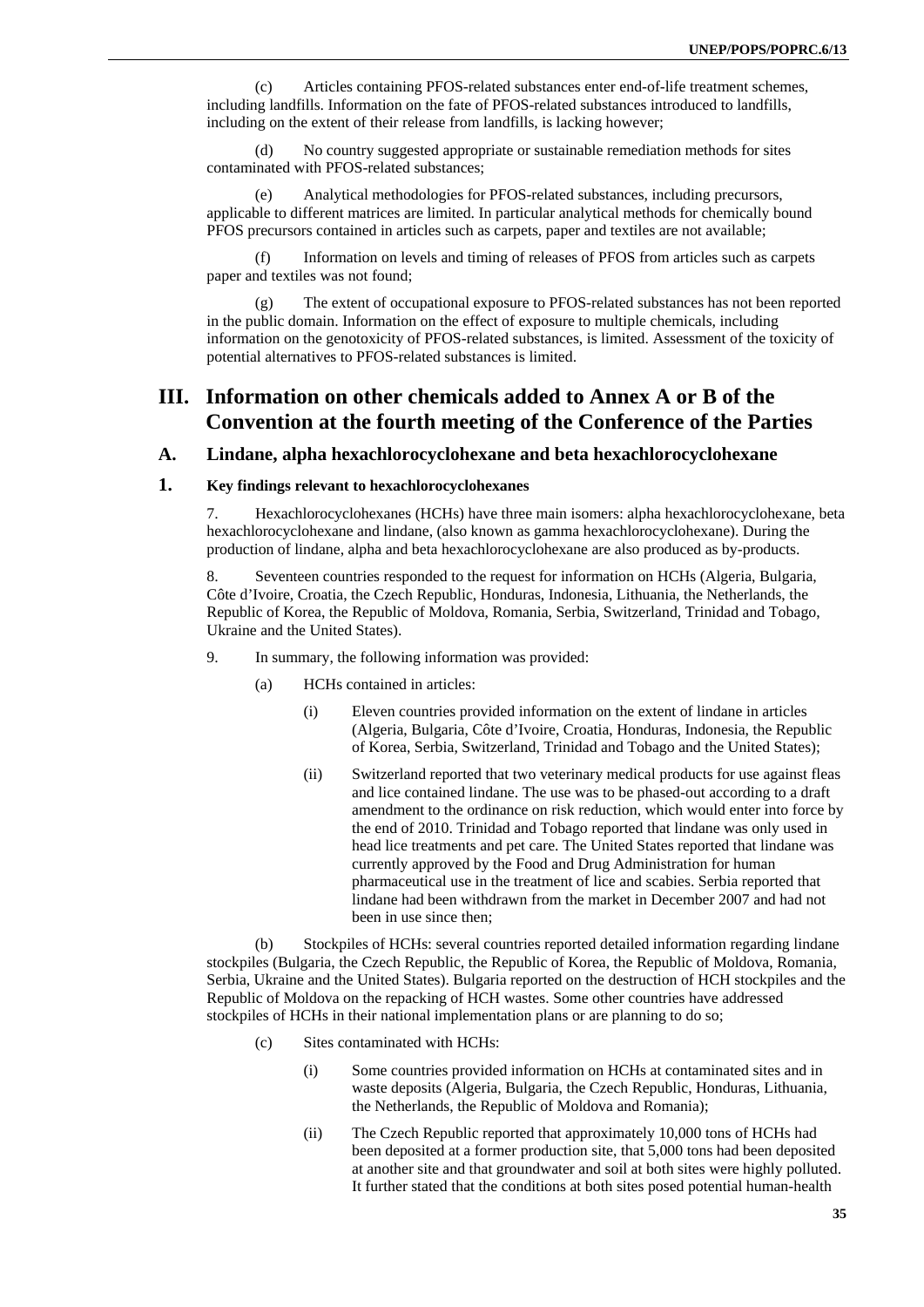and ecological risks and that remediation of the contaminated sites was currently being considered by the Ministry of the Environment and the Ministry of Finance;

- (iii) Lithuania reported intensive contamination of the environment by pesticides, including persistent organic pollutant pesticides. Persistent organic pollutants had been detected in the soil at 58 sites and in the groundwater at 32 sites. Lithuania included HCHs in its survey, which showed that despite the clean-up of former pesticide storage sites and the removal of pesticides, previous activities had left a large volume of contaminated soil and groundwater and that the sites still posed potential risks to human health and environment. Lithuania's national programme on the management of former pesticide storage sites and sites contaminated with pesticides concluded that investigation and remediation of such sites should be intensified;
- (iv) The Republic of Moldova highlighted that investigations of sites contaminated with HCHs showed risks to the environment and local populations because access to the sites by people and animals was unrestricted. Some sites were close to residential areas and water basins;
- (v) Honduras highlighted that there were currently no projects on sites contaminated with HCHs due to a lack of laboratory capacity. The country had no legislation on contaminated sites but had assessed persistent organic pollutant stockpile storage.

10. The risk management evaluations for lindane,  $31$  alpha hexachlorocyclohexane  $32$  and beta hexachlorocyclohexane,<sup>33</sup> in addition to other sources, reported that between 4 million and 7 million tons of wastes containing HCHs, primarily alpha hexachlorocyclohexane (80 per cent) and beta hexachlorocyclohexane, were estimated to have been deposited globally during the 60 years of lindane production in Argentina, Austria, Brazil, China, the Czech Republic, France, Germany, Hungary, India, Italy, Japan, the former Yugoslav Republic of Macedonia, Nigeria, Poland, Romania, Slovakia, South Africa, Spain, Switzerland, Turkey, the Netherlands, the United Kingdom and the United States. This represents the largest total stockpile of a single persistent organic pollutant. The fate of approximately 1.9 million tons of HCH wastes has been documented (Vijgen et al., 2006).

11. Groundwater contamination at a former lindane production site in Germany was reported. Over 60,000 tons of HCHs have been deposited at that site (Weber et al., 2008). Heavy contamination of groundwater, surface water and soil and associated risks to human health and the environment in the area surrounding a former lindane production site in India were reported: approximately 36,000–54,000 tons of HCHs were said to have been deposited there (Abhilash et al., 2009; Jit et al., 2010).

12. Detailed inventories of HCHs have been prepared in some countries. Extensive clean-up work has been undertaken in the Netherlands, including clean-up of 200,000 tons of HCH-contaminated soils over a period of more than a decade.

#### **2. Information gaps in respect of HCHs**

13. Information on approximately 2–5 million tons of HCH wastes is missing. While a large part of those wastes has probably been deposited, some might have been recycled. The proportion of any deposited or recycled waste is unknown.

14. Little is known about the impact of HCH waste deposits on the environment and human health.

15. More information should be shared on the efficacy and availability of alternatives to lindane, including for control of head lice and scabies.

<sup>31</sup> UNEP/POPS/POPRC 3/20/Add 4

<sup>32</sup> UNEP/POPS/POPRC.4/15/Add.3.

<sup>33</sup> UNEP/POPS/POPRC.4/15/Add.4.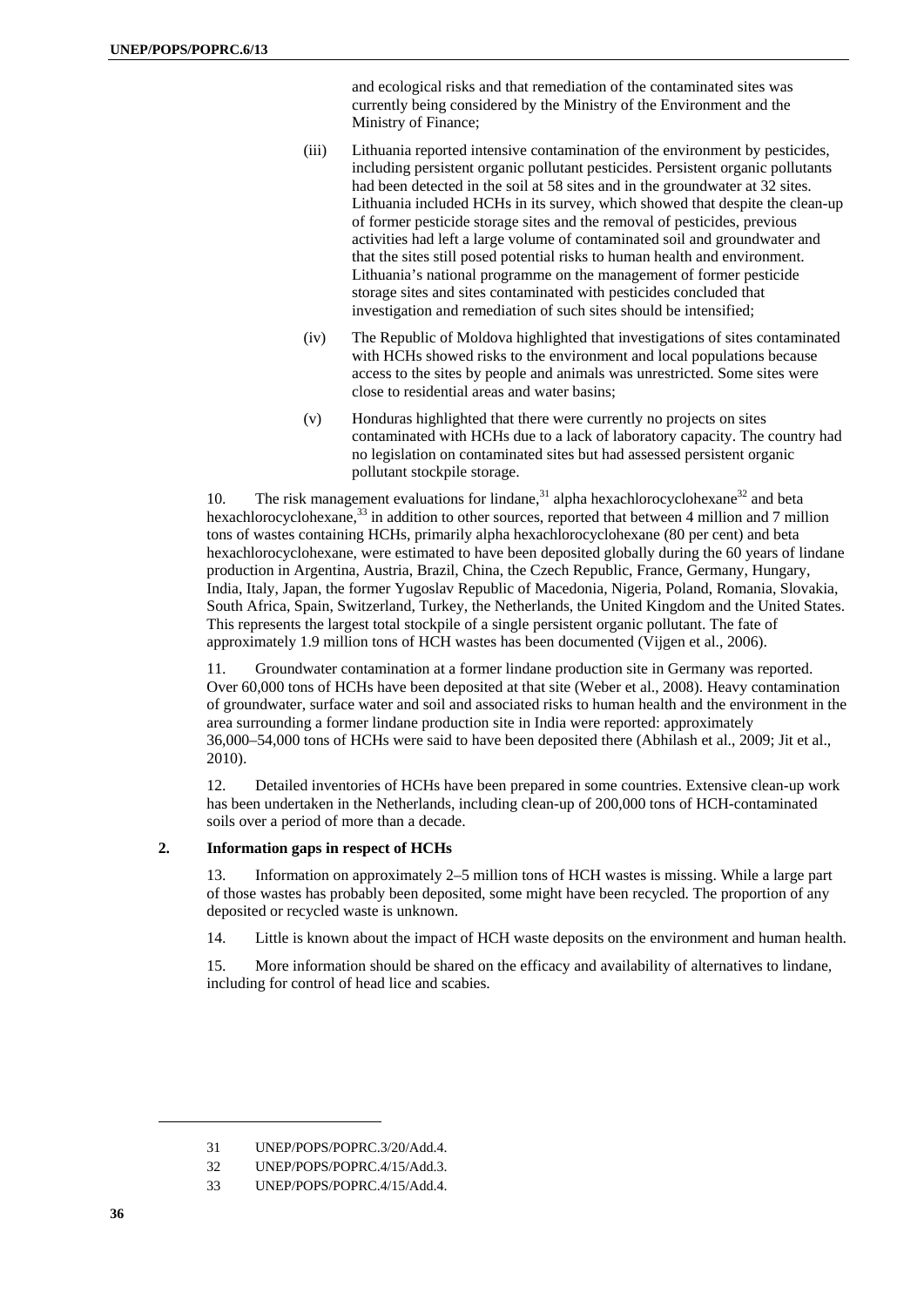### **B. Chlordecone**

### **1. Key findings relevant to chlordecone**

16. Three countries responded to the request for information on chlordecone (Côte d'Ivoire, Lithuania and the United States). Lithuania and Côte d'Ivoire reported that no information was available.

17. According to the risk management evaluation on chlordecone,  $34$  approximately 160,000 tons of chlordecone were produced in the United States between 1958 and 1976. Chlordecone was also produced in France from 1981 to 1993 and also in Brazil. The United States reported the existence of sites contaminated with chlordecone.

18. The unrestricted application of chlordecone in banana plantations has contaminated large areas of the French West Indies, Martinique and Guadeloupe. Since 2003 the local authorities in Guadeloupe have restricted the cultivation of crops due to the contamination of soil by chlordecone. A study reported a significant increase in the risk of prostate cancer with increasing plasma chlordecone concentration (Multigner et al., 2010), and Guadeloupe has one of the highest prostate cancer rates in the world (Mallick et al., 2005).

#### **2. Information gaps in respect of chlordecone**

19. The risk management evaluation for chlordecone indicates that the substance might still be produced or used as an agricultural pesticide in some developing countries, although there have been no reports of such production or use.

20. Information on sites contaminated with chlordecone is limited.

### **C. Hexabromobiphenyl**

#### **1. Key findings relevant to hexabromobiphenyl**

21. No information on hexabromobiphenyl was provided by parties or observers.

22. The risk management evaluation on hexabromobipheny<sup>135</sup> indicates that it was produced in the United States from 1970 to 1976, and was used mainly in polyurethane foam in cars, bus seats and roof-linings. Polyurethane foam is currently recycled in some countries.

#### **2. Information gaps in respect of hexabromobiphenyl**

23. The number of articles containing hexabromobiphenyl in polyurethane foam, including car seats, currently in use or being recycled is unknown.

#### **D. Pentachlorobenzene**

#### **1. Key findings relevant to pentachlorobenzene**

24. Three countries responded to the request for information on pentachlorobenzene (the Czech Republic, Honduras and Lithuania). The Czech Republic reported that sites contaminated with pentachlorobenzene had been taken into account in its inventory process. Honduras reported that pentachlorobenzene had not been produced or used and that there was no inventory of the chemical or related products. Lithuania reported that there was no data on the presence of pentachlorobenzene in articles, stockpiles or contaminated sites in the country.

25. Additional information on unintentional releases of pentachlorobenzene was provided at the sixth meeting of the Persistent Organic Pollutants Review Committee.<sup>36</sup> A study suggested that the degradation of pentachloronitrobenzene, also known as quintozene, in soil resulted in the formation of pentachlorobenzene at a yield of approximately 3 per cent (Beck et al., 1974). Another study reported releases of pentachlorobenzene from residuals of production of solvents such as tetrachloromethane, tetrachloroethene, trichloroethene, and ethylene dichloride.

#### **2. Information gaps in respect of pentachlorobenzene**

26. Information on potential sources of unintentional releases of pentachlorobenzene, such as degradation of pentachloronitrobenzene in soil and production of specific chlorinated solvents, is limited. Furthermore, little is known about the global use and production of pentachloronitrobenzene,

<sup>34</sup> UNEP/POPS/POPRC.3/20/Add.2.

<sup>35</sup> UNEP/POPS/POPRC.3/20/Add.3.

<sup>36</sup> UNEP/POPS/POPRC.6/INF/21.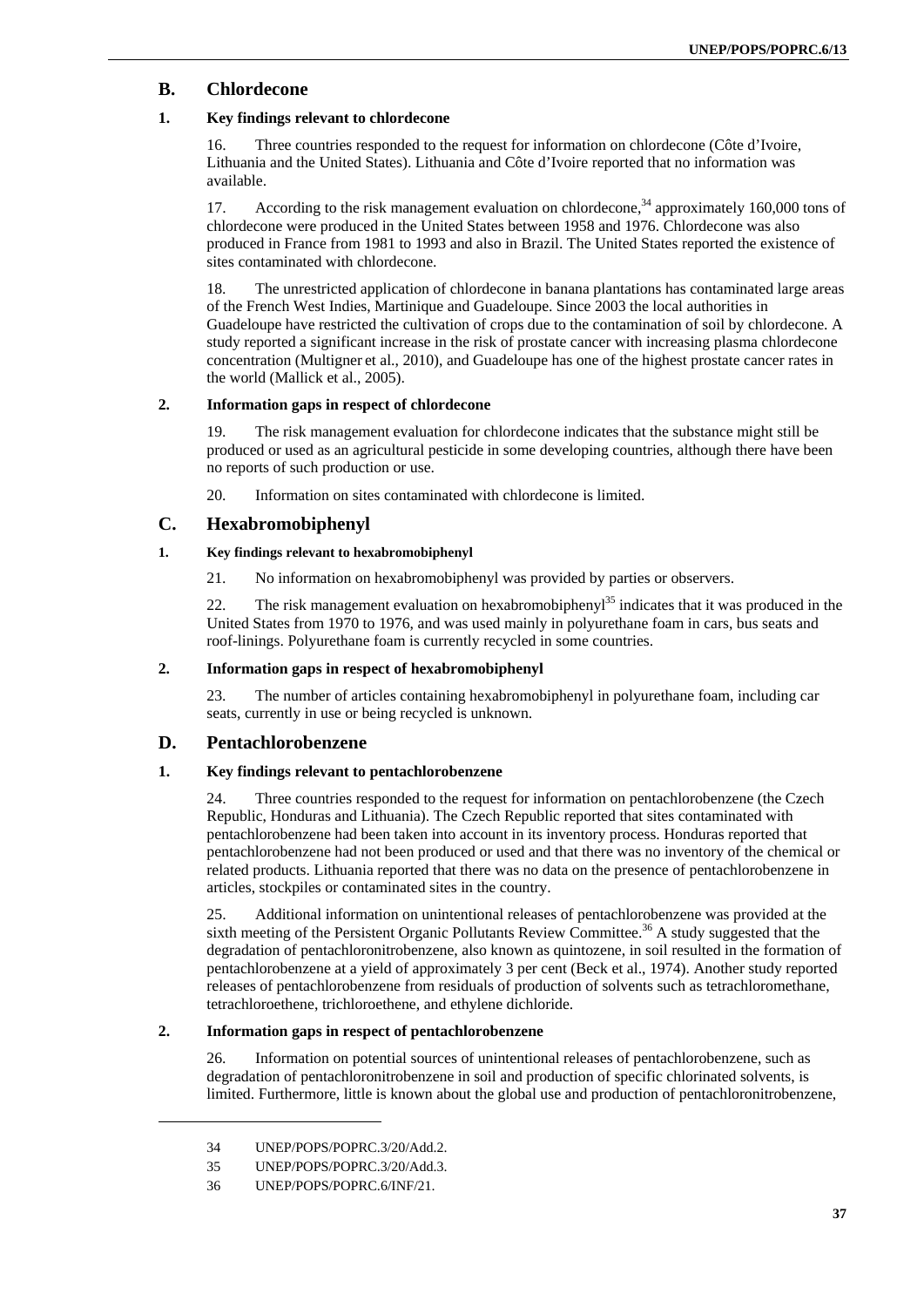quantities of wastes that may contain pentachlorobenzene generated from solvent production, disposal practices in respect of such wastes, levels of contamination in environments surrounding manufacturing sites, and the effect of such wastes on the environment and human health.

#### **References**

Abhilash, P. C., and Singh, N. Seasonal variation of HCH isomers in open soil and plant-rhizospheric soil system of a contaminated environment. *Environmental Science and Pollution Research,* vol*.* 16 (2009), pp. 727–740.

Apelberg, B. J., and others. (2007) Cord serum concentrations of perfluorooctane sulfonate (PFOS) and perfluorooctanoate (PFOA) in relation to weight and size at birth. *Environ Health Perspect* 115 (11): 1670-1676.

Beck, J., and Hansen, K. E. The degradation of quintozene, pentachlorobenzene, hexachlorobenzene and pentachloroaniline in soil*. Pesticide Science*, vol. 5 (1974), pp. 41–48.

Fei, C., and others. (2009). Maternal levels of perfluorinated chemicals and subfecundity. *Hum Reprod* 24 (5): 1200-1205.

Fricke, M., and Lahl, U. Risikobewertung von Perfluortensiden als Beitrag zur aktuellen Diskussion zum REACH-Dossier der EU-Kommission (2004).

Herbstman, J. B., and others. Prenatal exposure to PBDEs and neurodevelopment. *Environmental Health Perspectives*, vol. 118 (2010), pp. 712–719.

Hoffman, K., and others. (2010). Exposure to polyfluoroalkyl chemicals and attention deficit hyperactivity disorder in U.S. Children aged 12-15 years. *Environ Health Perspect*.

Jit, S., and others. Evaluation of hexachlorocyclohexane contamination from the last lindane production plant operating in India. *Environmental Science Pollution Research* (2010), DOI: 10.1007/s11356-010-0401-4.

Joensen, U. N., and others. (2009). Do perfluoroalkyl compounds impair human semen quality? *Environ Health Perspect* 117(6): 923-927.

Mallick S., Blanchet, P., and Multigner, L. Prostate cancer incidence in Guadeloupe, a French Caribbean Archipelago. *European Urology*, vol. 47 (2005), pp. 769–772.

Multigner, L., and others. Chlordecone exposure and risk of prostate cancer. *Journal of Clinical Oncology,* vol. 28 (2010), pp. 3457–3462.

Vijgen, J., and others. Hexachlorocyclohexane (HCH) as new Stockholm Convention POPs – a global perspective on the management of Lindane and its waste isomers. *Environmental Science Pollution Research*(2010). DOI: 10.1007/s1 1356-010-0417-9.

Vijgen, J. The legacy of lindane HCH isomer production, main report. (International HCH and Pesticides Association 2006), available at

http://ew.eea.europa.eu/Agriculture/Agreports/obsolete\_pesticides/lindane\_production.pdf

Washino, N., and others. (2009). Correlations between prenatal exposure to perfluorinated chemicals and reduced fetal growth. *Environ Health Perspect* 117(4): 660-667.

Weber, R., and others. Persistent organic pollutants and landfills – a review of past experiences and future challenges. *Waste Management & Research* (2010 a) DOI: 10.1177/0734242X10390730.

Weber, R., and others. PFOS and PFC pollution from use of fire fighting foam in a major fire in Düsseldorf/Germany – human exposure and regulatory actions. *Organohalogen Compounds*, vol. 72 (2010 b).

Weber, R., and others. Dioxin- and POP-contaminated sites, contemporary and future relevance and challenges. *Environmental Science and Pollution Research*, vol. 15 (2008), pp. 363–393.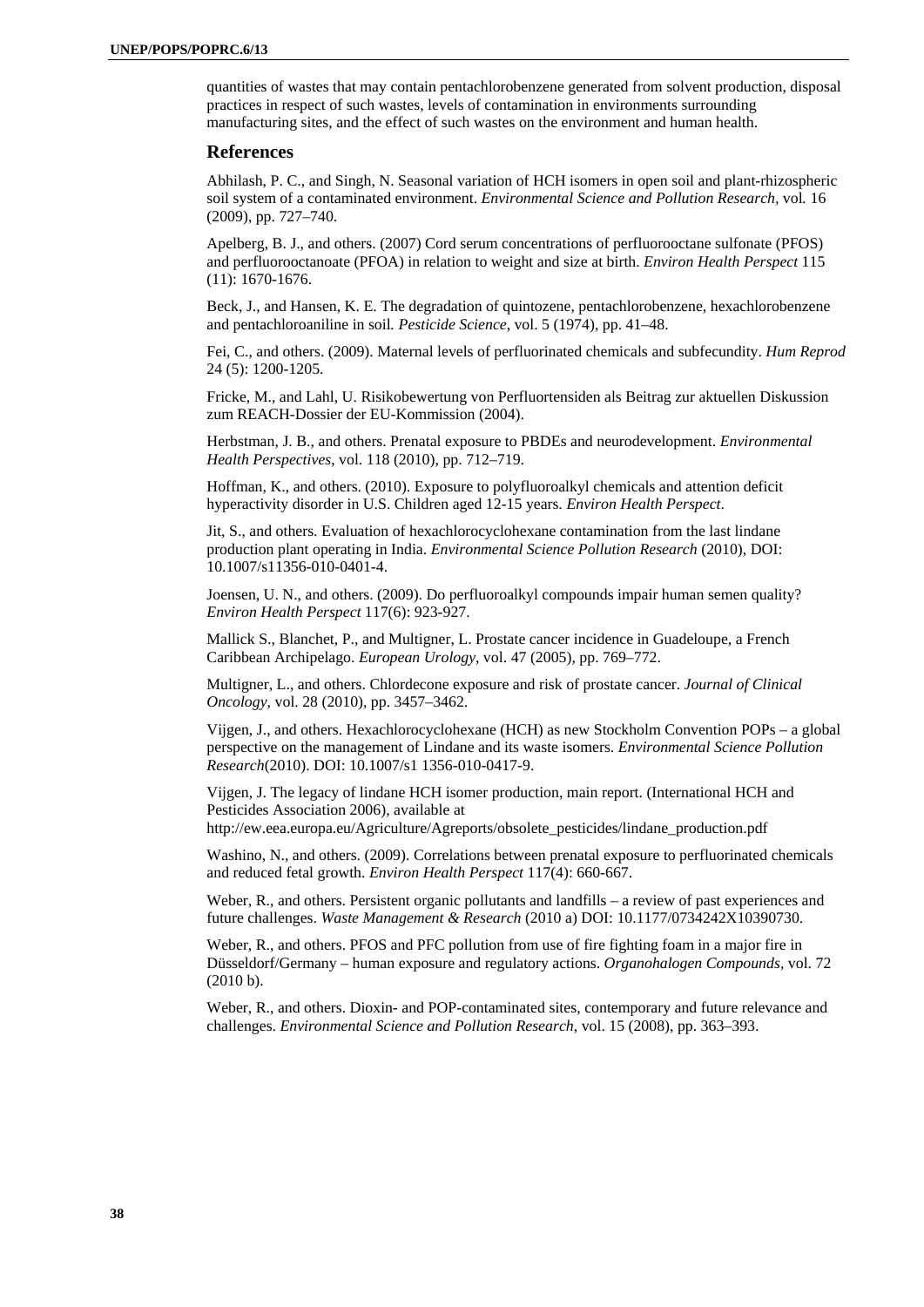# **Annex III**

# **Proposal on next steps for short-chained chlorinated paraffins**

1. The concluding statement of the draft risk profile for short-chained chlorinated paraffins<sup>37</sup> gives two options for the final conclusion:

1) Based on the available evidence, it is concluded that short-chained chlorinated paraffins are likely, as a result of their long-range environmental transport, to lead to significant adverse environmental and human health effects, such that global action is warranted; or

2) Based on available information, there is inadequate evidence to support the conclusion that short-chained chlorinated paraffins are likely, as a result of their long-range environmental transport, to lead to significant adverse environmental and human health effects, such that global action is warranted.

2. Having discussed the draft risk profile and proposed conclusions at the current meeting, the Committee was unable to take a decision because of uncertainties in applying criteria specified in Annex E.

3. To facilitate discussions and decision-making on short-chained chlorinated paraffins, the Committee agreed to establish an intersessional working group:

(a) To discuss the application of the criteria specified in Annex E to the Stockholm Convention on Persistent Organic Pollutants to short-chained chlorinated paraffins;

(b) To consider information from the proposed study by the intersessional working group on toxicological interactions on chlorinated paraffins, if the information is available;

(c) To revise the relevant parts of the draft risk profile intersessionally on the basis of the results of the activities mentioned in subparagraphs (a) and (b) above;

4. The revised draft risk profile will be presented to the Committee at its eighth meeting for its consideration.

<sup>37</sup> UNEP/POPS/POPRC.6/11/Rev.1.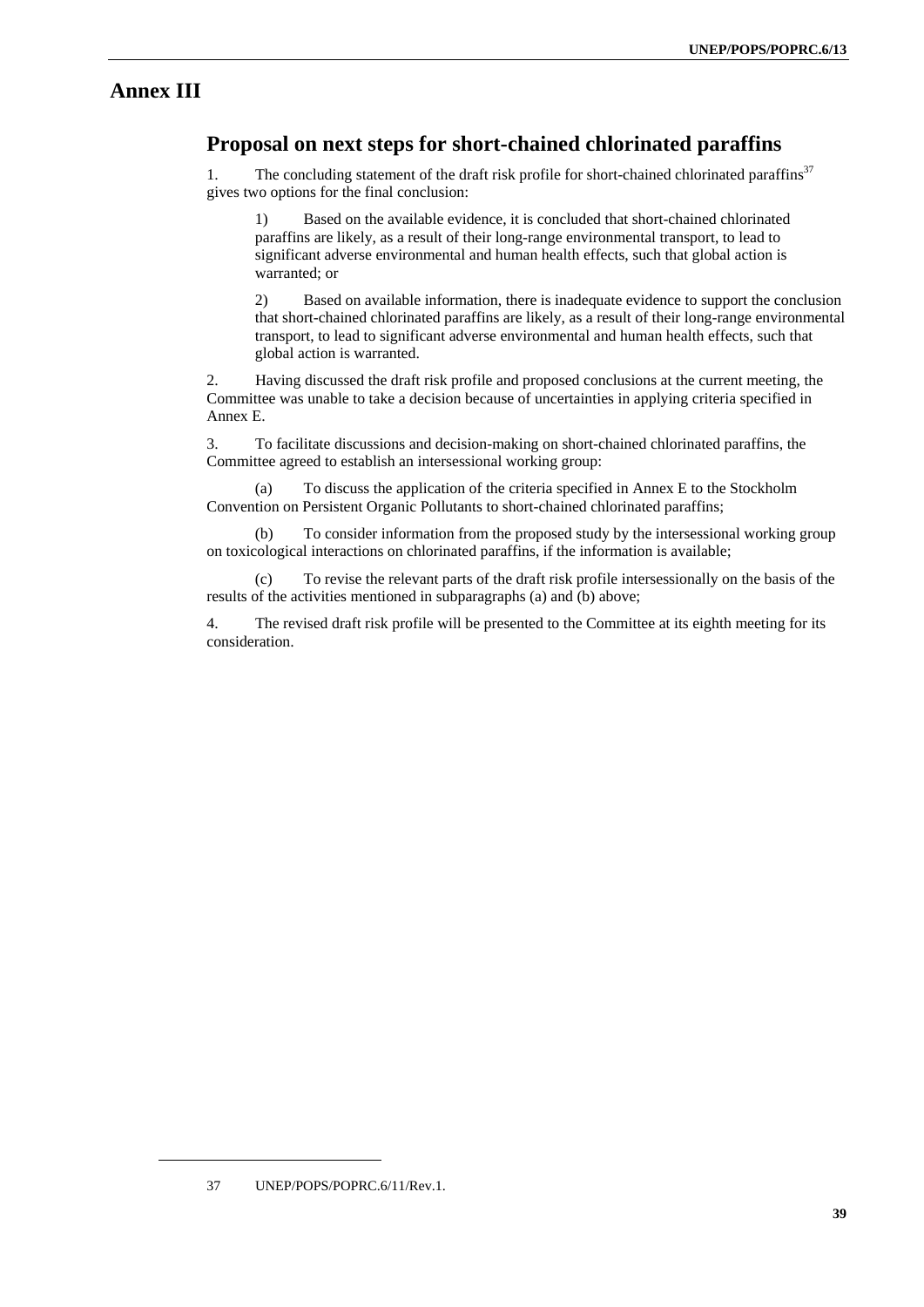# **Annex IV**

# **Work programme on toxicological interactions**

# **I. Information that may assist the Committee in considering toxicological interactions**

| Questions identified during past meetings                                                                                                                                           | Answers suggested by the co-chairs                                                                                                                                                                                                                                       |  |
|-------------------------------------------------------------------------------------------------------------------------------------------------------------------------------------|--------------------------------------------------------------------------------------------------------------------------------------------------------------------------------------------------------------------------------------------------------------------------|--|
| What additional information is needed to<br>assist the Committee in its deliberations<br>on the issue of toxic interactions?                                                        | Understanding of toxicological and ecotoxicological effects of<br>less-explored new compounds;                                                                                                                                                                           |  |
|                                                                                                                                                                                     | Understanding of effects of complex chemical mixtures;<br>$\bullet$                                                                                                                                                                                                      |  |
|                                                                                                                                                                                     | Studies of vulnerable and keystone species <sup>38</sup> such as arctic<br>gulls, polar bears or ringed seals;                                                                                                                                                           |  |
|                                                                                                                                                                                     | Characterization of links between exposures and/or biomarkers<br>(e.g., immune parameters, hormone levels) with the effects in<br>populations;                                                                                                                           |  |
|                                                                                                                                                                                     | Understanding of persistent organic pollutant effects in the<br>context of additional stressors and parameters (other<br>anthropogenic activities, parasite and micropathogen infections,<br>food scarcity, sensitive developmental stages, climate change,<br>$etc.$ ): |  |
|                                                                                                                                                                                     | Mode of action of individual chemicals.                                                                                                                                                                                                                                  |  |
| What specific information on persistent<br>organic pollutant interactions should be<br>included in a risk profile?                                                                  | Information concerning additive or antagonistic and synergistic<br>$\bullet$<br>effects:                                                                                                                                                                                 |  |
|                                                                                                                                                                                     | Toxicological effects of environmental mixtures connected with<br>$\bullet$<br>actual environmental levels;                                                                                                                                                              |  |
|                                                                                                                                                                                     | Ecotoxicological effects of environmental mixtures of<br>chemicals.                                                                                                                                                                                                      |  |
| What would be the possible implications<br>of interactive effects of persistent organic<br>pollutants for the application of the<br>precautionary approach described in<br>Annex E? | If no or only limited information is available from field or<br>$\bullet$<br>laboratory studies, the additivity approach should be considered<br>as the most appropriate from a precautionary point of view.                                                             |  |
| What guidance on the preparation of a<br>risk profile should the Committee<br>provide regarding consideration of<br>interactive effects?                                            | Risk assessment guidance on combined exposure to multiple<br>$\bullet$<br>chemicals, including how to apply the relevant endpoints of<br>multiple exposure and effects.                                                                                                  |  |

# **II. Proposal for further work on toxicological interactions**

1. The intersessional working group on toxicological interactions will coordinate and support the implementation of further work on toxicological interactions.

2. Two studies on exposure to multiple chemicals will be undertaken based on the framework developed with the objective of devising a generic approach to toxicological interactions in the Committee's evaluation of chemicals proposed for listing under the Convention, in particular during the assessment of Annex E information and the development of risk profiles.

3. The first study will focus on chlorinated paraffins. The second will focus on an overview of methodological approaches to the evaluation of toxic effects of exposure to complex environmental mixtures of persistent organic pollutants. The key is to select an endpoint or endpoints generally acceptable for the potential multiple exposure and description of synergistic and additive effects. Below is a description of these two studies:

<sup>38</sup> A keystone species is a species that plays a critical role in maintaining the structure of an ecological community and whose impact on the community is greater than would be expected based on its relative abundance or total biomass.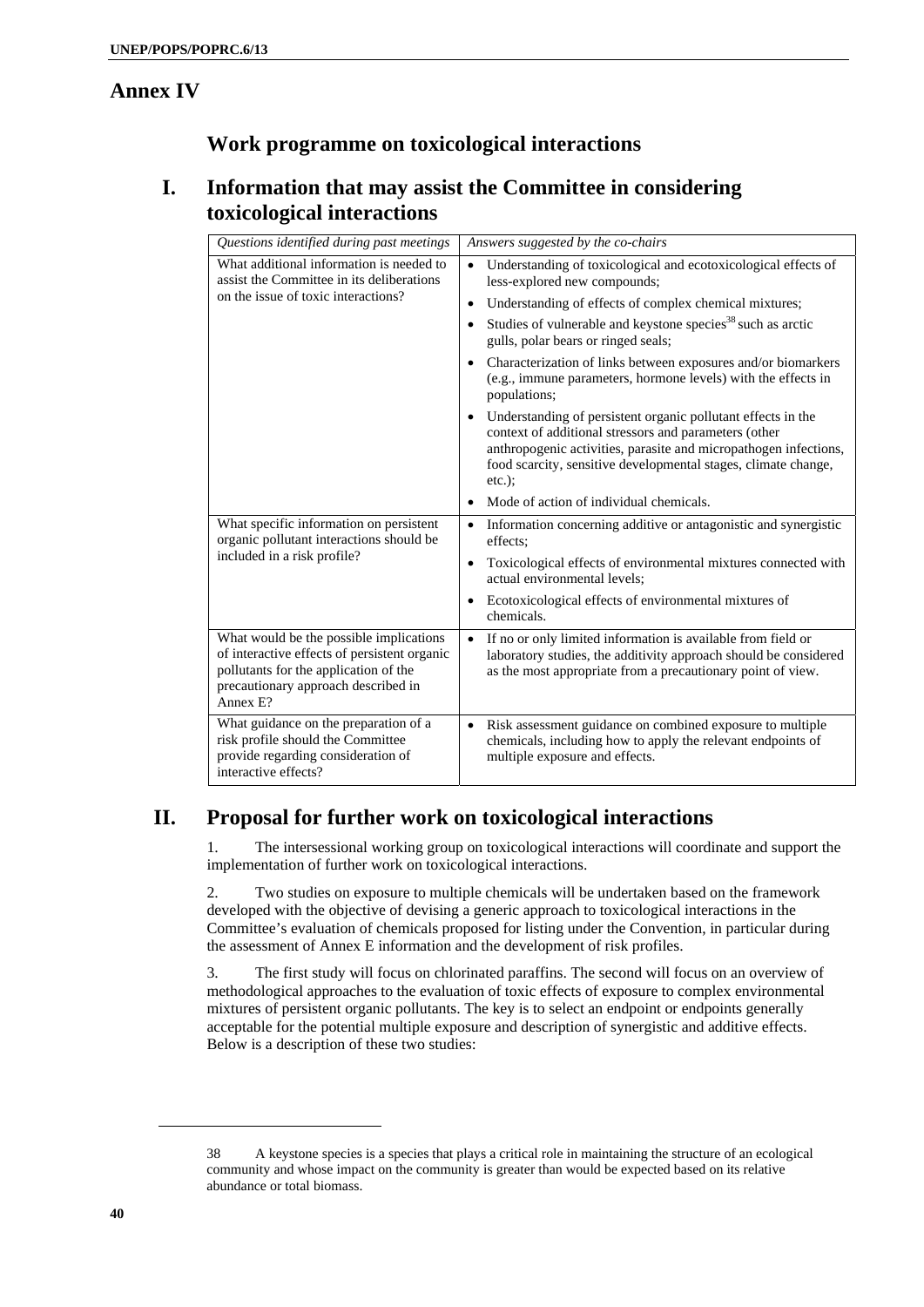#### *Study 1*

*Theme*: Study on toxicological interactions of chlorinated paraffins

*Background*: Application of selected methodological approaches for a study to evaluate the effects of complex mixtures of chlorinated paraffins.

*Procedure*: Review available information, paying special attention to European Union, World Health Organization and national research projects, together with those of intergovernmental and non-governmental organizations, and the workshops of the Society of Environmental Toxicology and Chemistry and the Organization for Economic Cooperation and Development, to be held in February 2011.

#### *Study 2*

*Theme*: Overview of methodological approaches for the evaluation of toxic effects of exposure to complex environmental mixtures of persistent organic pollutants.

*Background*: Exposure to environmental pollutants leads to very complex mixtures of chemicals entering organisms. The study will review methodological approaches to the evaluation of toxic and ecotoxic effects of complex chemical mixtures.

*Procedure*: Review available information, paying special attention to European Union, World Health Organization, United States Environmental Protection Agency and national research projects, together with those of intergovernmental and non-governmental organizations, and the Society of Environmental Toxicology and Chemistry and Organization for Economic Cooperation and Development workshops in February 2011.

4. The studies will be presented at a workshop on progress and trends in environmental chemistry, ecotoxicology and risk assessment in respect of persistent organic pollutants, which will be organized by the Research Centre for Toxic Compounds in the Environment, the Stockholm Convention, the Division of Environmental Chemistry of the European Association for Chemical and Molecular Sciences and the American Chemical Society, from 22 to 24 May 2011 in Brno, Czech Republic.

5. Based on the feedback collected from the Committee members, observers and Brno workshop experts during the intersessional period, the draft studies will be revised and presented to the Committee at its seventh meeting.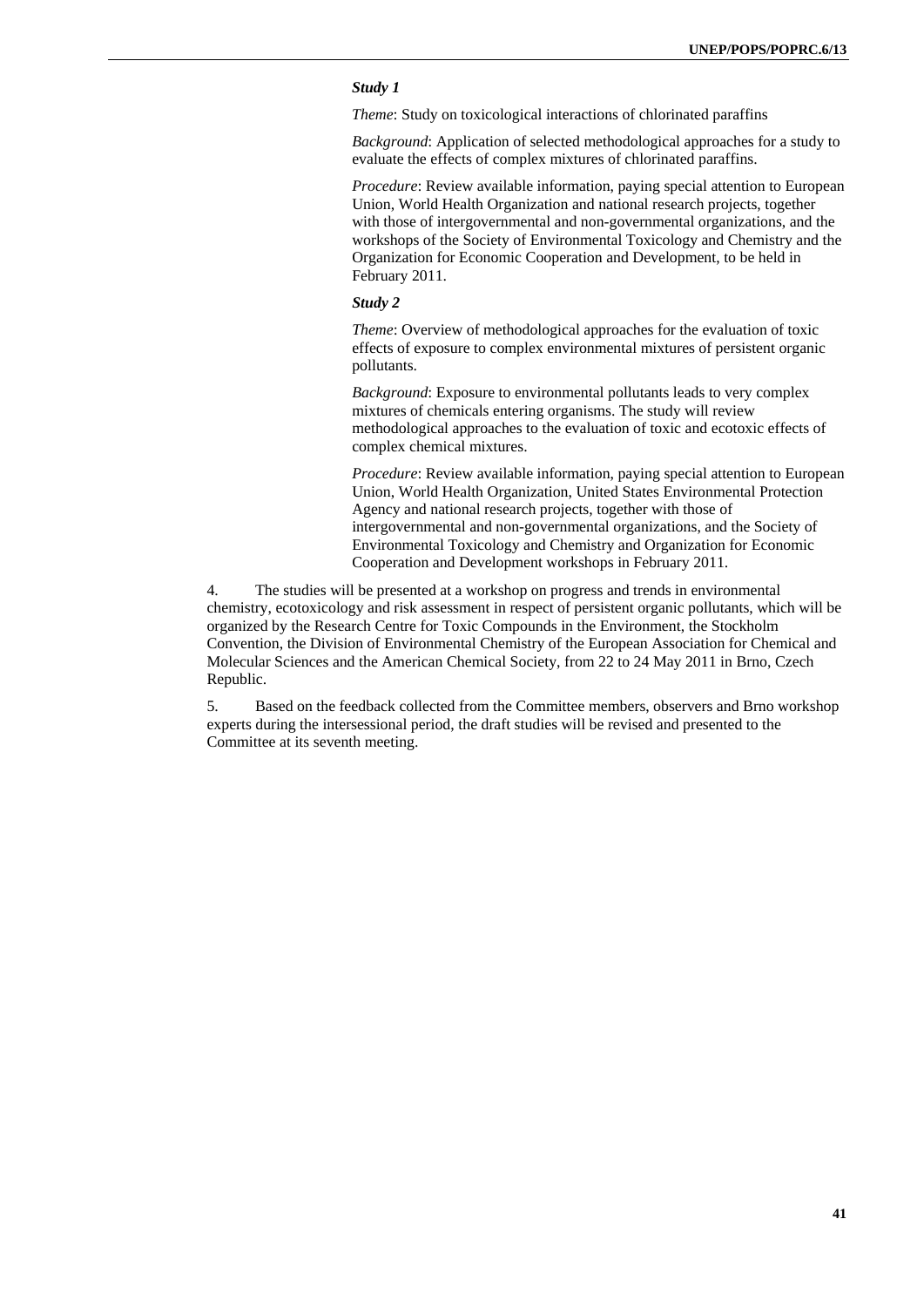# **Annex V**

# **Workplan for the preparation of a draft risk management evaluation during the period between the sixth and seventh meetings of the Persistent Organic Pollutant Review Committee**

| <b>Scheduled</b><br>date | <b>Interval from</b><br>previous<br>activity (weeks) | Activity (for each chemical under review)                                                                                                                                                                                                                                                                                         |
|--------------------------|------------------------------------------------------|-----------------------------------------------------------------------------------------------------------------------------------------------------------------------------------------------------------------------------------------------------------------------------------------------------------------------------------|
| 15 October 2010          |                                                      | Persistent Organic Pollutant Review Committee establishes an<br>ad hoc working group.                                                                                                                                                                                                                                             |
| 23 October 2010          | 1                                                    | Secretariat requests parties and observers to provide information<br>specified in Annex F.                                                                                                                                                                                                                                        |
| 8 January 2011           | 11                                                   | Parties and observers submit Annex F information to the<br>Secretariat.<br>• Secretariat sends a reminder to parties and observers<br>regarding the request for information: 12 December.                                                                                                                                         |
| 2 March 2011             | 7                                                    | Working group chair and drafter complete the first draft.<br>• Drafter prepares the first draft and sends it to the chair:<br>27 Feb.<br>• Chair sends the first draft to the working group: 2 March.                                                                                                                             |
| 16 March 2011            | 2                                                    | Working group members provide comments on the first draft<br>to the chair and the drafter.                                                                                                                                                                                                                                        |
| 6 April 2011             | 3                                                    | Working group chair and drafter finish their review of initial<br>comments from the working group and complete the second<br>draft and a compilation of responses to the comments.<br>• Drafter prepares the second draft and sends it to the chair: 4<br>April.<br>• Chair sends the second draft to the working group: 6 April. |
| 9 April 2011             | $<$ l                                                | Secretariat distributes the second draft to parties and observers<br>for comments.                                                                                                                                                                                                                                                |
| 25 May 2011              | 7                                                    | Parties and observers submit their comments to the Secretariat.                                                                                                                                                                                                                                                                   |
| 8 June 2011              | 2                                                    | Working group chair and drafter review the party and observer<br>comments and complete the revised (third) draft and a<br>compilation of responses to the comments.<br>• Drafter prepares the third draft and sends it to the chair: 5<br>June.<br>• Chair sends the third draft to the working group: 8 June.                    |
| 22 June 2011             | 2                                                    | Working group members provide final comments on the third<br>draft to the chair and the drafter.                                                                                                                                                                                                                                  |
| 6 July 2011              | 2                                                    | Working group chair and drafter review the final comments and<br>complete the final draft and a compilation of responses to the<br>comments.<br>• Drafter prepares the final draft and sends it to the chair:<br>3 July.<br>• Chair sends the final draft to the Secretariat: 6 July.                                             |
| 9 July 2011              | $<$ 1                                                | Secretariat sends the final draft to the Division of Conference<br>Services for editing and translation.                                                                                                                                                                                                                          |
| 27 August 2011           | $\overline{7}$                                       | Division of Conference Services completes editing and<br>translation.                                                                                                                                                                                                                                                             |
| 30 August 2011           | $<$ 1                                                | Secretariat distributes the final draft risk management<br>evaluation in the six official languages of the United Nations.                                                                                                                                                                                                        |
| 10-14 October 2011       | 6                                                    | Seventh meeting of the Committee.                                                                                                                                                                                                                                                                                                 |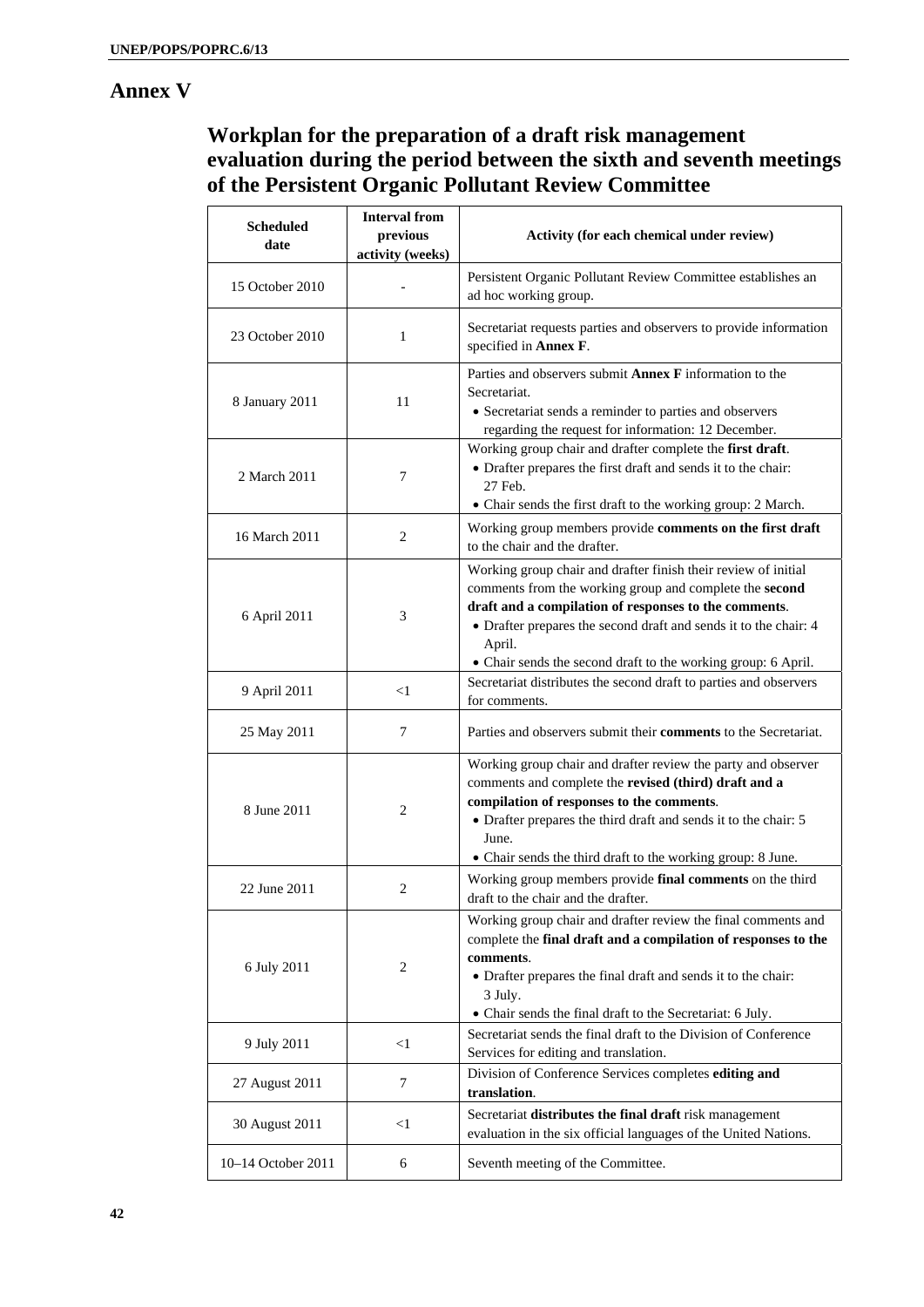# **Annex VI**

# **Composition of intersessional working groups (2010–2011)**

#### **Working group on hexabromocyclododecane**

#### **Committee members**

- Ms. Norma Ethel Sbarbati-Nudelman (Argentina)
- Mr. Choviran Ken (Cambodia)
- Mr. Robert Chénier (Canada)
- Mr. Abderaman Mahamat Abderaman (Chad)
- Mr. Ricardo Orlando Barra Ríos (Chile)
- Mr. Jianxin Hu (China)
- Mr. José Álvaro Rodríguez (Colombia)
- Ms. Floria Roa Gutiérrez (Costa Rica)
- Mr. Ivan Holoubek (Czech Republic)
- Mr. Timo Seppälä (Finland) (drafter)
- Mr. Sylvain Bintein (France)
- Mr. Reiner Arndt (Germany)
- Mr. Pablo Ricardo Rodríguez Rubio (Honduras)
- Mr. Masaru Kitano (Japan)

#### **Observers**

- Mr. Gary Fan (Australia)
- Mr. Greg Plummer (Australia)
- Ms. Stephanie Bourgeau (Canada)
- Ms. Wenya Han (China)
- Mr. David Szekely (Israel)
- Ms. Chie Hamaguchi (Japan)
- Ms. Yuko Imazeki (Japan)
- Mr. Motoshi Masuda (Japan)
- Mr. Noriyasu Nagai (Japan)
- Mr. Tokuda Wada (Japan)
- Mr. Martien Janssen (Netherlands)
- Ms. Liselott Säll (Norway)
- Ms. Christina Charlotte Tolfsen (Norway)
- Mr. Lars Andersson (Sweden)
- Ms. Maria Delvin (Sweden)
- Mr. Mohammed Oqlah Hussein Khashashneh (Jordan)
- Mr. Mohammad Aslam Yadallee (Mauritius)
- Mr. Peter Dawson (New Zealand) (Chair)
- Ms. Stella Uchenna Mojekwu (Nigeria)
- Ms. Maria Manuela Pereira (Portugal)
- Mr. Kyunghee Choi (Republic of Korea)
- Mr. Fouad Elok (Syrian Arab Republic)
- Ms. Svitlana Sukhorebra (Ukraine)
- Ms. Francisca Katagira
- (United Republic of Tanzania)
- Mr. Samuel F. Banda (Zambia)
- Mr. Chris Blunck (United States of America) Ms. Sandra Keller (Croplife International) Mr. Mark Trewhitt (Croplife International) Ms. Smadar Admon (Industry HBCD Working Group) Ms. Eva Kruemmel (Inuit Circumpolar Council) Ms. Sounkoura Adetonah (IPEN) Mr. Joe DiGangi (IPEN) Ms. Mariann Lloyd-Smith (IPEN) Ms. Pamela Miller (IPEN) Mr. Andrew Sweetman (Lancaster University) Ms. Elisabeth Ruffinengo (Women in Europe for a Common Future)

#### **Working group on short-chained chlorinated paraffins**

#### **Committee members**

Mr. Gary Fan (Australia) Mr. David Szekely (Israel) Ms. Chie Hamaguchi (Japan) Ms. Yuko Imazeki (Japan)

- Ms. Norma Ethel Sbarbati-Nudelman (Argentina) Mr. Choviran Ken (Cambodia) Mr. Robert Chénier (Canada) (drafter) Mr. Abderaman Mahamat Abderaman (Chad) Mr. Ricardo Orlando Barra Ríos (Chile) Mr. Jianxin Hu (China) Mr. José Álvaro Rodríguez (Colombia) Ms. Floria Roa Gutiérrez (Costa Rica) **Observers**
- Mr. Ivan Holoubek (Czech Republic)
- Mr. Sylvain Bintein (France)
- Mr. Reiner Arndt (Germany)
- Mr. Masaru Kitano (Japan)
- Mr. Mohammad Aslam Yadallee (Mauritius) (chair)
- Ms. Maria Manuela Pereira (Portugal)
- Ms. Kyunghee Choi (Republic of Korea)
- Mr. Sanda Komla (Togo)
- Mr. Motoshi Masuda (Japan)
- Mr. Noriyasu Nagai (Japan)
- Mr. Tokuda Wada (Japan)
- Mr. Martien Janssen (Netherlands)